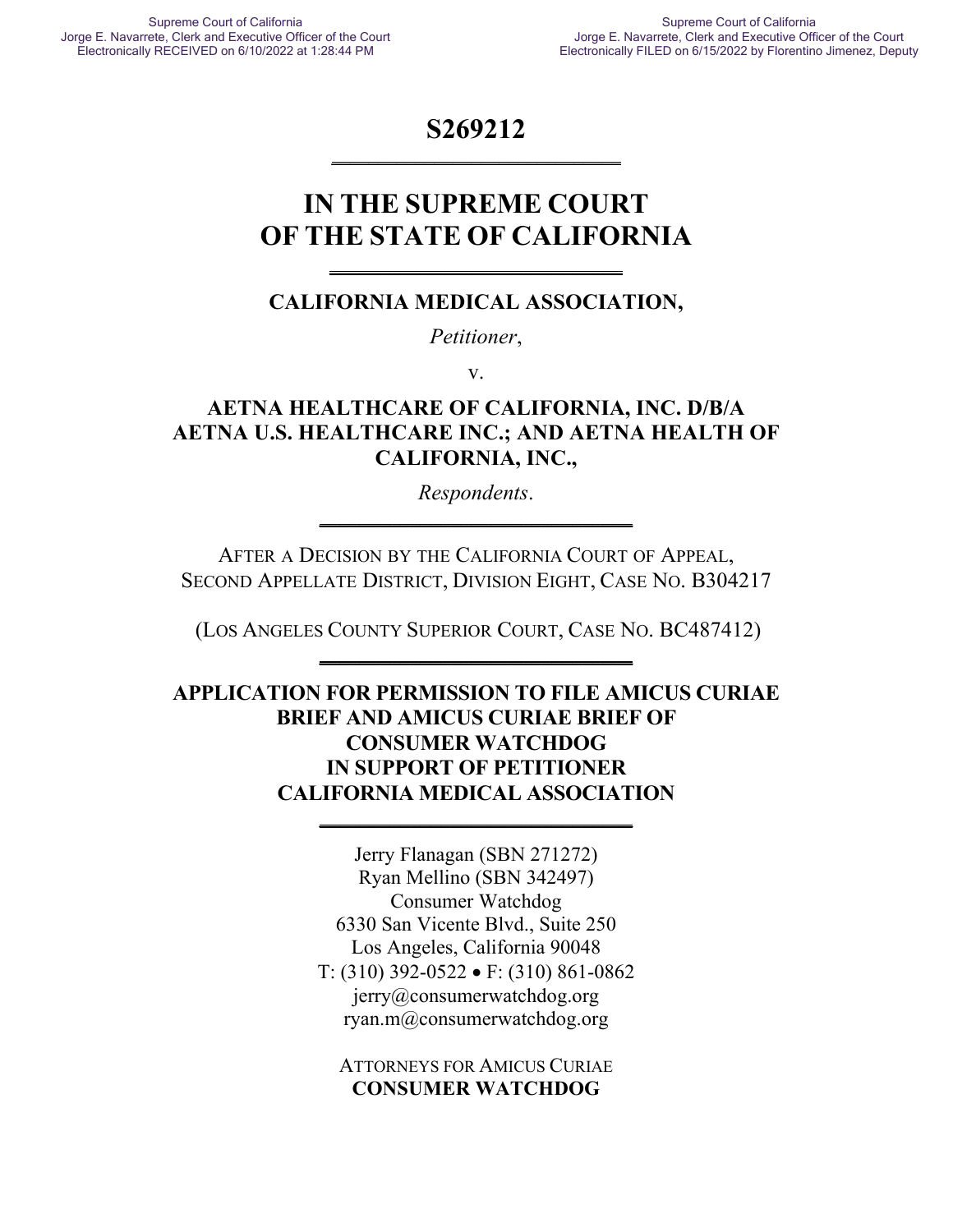## **TABLE OF CONTENTS**

|      | APPLICATION FOR PERMISSION TO FILE AMICUS CURIAE                                                                    |    |
|------|---------------------------------------------------------------------------------------------------------------------|----|
|      |                                                                                                                     |    |
|      |                                                                                                                     |    |
|      | INTRODUCTION AND SUMMARY OF DISCUSSION 10                                                                           |    |
|      |                                                                                                                     |    |
| Ι.   |                                                                                                                     |    |
|      | A. UCL Standing Requires a Personal Economic Injury Caused                                                          |    |
|      | B. Proposition 64 Incorporated the "Established Federal<br>Meaning" of the Phrase "Injury-in-Fact" into the UCL  17 |    |
| II.  | Diversion of Resources Caused by Frustration of Mission Is an                                                       |    |
| III. | Proposition 64 Does Not Eliminate or Preclude Direct<br>Organizational Standing When an Organization Suffers        | 24 |
| IV.  | Court of Appeal and Ninth Circuit Case Law Have<br>Consistently Applied Direct Organizational Standing Analysis     | 25 |
|      | A. This Court Should Adopt the Reasoning of Animal Legal                                                            |    |
|      | B. Other UCL Direct Organizational Standing Case Law 28                                                             |    |
| V.   | There is No "Business Dealings" Requirement for UCL                                                                 |    |
| VI.  |                                                                                                                     |    |
| VII. | A Membership Organization Can Establish Standing When It<br>Diverts Resources Because Its Mission Was Frustrated38  |    |
|      |                                                                                                                     |    |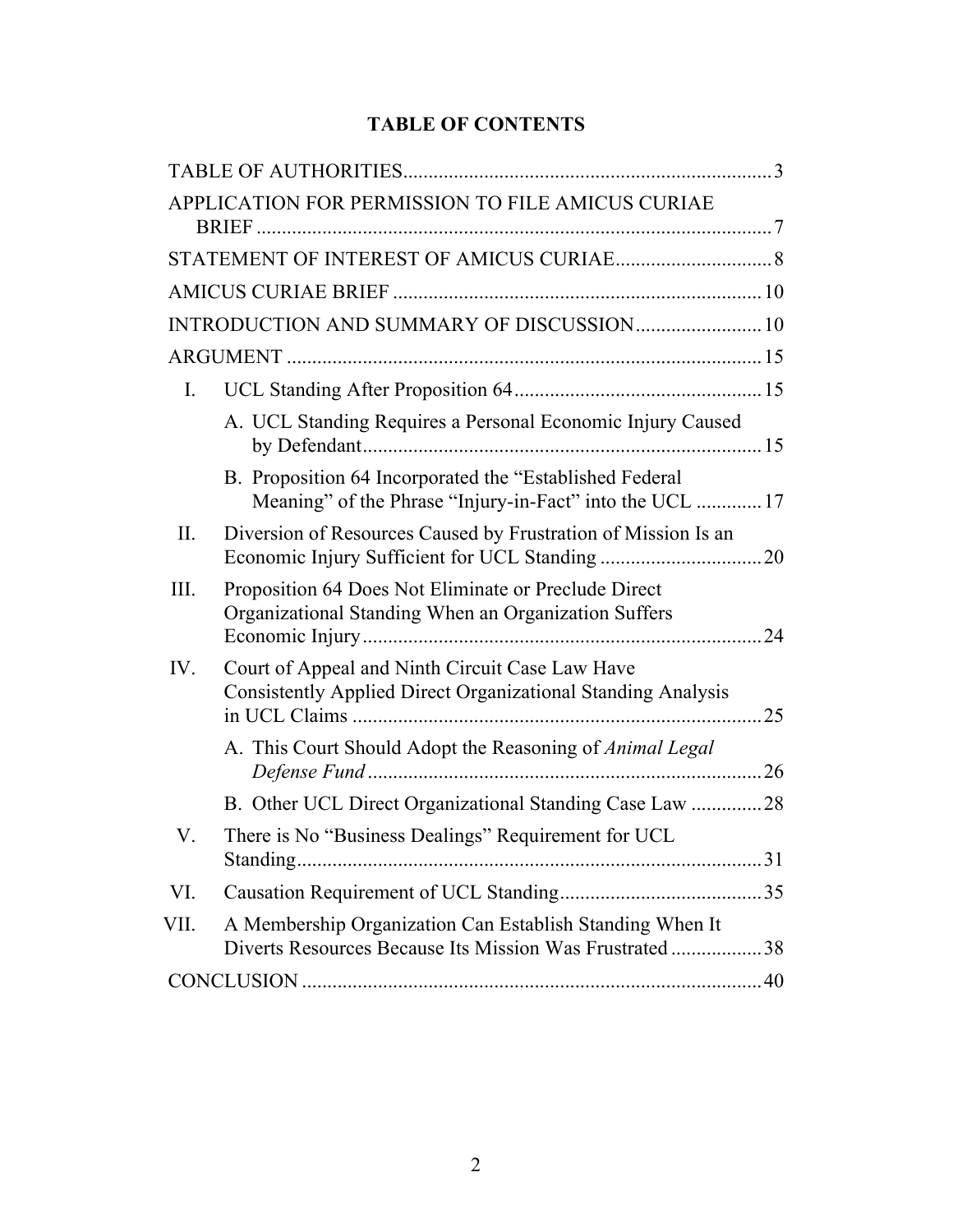## **TABLE OF AUTHORITIES**

## **Federal Cases**

| Allergan, Inc. v. Athena Cosmetics, Inc.                                                         |
|--------------------------------------------------------------------------------------------------|
| Carijano v. Occidental Petroleum Corp.                                                           |
| Carijano v. Occidental Petroleum Corp.                                                           |
| Center for Food Safety v. Perdue                                                                 |
| Comite de Jornaleros de Redondo Beach v. City of Redondo Beach                                   |
| Danvers Motor Co., Inc. v. Ford Motor Co.                                                        |
| East Bay Sanctuary Covenant v. Biden                                                             |
| East Bay Sanctuary Covenant v. Trump                                                             |
| East Bay Sanctuary Covenant v. Trump                                                             |
| Equal Rights Center v. Post Properties, Inc.                                                     |
| Fair Housing of Marin v. Combs                                                                   |
| Faith Action for Community Equity v. Hawaii<br>(D. Hawaii, Feb. 20, 2015, No. CIV. 13-00450 SOM) |
| Friends of the Earth v. Sanderson Farms, Inc.                                                    |
| Havens Realty Corp. v. Coleman                                                                   |
| La Asociación de Trabajadores de Lake Forest v. Lake Forest                                      |
| Martinez v. Welk Group, Inc.                                                                     |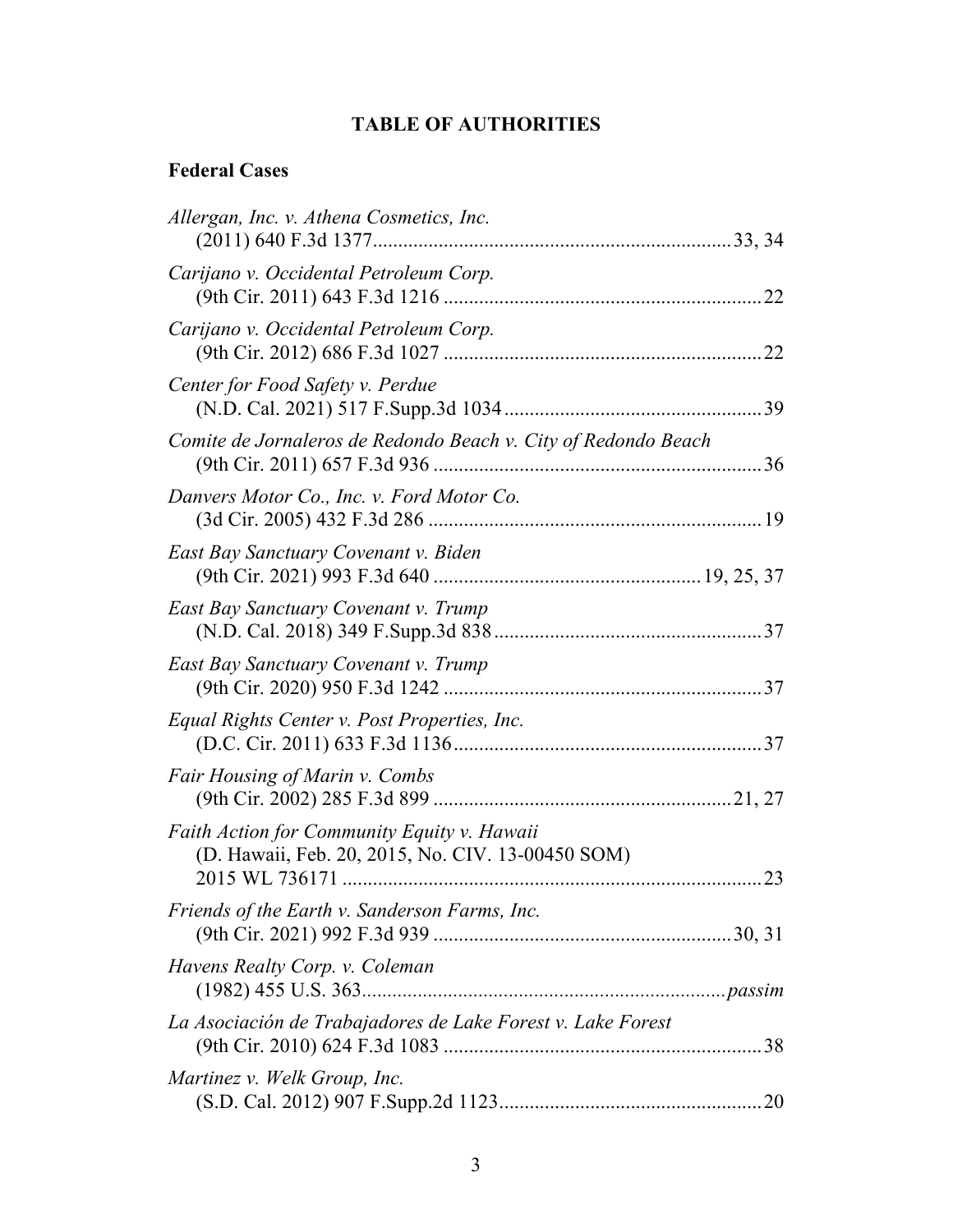| National Coalition Government of Union of Burma v. Unocal, Inc.                        |     |
|----------------------------------------------------------------------------------------|-----|
| National Council of La Raza v. Cegavske                                                |     |
| National Fair Housing All. v. A.G. Spanos Const., Inc.                                 |     |
| Obesity Research Institute, LLC v. Fiber Research International, LLC                   |     |
| Petconnect Rescue, Inc. v. Salinas<br>(S.D. Cal., Nov. 8, 2021, No. 20-CV-00527-H-DEB) | .22 |
| Project Sentinel v. Komar<br>(E.D. Cal., Apr. 12, 2021, No. 119CV00708DADEPG)          | .21 |
| Project Sentinel v. Komar<br>(E.D. Cal., July 20, 2021, No. 119CV00708DADEPG)          | 22  |
| Sentinel v. Komar<br>(E.D. Cal., June 4, 2021, No. 119CV00708DADEPG)                   | 22  |
| Shepherd v. Unknown Party, Warden, FCI Tucson                                          | .22 |
| Southern California Housing Rights Center v. Krug                                      |     |
| Southern California Housing Rights Center v. Los Feliz Towers<br>Homeowners Assn.      |     |
| Valle del Sol Inc. v. Whiting                                                          |     |
| Wehlage v. EmpRes Healthcare, Inc.                                                     |     |

## **State Cases**

| Animal Legal Defense Fund v. LT Napa Partners LLC |  |
|---------------------------------------------------|--|
|                                                   |  |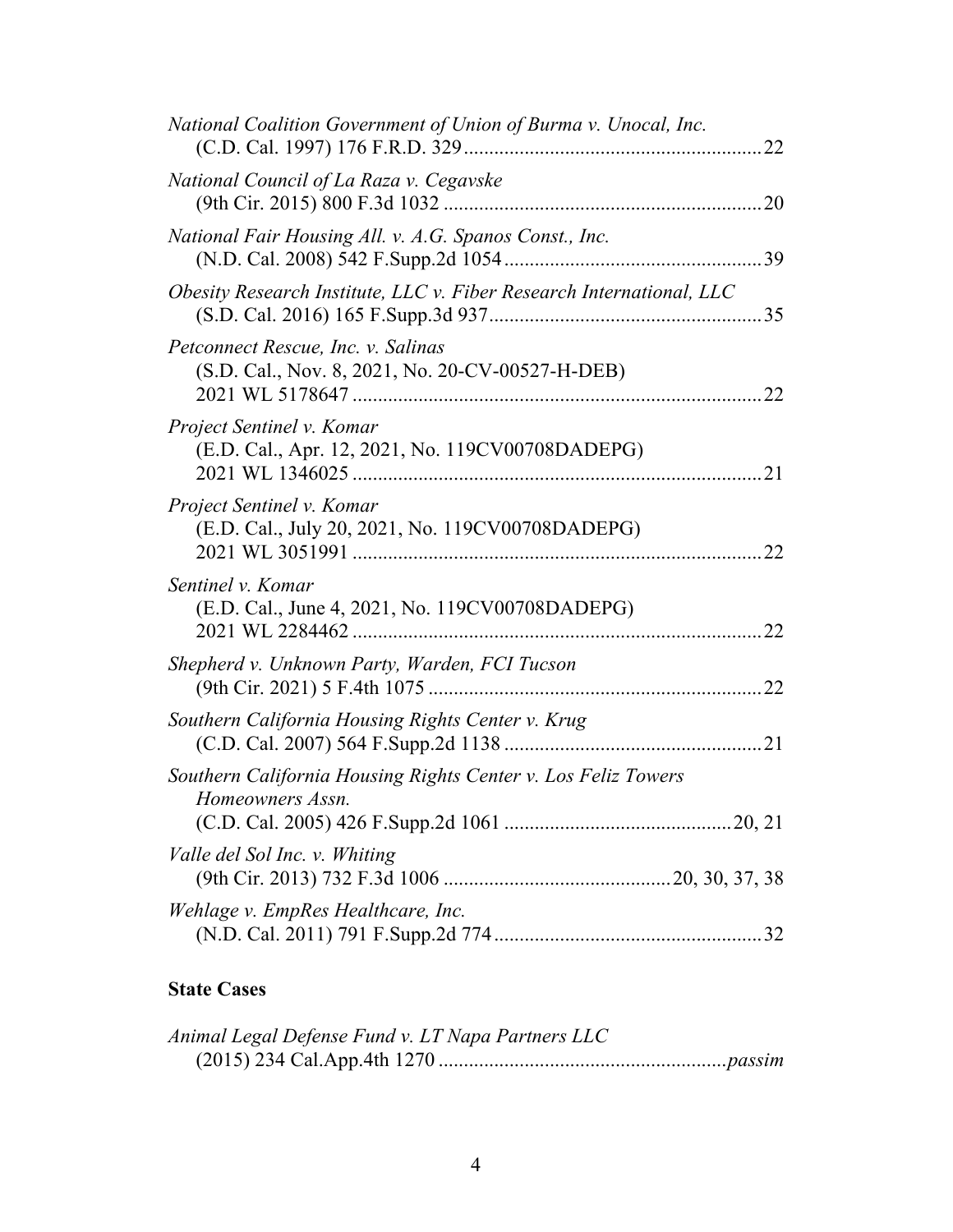| Arias v. Superior Court                                                                        |  |
|------------------------------------------------------------------------------------------------|--|
| Beraze v. Wilshire Landmark, LLC<br>(Cal.Ct.App., Feb. 26, 2014, No. B243782) 2014 WL 72921632 |  |
| Buckland v. Threshold Enters., Ltd.                                                            |  |
| California Medical Assn. v. Aetna Health of California Inc.                                    |  |
| Californians for Disability Rights v. Mervyn's, LLC                                            |  |
| Clayworth v. Pfizer, Inc.                                                                      |  |
| Hall <i>v</i> . Time                                                                           |  |
| In re Tobacco II Cases                                                                         |  |
| Kasky v. Nike, Inc.                                                                            |  |
| Kwikset Corp. v. Superior Court                                                                |  |
| Law Offices of Mathew Higbee v. Expungement Assistance Services                                |  |
| McGill v. Citibank, N.A.                                                                       |  |
| Medrazo v. Honda of North Hollywood                                                            |  |
| Overstock.com, Inc. v. Gradient Analytics, Inc.                                                |  |
| People ex rel. Lockyer v. Brar                                                                 |  |
| Silvaco Data Systems v. Intel Corp.                                                            |  |
| Sisemore v. Master Fin., Inc.                                                                  |  |
| Two Jinn, Inc. v. Government Payment Service, Inc.                                             |  |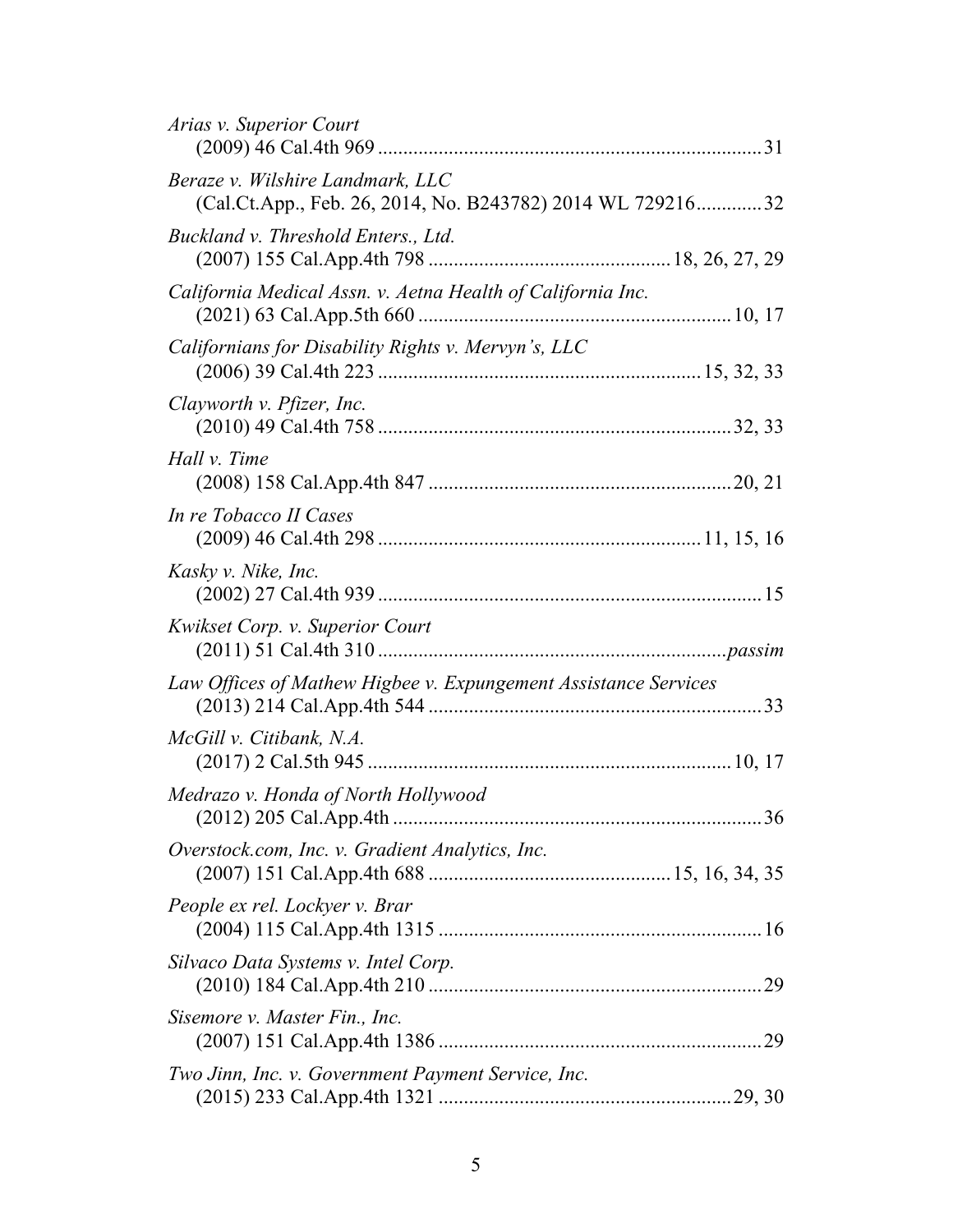| Veera v. Banana Republic, LLC                             |  |
|-----------------------------------------------------------|--|
|                                                           |  |
| Zamora v. CVS Pharmacy, Inc.                              |  |
| (Cal.Ct.App., Feb. 5, 2021, No. B299375) 2021 WL 40589832 |  |

## **State Statutes**

## **Other Authorities**

| "About Us," Animal Legal Defense Fund, https://aldf.org/about-us/ |  |
|-------------------------------------------------------------------|--|
|                                                                   |  |
|                                                                   |  |
|                                                                   |  |
|                                                                   |  |
|                                                                   |  |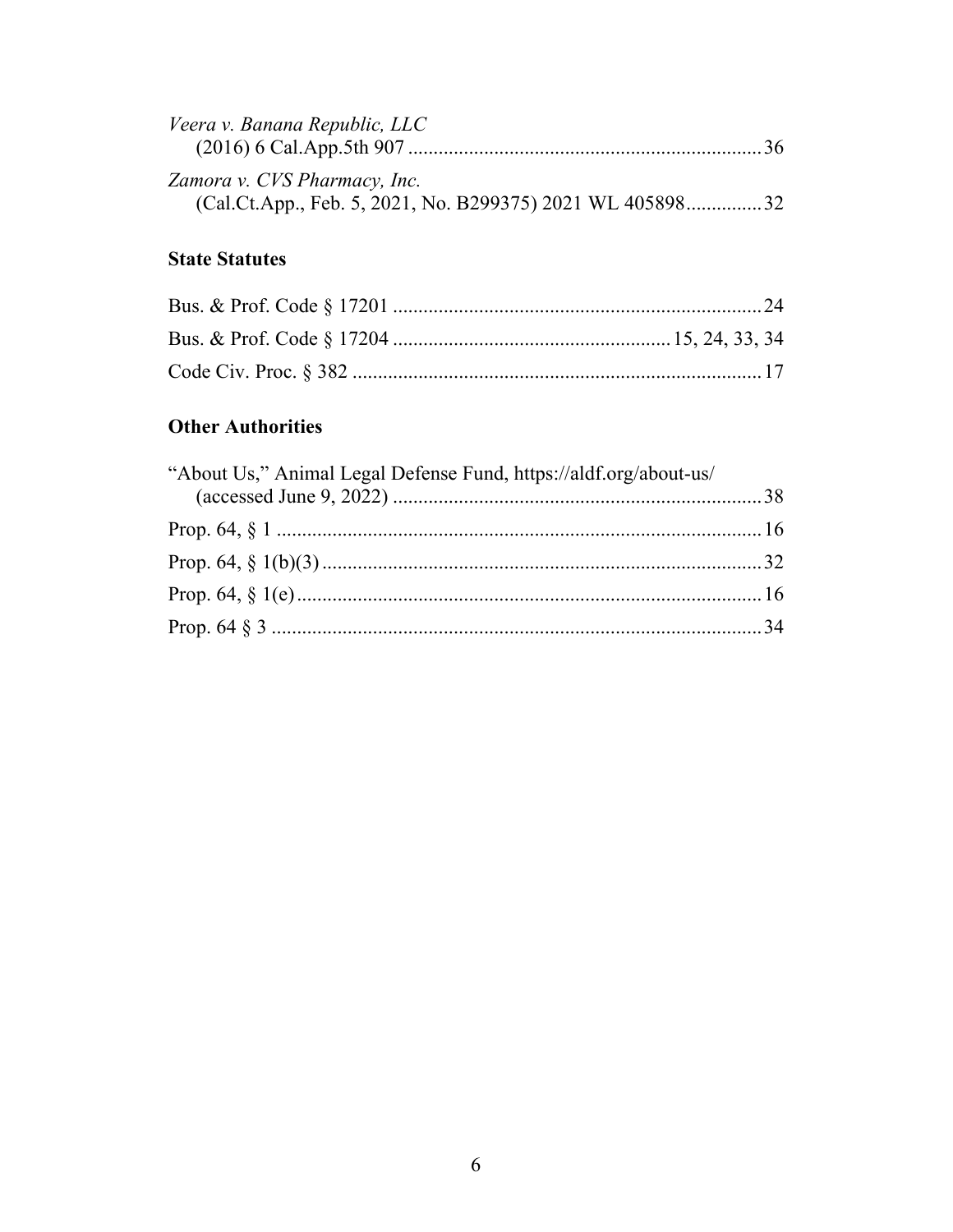#### **APPLICATION FOR PERMISSION TO FILE AMICUS CURIAE BRIEF**

Pursuant to California Rule of Court 8.520(f), Consumer Watchdog, a 501(c)(3) non-profit charitable organization, respectfully seeks permission to file the accompanying amicus brief in support of Plaintiff and Petitioner California Medical Association. Counsel for proposed amicus are well acquainted with the statutes and case law that are at issue in the matter.<sup>1</sup> The proposed amicus brief is intended to assist the Court by addressing the construction and interpretation of Proposition 64 and its interplay with the important doctrine of direct organizational standing. The doctrine of direct organizational standing, as applied to claims under the Unfair Competition Law ("UCL"), is consistent with the text and purpose of Proposition 64. Furthermore, there is overwhelming agreement amongst California state courts and the U.S. Court of Appeals for the Ninth Circuit that an organization's UCL standing is properly analyzed pursuant to the well-established doctrine of direct organizational standing.

The Court of Appeal's decision below, if left undisturbed, will have a wide-ranging impact on organizations seeking to bring both UCL and non-UCL claims alike, effectively precluding membership organizations from ever bringing direct suit over injuries personally suffered in responding to and assisting their members. Respondents would have this Court go even further, arguing that the doctrine of direct organizational standing is incompatible with Proposition 64, which would preclude all organizations, membership or not, from seeking redress under the UCL for harms they suffer when a defendant frustrates their organizational mission.

<sup>&</sup>lt;sup>1</sup> Among other matters, Consumer Watchdog jointly filed an amicus brief in the key post-Proposition 64 UCL standing case *Kwikset Corp. v. Superior Court* (2011) 51 Cal.4th 310, discussed at length in the appellate decision and briefing before this Court. Consumer Watchdog's attorneys also regularly litigate actions for UCL violations.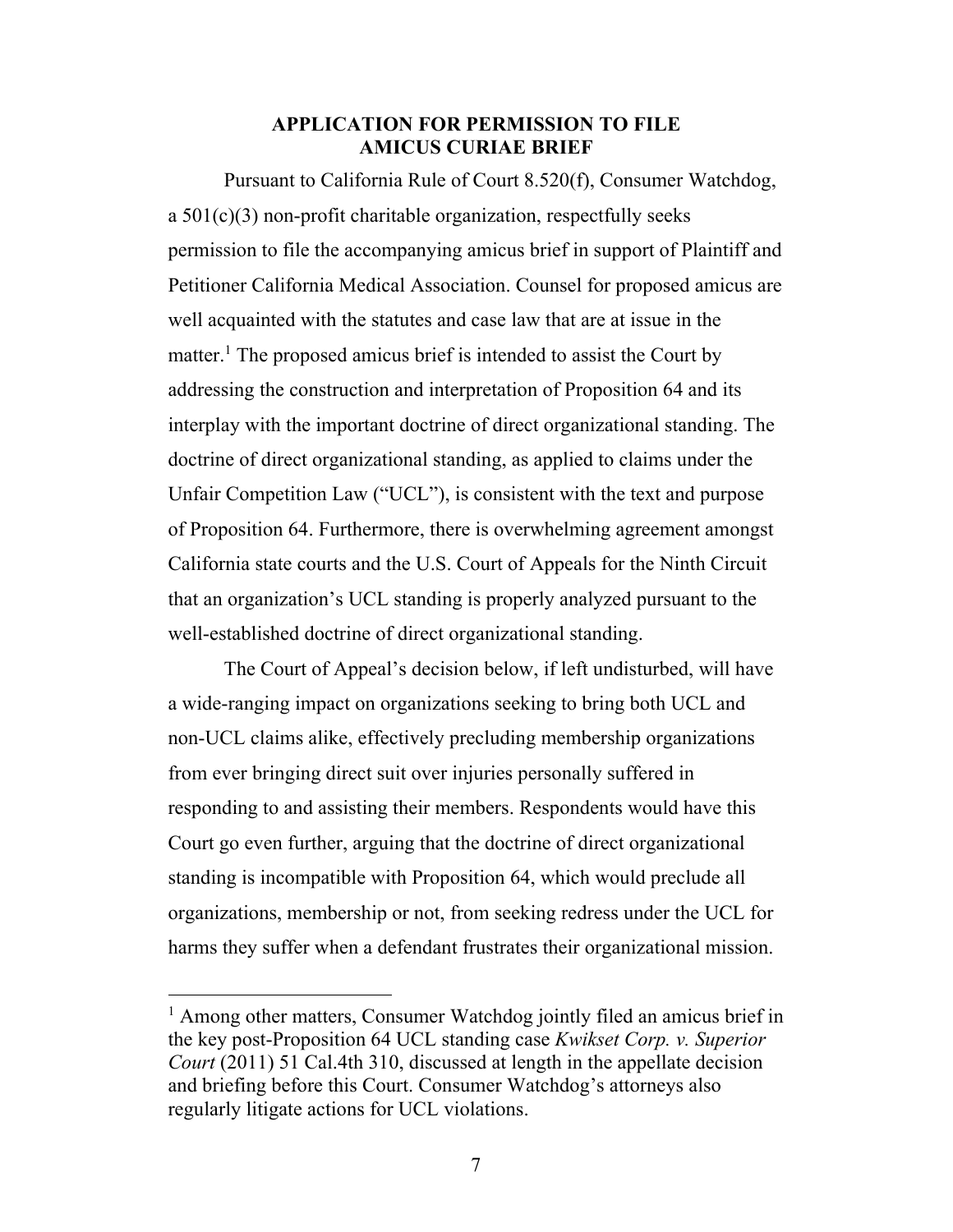#### **STATEMENT OF INTEREST OF AMICUS CURIAE**

Amicus Curiae Consumer Watchdog is a non-profit, non-partisan charitable citizen organization incorporated in California. Founded in 1985, Consumer Watchdog operates a unique model of citizen advocacy on behalf of the vast majority of Americans whose interests as consumers are otherwise unrepresented. It deploys a team of public interest attorneys, policy experts, strategists, and grassroots activists all working together in the courts, before government agencies, legislative bodies and Congress, and in the public arena through news and social media to expose, confront, and redress injustice. Consumer Watchdog has saved Americans billions of dollars and protected countless lives. The staff of Consumer Watchdog includes some of the nation's foremost advocates and experts.

Consumer Watchdog's Legal Project attorneys advocate on behalf of consumers before regulatory agencies, the legislature, and the courts. Over the course of three decades, Consumer Watchdog attorneys have represented consumers in numerous class actions, civil lawsuits, and administrative complaints. Consumer Watchdog also brings litigation as a plaintiff organization on behalf of the public. The Legal Project specializes in highly complex litigation to address civil rights violations, consumer abuses in the marketplace, and political corruption. As noted *supra*, Consumer Watchdog previously filed an amicus brief in the *Kwikset* case, and as a consumer protection organization, it has a continued interest in ensuring that courts are properly interpreting and applying the UCL, including this Court's precedent. That interest is heightened further here, where the doctrine of direct organizational standing is under assault.

// //

- //
- 
- //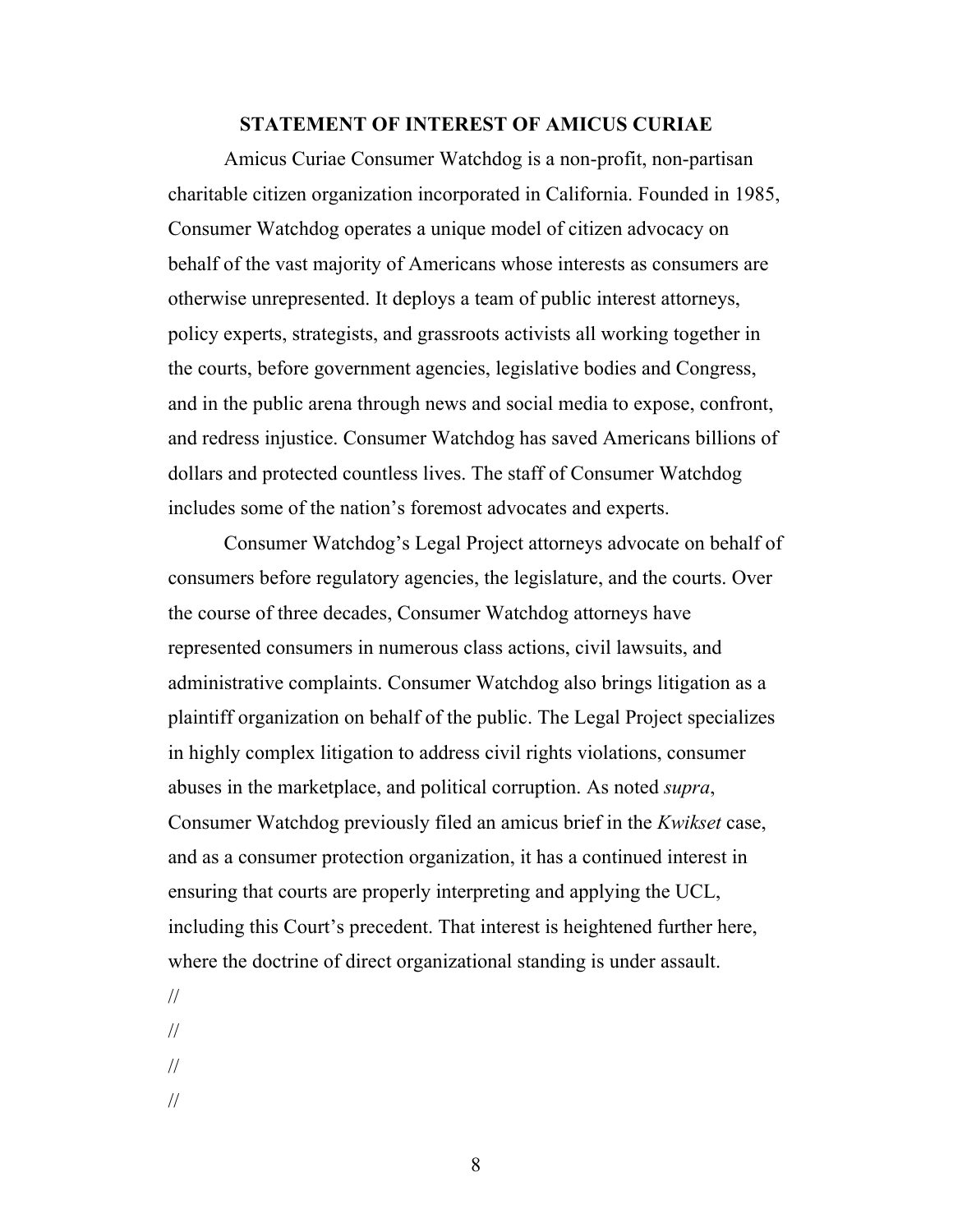Dated: June 10, 2022 Respectfully submitted,

CONSUMER WATCHDOG

By: Ryan Mellina Ryan Mellino

*Attorneys for Amicus Curiae Consumer Watchdog*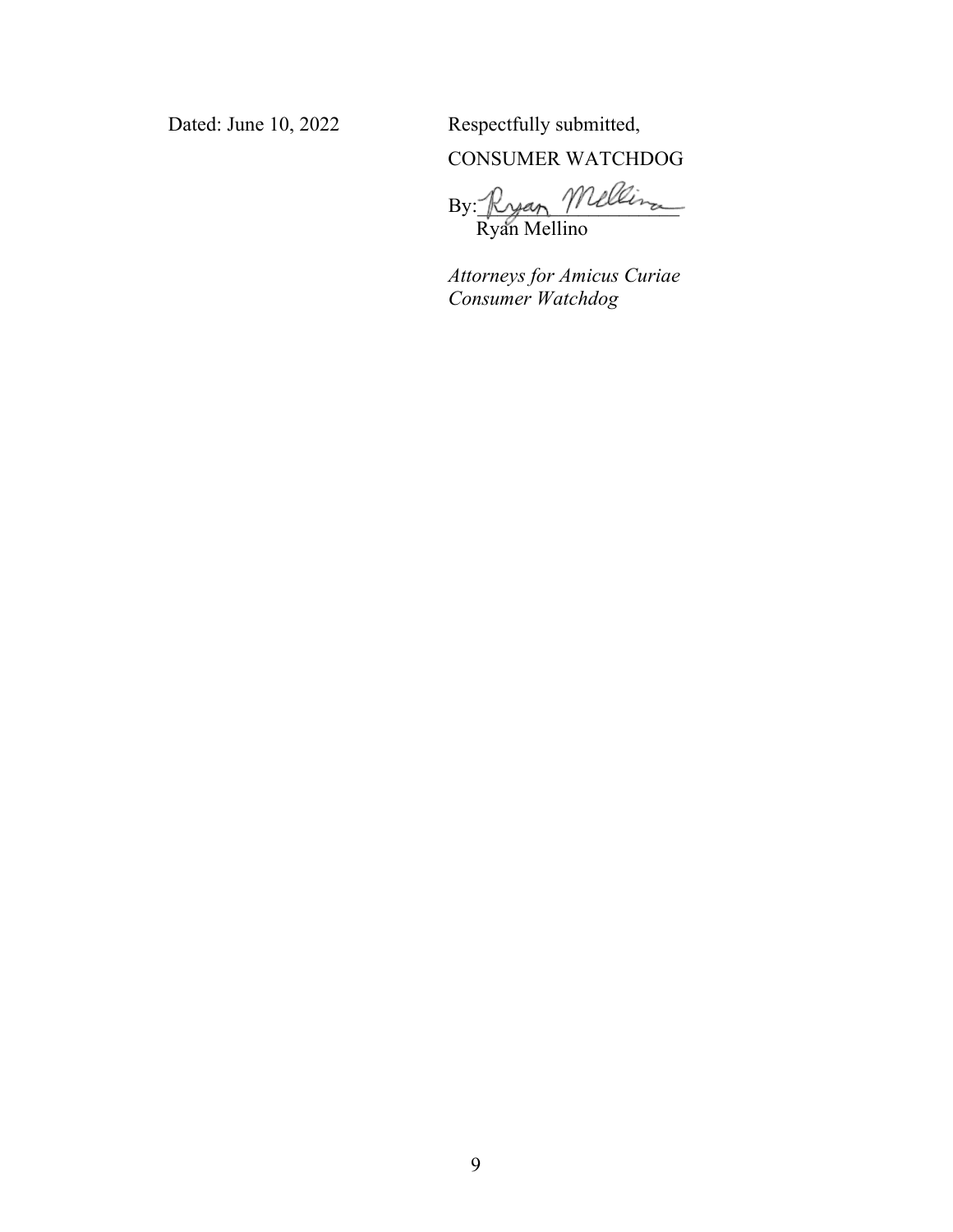## **AMICUS CURIAE BRIEF INTRODUCTION AND SUMMARY OF DISCUSSION**

This case will decide important issues concerning the impact of Proposition 64, passed in 2004, on the availability of direct organizational standing under the Unfair Competition Law. This Court should find that direct organizational standing is entirely compatible with the post– Proposition 64 UCL standing requirements. In fact, permitting direct organizational standing is consistent with the text and purpose of Proposition 64 and serves the broader purposes of the UCL. Rather than counseling *against* its availability, as the Court of Appeal incorrectly concluded, Proposition 64 supports finding that direct organizational standing, as shown when an organization diverts resources in response to a frustration of its mission, is sufficient for UCL standing. The Court of Appeal, in applying its interpretation of the effects of Proposition 64 to Petitioner California Medical Association's ("CMA") claimed injury, incorrectly concluded that CMA's action was representative in nature, and erroneously determined that CMA's evidence that it diverted resources to address conduct frustrating its mission was insufficient to establish standing under the UCL, despite contrary precedent. This outcome is consistent with this Court's decision in *Kwikset Corp. v. Superior Court* (2011) 51 Cal.4th 310; *McGill v. Citibank, N.A.* (2017) 2 Cal.5th 945; and other post– Proposition 64 cases interpreting the scope and application of the UCL. We respectfully urge this Court to reverse the opinion in its entirety.

Petitioner challenges whether its "evidence that it diverted substantial resources to assist its . . . members who were injured by [Respondent] Aetna's policy created a material disputed fact as to whether [Petitioner] itself suffered injury in fact and lost money or property." (*California Medical Assn. v. Aetna Health of California Inc.* ("*CMA*") (2021) 63 Cal.App.5th 660, 663.) The trial court erred in granting summary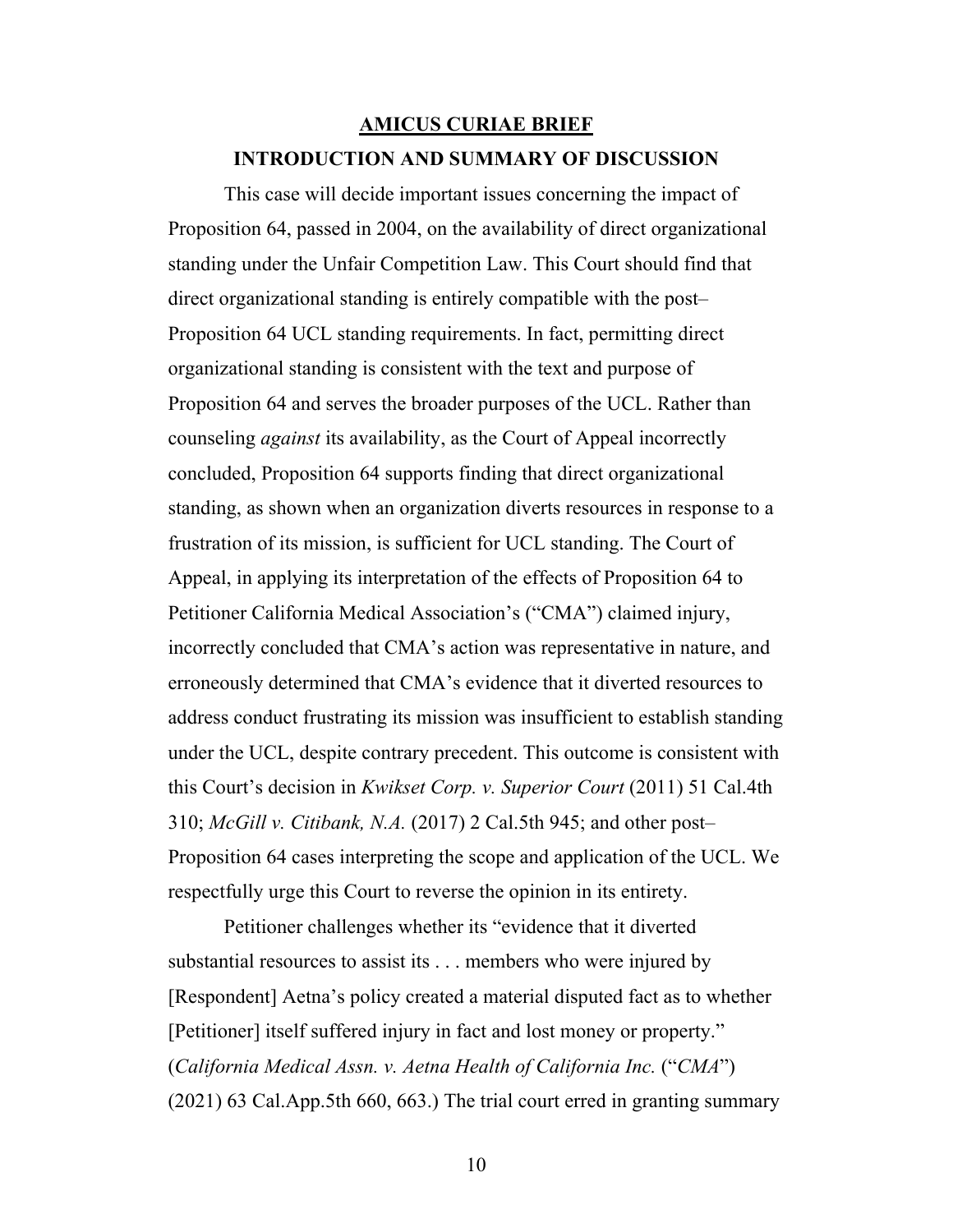judgment because, based on longstanding and applicable case law, Petitioner sufficiently produced factual evidence to create a triable issue of material fact as to whether Petitioner had in fact "lost money or property." The Court of Appeal, citing no precedent in support of its conclusion, held that a membership organization that diverts resources to assist its members cannot use that direct organizational injury as a basis for UCL standing. That conclusion, however, ignores state and federal authority to the contrary.

Errors aside, the Court of Appeal correctly did not (1) call into question or undermine the doctrine of organizational standing; (2) find that organizations cannot have direct standing to bring UCL claims; or (3) hold that a "diversion of resources" could never be sufficient to show "lost money or property."

However, Respondents urge this Court to go much further than even the Court of Appeal did and foreclose the well-settled doctrine of direct organizational standing, which has developed over four decades in accordance with the U.S. Supreme Court decision *Havens Realty Corp. v. Coleman* (1982) 455 U.S. 363. (Resp. Br. 15–16.) Such a holding would be contrary not only to state and federal precedent, but also to the Court of Appeal's decision below, which noted that an organization producing evidence of economic injury to itself would have UCL standing. (*CMA*, *supra*, 63 Cal.App.5th at p. 667.)

Respondents' core argument—that "CMA's theory of standing would permit what [Proposition 64] voters forbade," even with Petitioner's "purported safeguards in place"—is unavailing. (Resp. Br. 22–23.) In fact, Proposition 64 was targeted at a "specific abuse of the UCL . . . its use by unscrupulous lawyers who exploited the generous standing requirement of the UCL to file 'shakedown' suits to extort money from small businesses." (*In re Tobacco II Cases* (2009) 46 Cal.4th 298, 316.) Neither the effective

11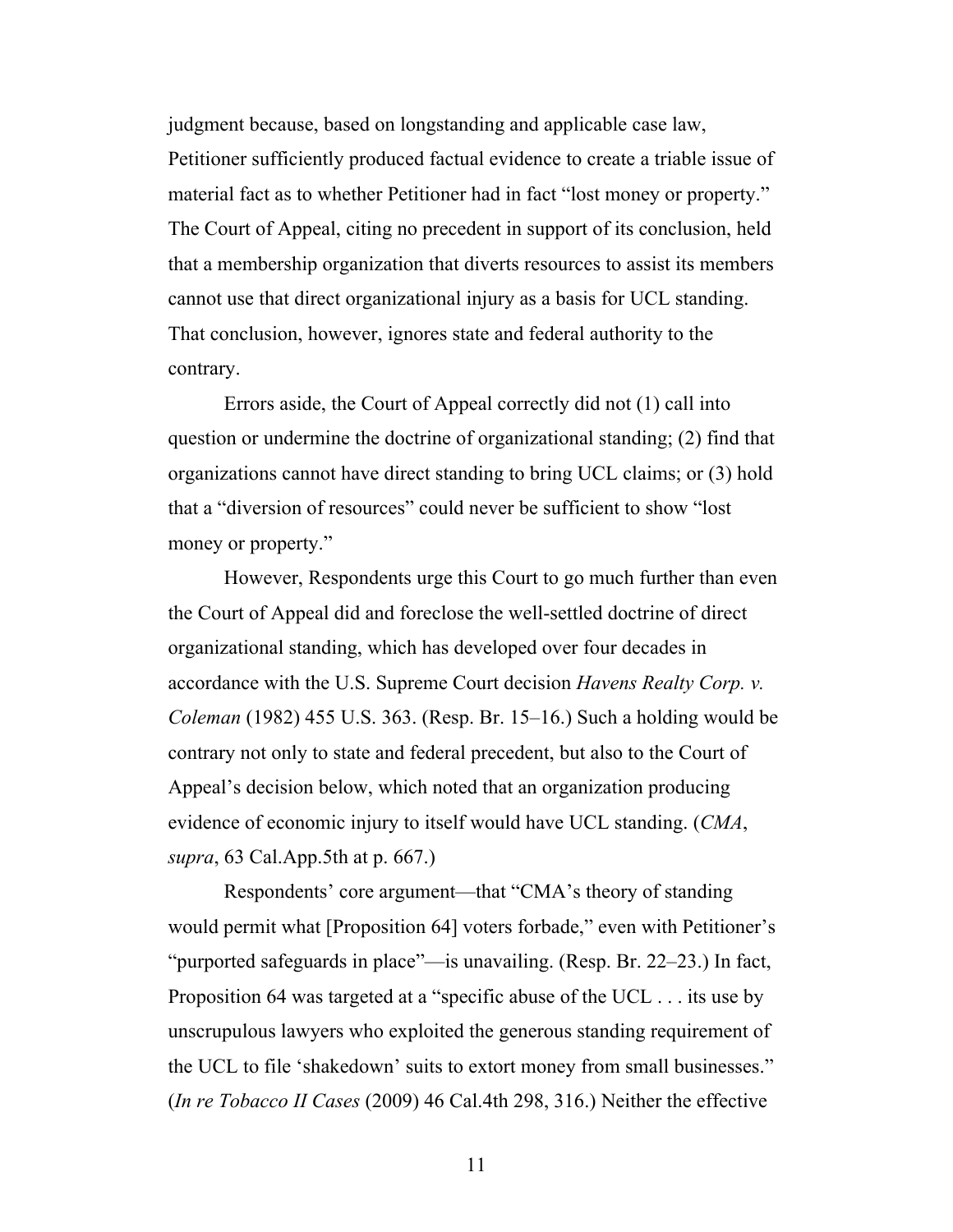text of nor the ballot pamphlet for Proposition 64 makes a single mention of "organizational standing." There is no indication that Proposition 64 voters believed they were foreclosing a well-recognized form of standing based on direct economic injury when they added a direct economic injury requirement to UCL standing.

The UCL, as amended by Proposition 64, is entirely compatible with direct organizational standing doctrine. Prior to 2004, the UCL had permitted any party to file suit on its own behalf, on its members' behalf, or on the public's behalf, without a showing of injury. Proposition 64, as passed by voters in 2004, amended the UCL's standing requirements by requiring plaintiffs to show a personalized economic injury-in-fact ("lost money or property") caused by the defendant's UCL violation. Proposition 64 did this by incorporating into the UCL the federal meaning of the phrase "injury-in-fact" (which the UCL had not previously required for standing), by adding a "lost money or property" (economic injury) requirement, and by specifying that such economic injury occur "as a result of" the defendant. CMA is not asserting that these standards do not apply to it, and neither is Consumer Watchdog.

Pursuant to *Havens*, an organization shows an injury sufficient for standing when it diverts resources because of a frustration of its organizational mission. Numerous cases have found that this injury is economic in nature. Because such a diversion of resources is a personalized economic injury, it is sufficient for UCL standing after Proposition 64.

This Court need not strain to find a case properly applying direct organizational standing to a UCL claim: *Animal Legal Defense Fund v. LT Napa Partners LLC* (2015) 234 Cal.App.4th 1270 ("*ALDF*"). As Petitioner argued to the Court of Appeal, *ALDF* properly analyzed the requirements of organizational standing under the UCL, finding that the organizational plaintiff had standing on materially indistinguishable facts as here. The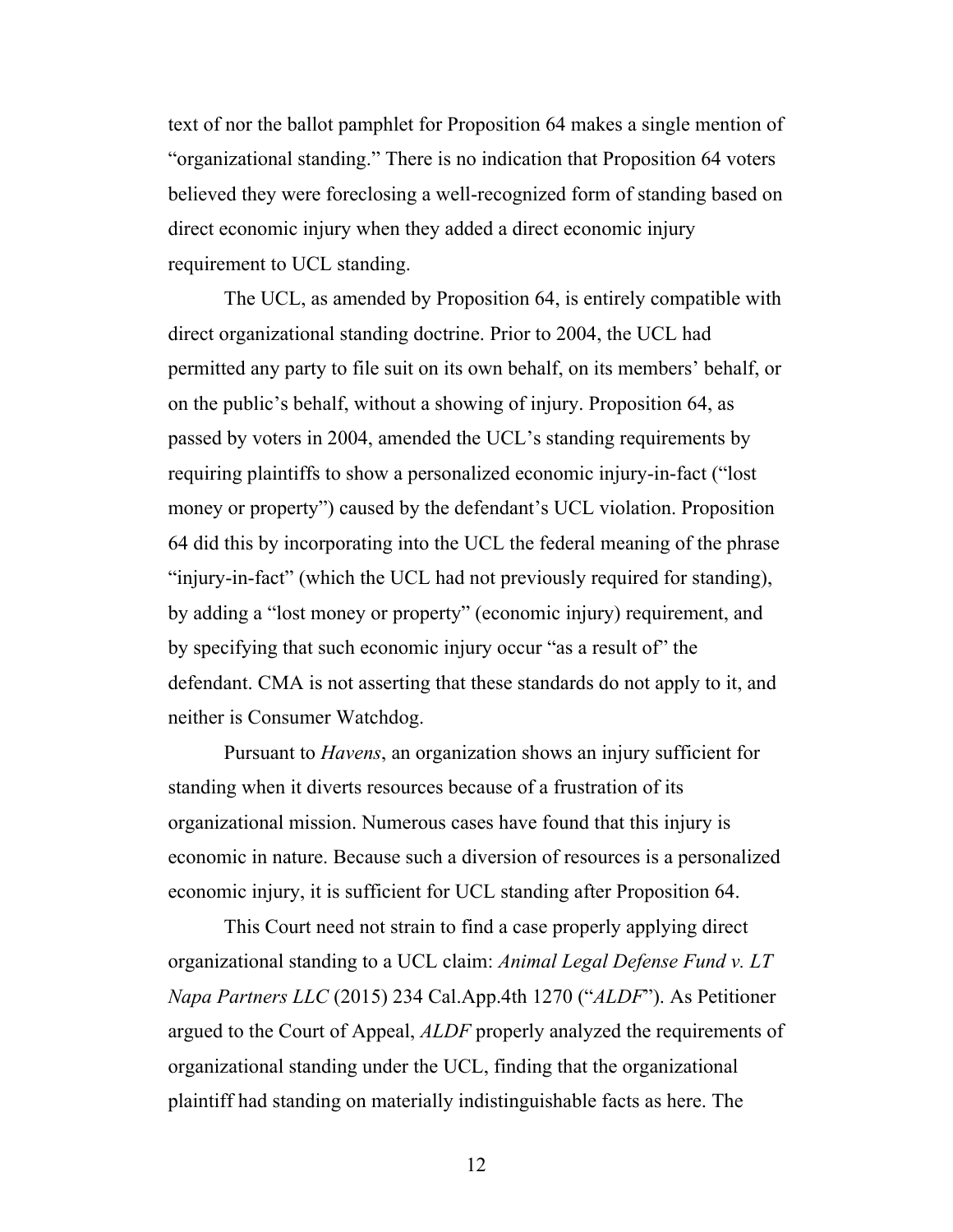Court of Appeal's (and Respondents') efforts to differentiate *ALDF* from the case here, however, are both legally and factually unpersuasive. What Respondents denigrate as "purported safeguards" are, in fact, the standards developed by the Ninth Circuit to address direct organizational standing standards that are not in tension with UCL standing requirements. (Resp. Br. 23.) And these "safeguards" that have been widely utilized by the Ninth Circuit were endorsed by the Court of Appeal in *ALDF* (see *ALDF*, *supra*, 234 Cal.App.4th at pp. 1281–84). This Court should follow that precedent and affirm *ALDF*'s conclusions.

There is extensive case law finding that membership organizations can establish direct organizational standing on materially indistinguishable facts – that such organizations have members is irrelevant to those analyses. The Court of Appeal's conclusion that the evidence presented by Petitioner, regarding its diversion of resources, was insufficient to show direct injury was predicated on the erroneous belief that an organization can never suffer direct injury when it acts to help its members. That conclusion is at odds with the weight of authority and the plain language of the UCL. Its decision should be reversed.

The Court of Appeal further erred in finding that federal case law addressing direct organizational standing in a non-UCL context was irrelevant, despite acknowledging that Proposition 64 incorporated federal standing requirements—which allow for organizational standing—into the UCL. According to the Court of Appeal, this jurisprudence was inapposite given what it termed the "far more stringent" requirements of UCL standing. But such a distinction is not supported by this Court's precedent. As previously held in *Kwikset*, *supra*, 51 Cal.4th at pp. 323–24, the only difference between UCL standing and Article III standing is that a UCL plaintiff must show they personally "lost money or property"; i.e., that they suffered an "economic injury." And as *Kwikset* further held, a plaintiff need

13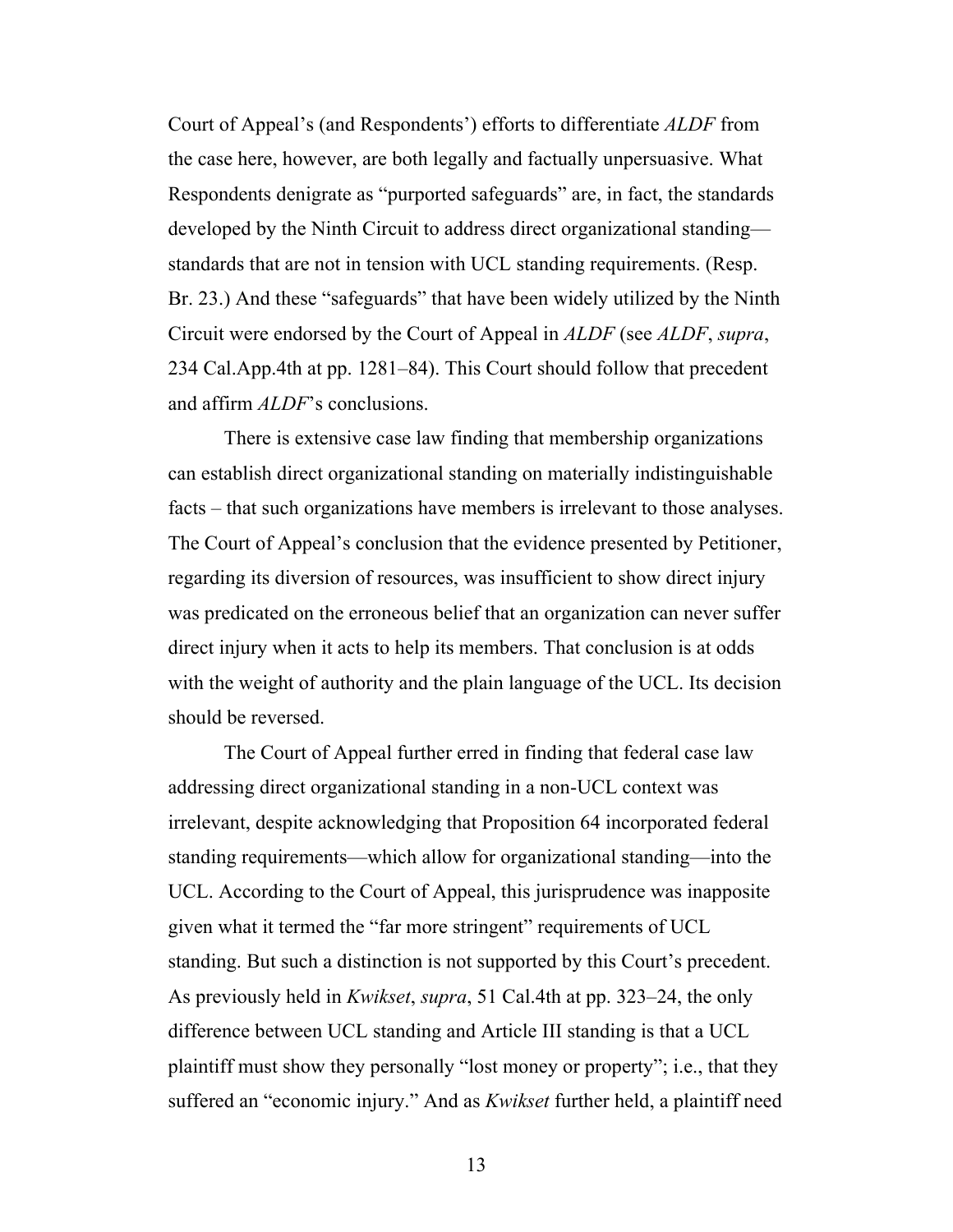only produce an "identifiable trifle" of economic injury to have standing. Federal case law involving direct organizational standing similarly asks whether an organization has "diverted resources" in response to a frustration of mission, which is unto itself an economic injury. The Court of Appeal's refusal to consider federal organizational standing case law is reversible error in light of the incorporation of federal standing requirements into the UCL. Under bedrock Supreme Court and Ninth Circuit precedent, which this Court should properly view as persuasive authority here just as it has in other UCL cases, the facts evidenced by Petitioner were more than sufficient to establish direct standing.

Additionally, Respondents invite this Court to further compound the errors of the Court of Appeal by finding that Proposition 64 imposed a "business dealings" requirement on plaintiffs in order to have UCL standing. Requiring a plaintiff to enter into a business transaction with a defendant in order to have UCL standing is contrary to both the text and purpose of the UCL. This argument, despite being rejected in both state and federal courts, has lingered on, largely due to a misinterpretation of Proposition 64 ballot pamphlet language quoted by the Supreme Court of California. This Court should confirm that there is no requirement of business dealings as a predicate to UCL standing.

Though the Court of Appeal's decision did not reach any causation issues, as the Court based its holding on the absence of injury-in-fact, should this Court decide to evaluate causation sua sponte, Petitioner's injury was clearly caused by the actions of Respondents. The Court should reject Aetna's arguments to the contrary.

In light of the error of the Court of Appeal, Amicus urges this Court to approve of *ALDF* and remand to the lower court with directions to deny the motion for summary judgment.

14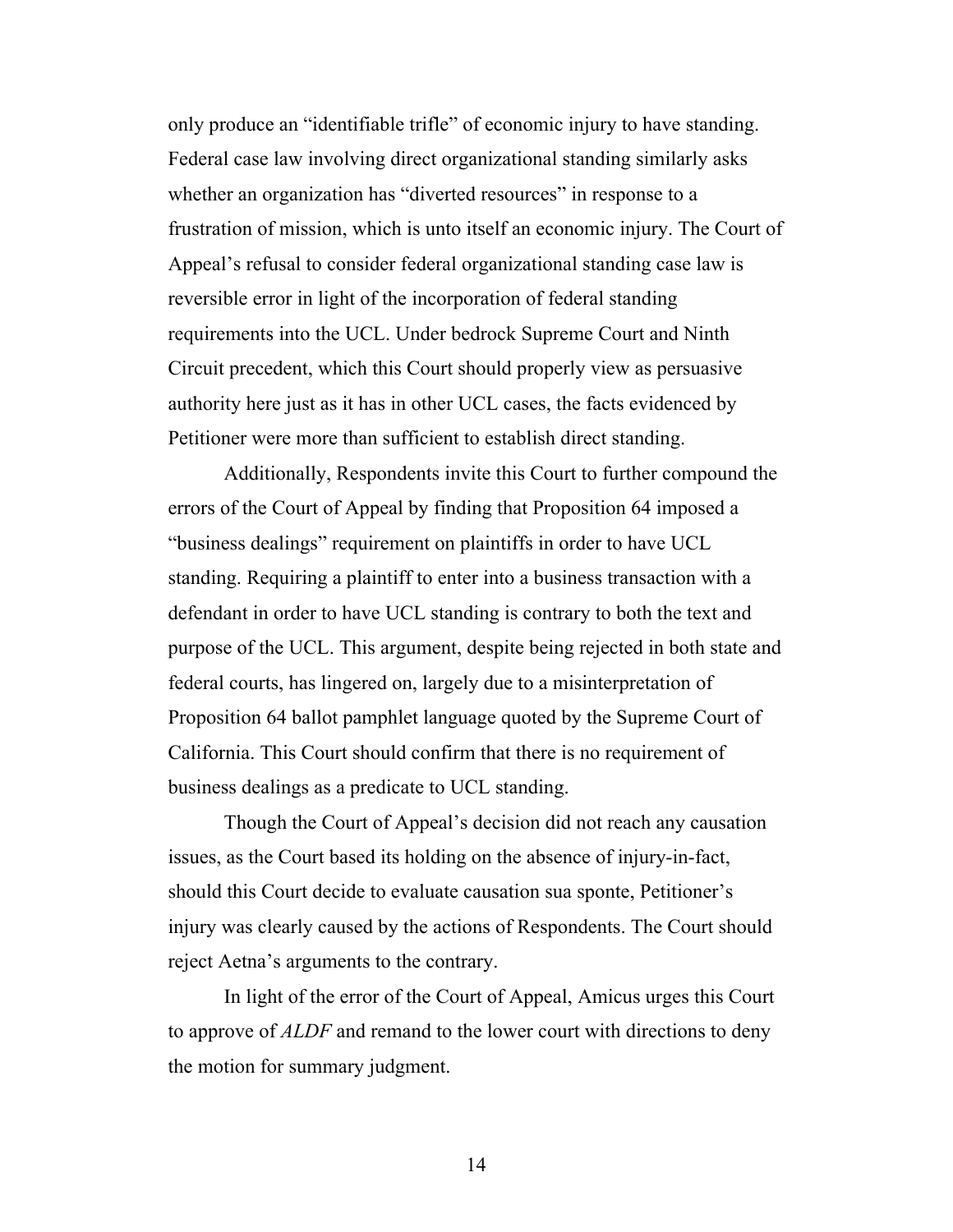#### **ARGUMENT**

### **I. UCL Standing After Proposition 64**

### **A. UCL Standing Requires a Personal Economic Injury Caused by Defendant**

This Court has found that the "UCL's purpose is to protect both consumers and competitors by promoting fair competition in commercial markets for goods and services," and its "scope is broad." (*Kasky v. Nike, Inc.* (2002) 27 Cal.4th 939, 949, as modified (May 22, 2002).) "In service of that purpose, the Legislature framed the UCL's substantive provisions in broad, sweeping language." (*Kwikset*, *supra*, 51 Cal.4th at p. 320 [quotations omitted]; see also *Tobacco II*, *supra*, 46 Cal.4th at p. 317 [UCL has "broad remedial purpose"]; *Overstock.com, Inc. v. Gradient Analytics, Inc.* (2007) 151 Cal.App.4th 688, 716 [noting the "broad mandate of the California UCL"].) This Court has further found that the "primary form of relief available under the UCL to protect consumers from unfair business practices is an injunction." (*Tobacco II*, *supra*, 46 Cal.4th at p. 319.)

Before Proposition 64 was passed in 2004, the UCL had "authorized 'any person acting for the interests of itself, its members or the general public' (former  $\S 17204$ )<sup>2</sup> to file a civil action for relief. Standing to bring such an action did not depend on a showing of injury or damage." (*Californians for Disability Rights v. Mervyn's, LLC* (2006) 39 Cal.4th 223, 228.) In *Kwikset*, *supra*, 51 Cal.4th at p. 322, this Court found that Proposition 64 made two changes to the previous standing requirements: "a party must now (1) establish a loss or deprivation of money or property sufficient to qualify as injury in fact, i.e., *economic injury*, and (2) show that that economic injury was the result of, i.e., *caused by*, the unfair business practice or false advertising that is the gravamen of the claim."

<sup>2</sup> All statutory references are to the California Business and Professions Code unless otherwise noted.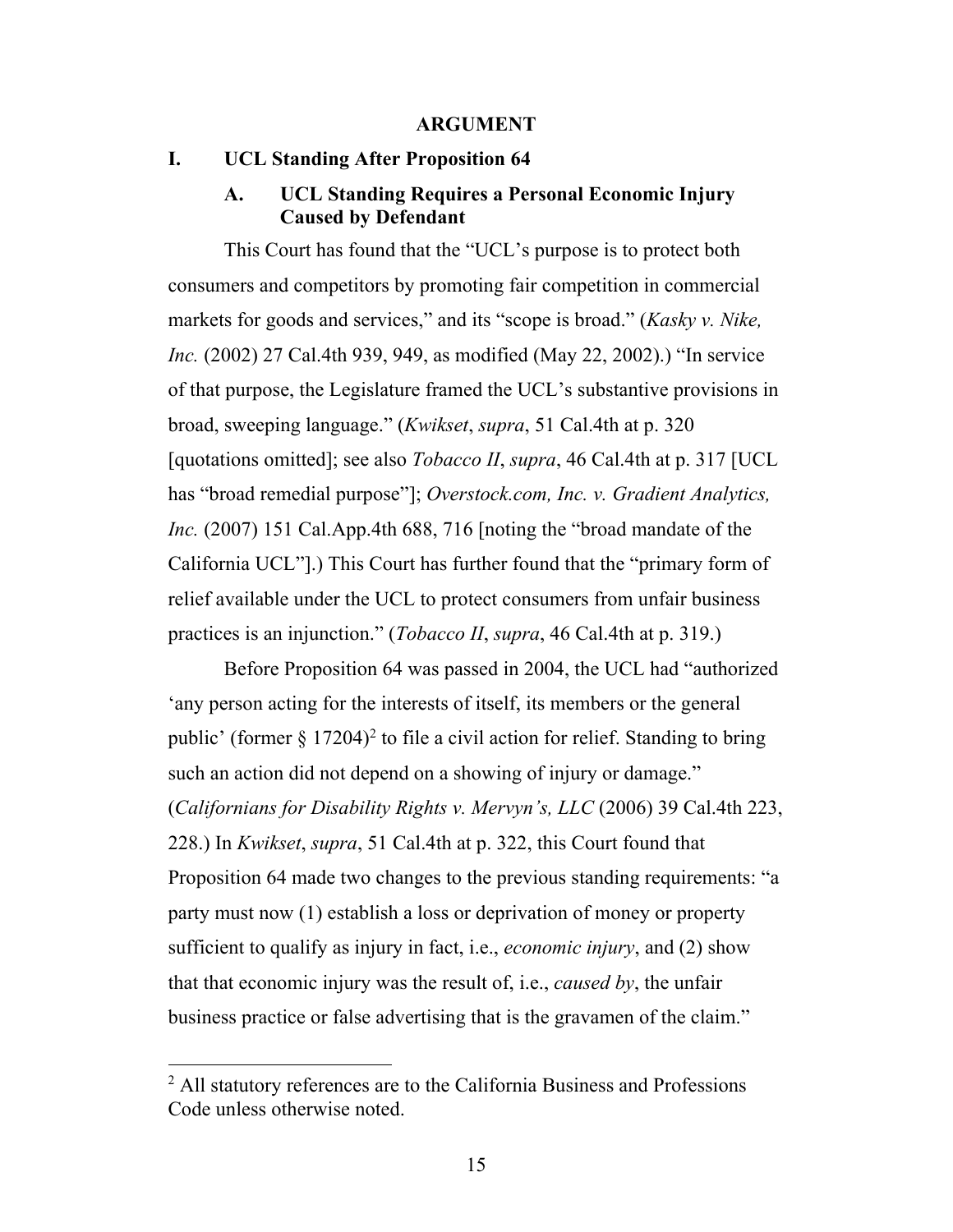*Kwikset* held that "[i]f a party has alleged or proven a personal, individualized loss of money or property in any nontrivial amount, he or she has also alleged or proven injury in fact." (*Id.* at p. 325.) Proposition 64 did not alter the "substantive reach" of the UCL; it only changed the "universe of those who may enforce" it. (*Id.* at p. 320.) As relevant here, Proposition 64 added language restricting standing to sue for injunctive relief to one "who has suffered injury in fact and has lost money or property as a result of such unfair competition." (Prop. 64,  $\S$  1(e).)

This Court has found that Proposition 64 was directed at a "specific abuse of the UCL . . . its use by unscrupulous lawyers who exploited the generous standing requirement of the UCL to file 'shakedown' suits to extort money from small businesses," and rejected constructions of Proposition 64 not "necessary to address the very specific abuse of the prior UCL standing provision at which Proposition 64 was directed." (*Tobacco II*, *supra*, 46 Cal.4th at pp. 315–16.) The quintessential example of such abuse of the UCL was by attorneys who "'scour[ed] public records on the Internet for what [were] often ridiculously minor violations of some regulation or law by a small business, and sue[d] that business in the name of [a] front organization,'" before "'contact[ing] the business (often owned by immigrants for whom English is a second language)'" to urge settlement. (*Id.* at p. 316 [quoting *People ex rel. Lockyer v. Brar* (2004) 115 Cal.App.4th 1315, 1317].) Proposition 64 was therefore aimed at attorneys who "[f]ile lawsuits where no client has been injured in fact." (*Ibid.* [quoting Prop. 64,  $\S$  1].) Proposition 64 did not "curb the broad remedial purpose of the UCL"—rather, it "targeted only the specific abuse described above." (*Id.* at p. 317.) Thus, in *Tobacco II*, this Court rejected a construction of Proposition 64 not "necessary to address the very specific abuse of the prior UCL standing provision at which Proposition 64 was directed." (*Id.* at p. 315.)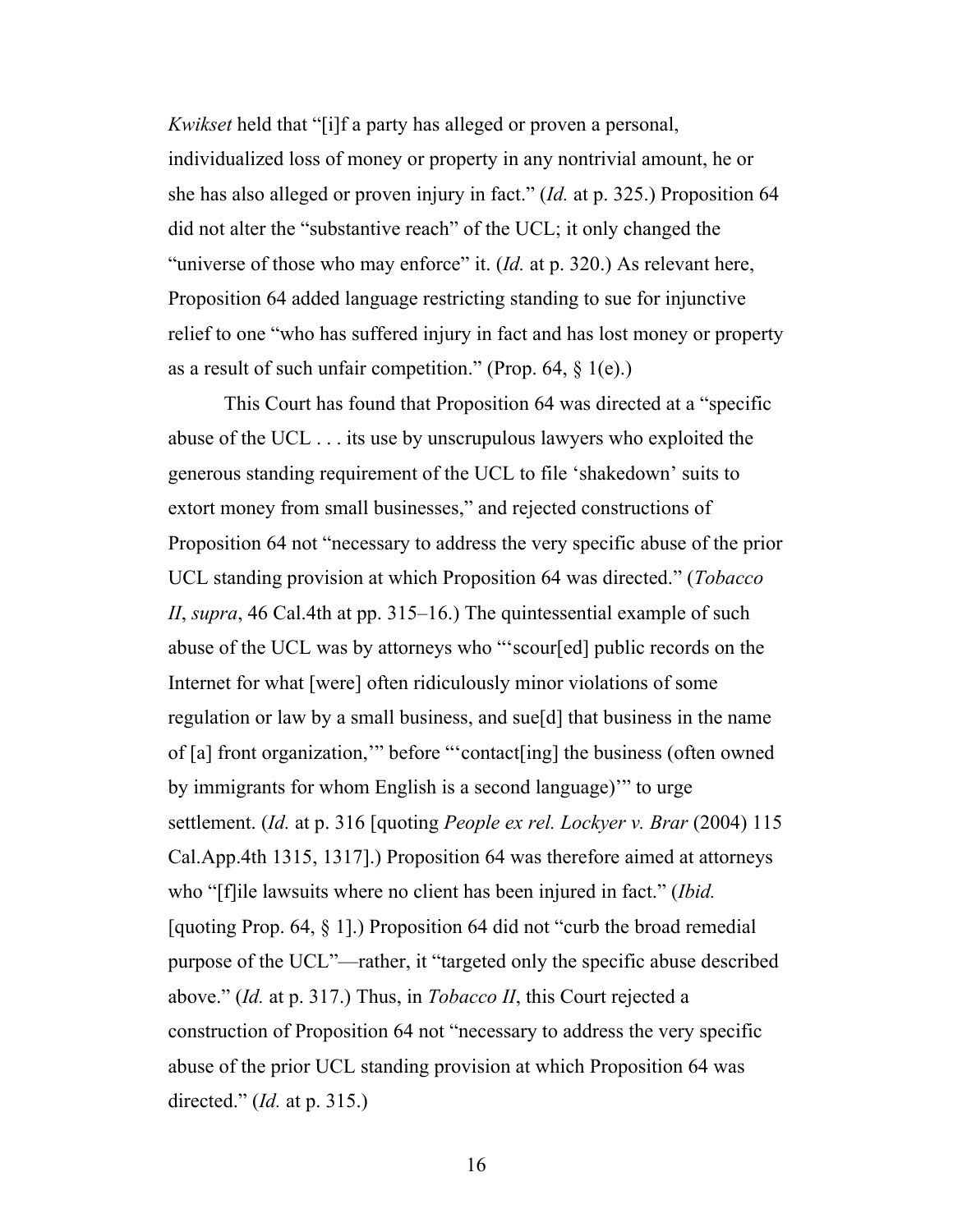As this Court has recently held, following Proposition 64, an individual or organization that has suffered economic harm as a result of a defendant's activity may still bring an action for injunctive relief on behalf of the general public without complying with the class action procedures of Code Civ. Proc. section 382. (*McGill*, *supra*, 2 Cal.5th at p. 959 ["We conclude that these provisions do not preclude a private individual who has 'suffered injury in fact and has lost money or property as a result of' a violation of the UCL or the false advertising law—and who therefore has standing to file a private action—from requesting public injunctive relief in connection with that action"] [internal citations omitted].) Here, the Court of Appeal "assum[ed] without deciding" that the relief CMA sought was "public injunctive relief" intended to "benefit the general public, and not just [CMA's] members . . . ." (*CMA*, *supra*, 63 Cal.App.5th at p. 669.)3

### **B. Proposition 64 Incorporated the "Established Federal Meaning" of the Phrase "Injury-in-Fact" into the UCL**

The Court of Appeal refused to rely on federal cases finding direct organizational standing in a non-UCL context because those cases did "not consider the stringent requirements for UCL standing after . . . Proposition 64[.]" (*CMA*, *supra*, 63 Cal.App.5th at p. 670.) However, as this Court made clear in *Kwikset*, while UCL standing was "substantially narrower" after Proposition 64, it was narrower only in requiring a direct economic injury-in-fact. (*Kwikset*, *supra*, 51 Cal.4th at p. 324.) Proposition 64 did not require a showing of any specific type or degree of economic injury. (*Ibid.*)

<sup>&</sup>lt;sup>3</sup> Respondents argue that CMA's theory "would give organizations the broad standing to sue on behalf of the public that Proposition 64 reserved to the 'Attorney General and local public prosecutors.'" (Resp. Br. 22.) This Court, in *McGill*, *supra*, 2 Cal.5th at p. 959, already held they could do so. So long as a party has "standing to file a private action" under the UCL, that party can "request[] public injunctive relief in connection with that action." (*Ibid.*)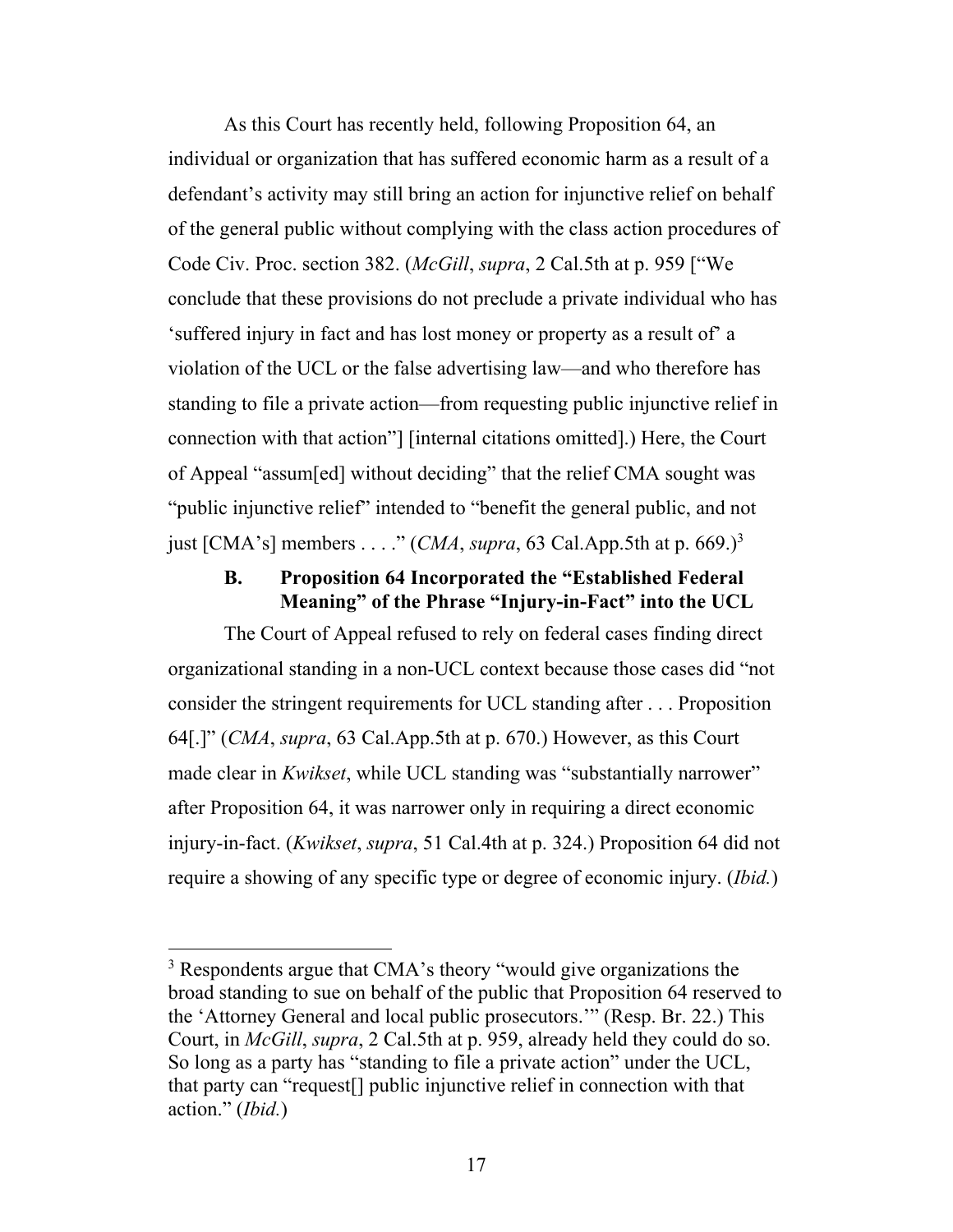Federal cases finding direct economic injury-in-fact, such as those cited by Petitioner, are therefore necessarily applicable under *Kwikset*.

As *Kwikset* noted, the "text of Proposition 64 establishes expressly that in selecting th[e] phrase [injury-in-fact] the drafters and voters intended to incorporate the established federal meaning."4 (*Id.* at p. 322.) Accordingly, courts assessing the UCL's injury-in-fact requirement necessarily rely on federal case law. (See, e.g., *Buckland v. Threshold Enterprises, Ltd.* (2007) 155 Cal.App.4th 798, 814, as modified (Oct. 22, 2007), disapproved of on other grounds by *Kwikset*, *supra*, 51 Cal.4th 310 [examining federal case law, specifically *Havens*, to "interpret the term 'injury-in-fact'"]; *ALDF*, *supra*, 234 Cal.App.4th at p. 1281 ["Cases addressing the federal standing requirement . . . are relevant as explained in *Kwikset* . . . ."].) Despite "sound reasons to be cautious in borrowing federal standing concepts, born of perceived constitutional necessity, and extending them to state court actions where no similar concerns apply . . . Here . . . the electorate has expressly directed courts to do so." (*Kwikset*, *supra*, 51 Cal.4th at p. 322, fn. 5.) Thus, when *Buckland* and *Kwikset* interpreted "injury-in-fact," they did so primarily through citation to federal case law. Respondents' contention that "Proposition 64 [Did] Not Silently Import Broader Federal Standing Rules for Organizations" (Resp. Br. 25) is misguided.

As *Kwikset* held, the "plain import of [Proposition 64's 'lost money or property' language] is that a plaintiff now must demonstrate some form of economic injury." (*Kwikset*, *supra*, 51 Cal.4th at p. 323.) This Court was clear that "lost money or property" is the functional equivalent of "economic injury," stating, for instance, "lost money or property—

<sup>&</sup>lt;sup>4</sup> See also *ibid.* (noting that the federal meaning of "injury-in-fact" was "well-settled").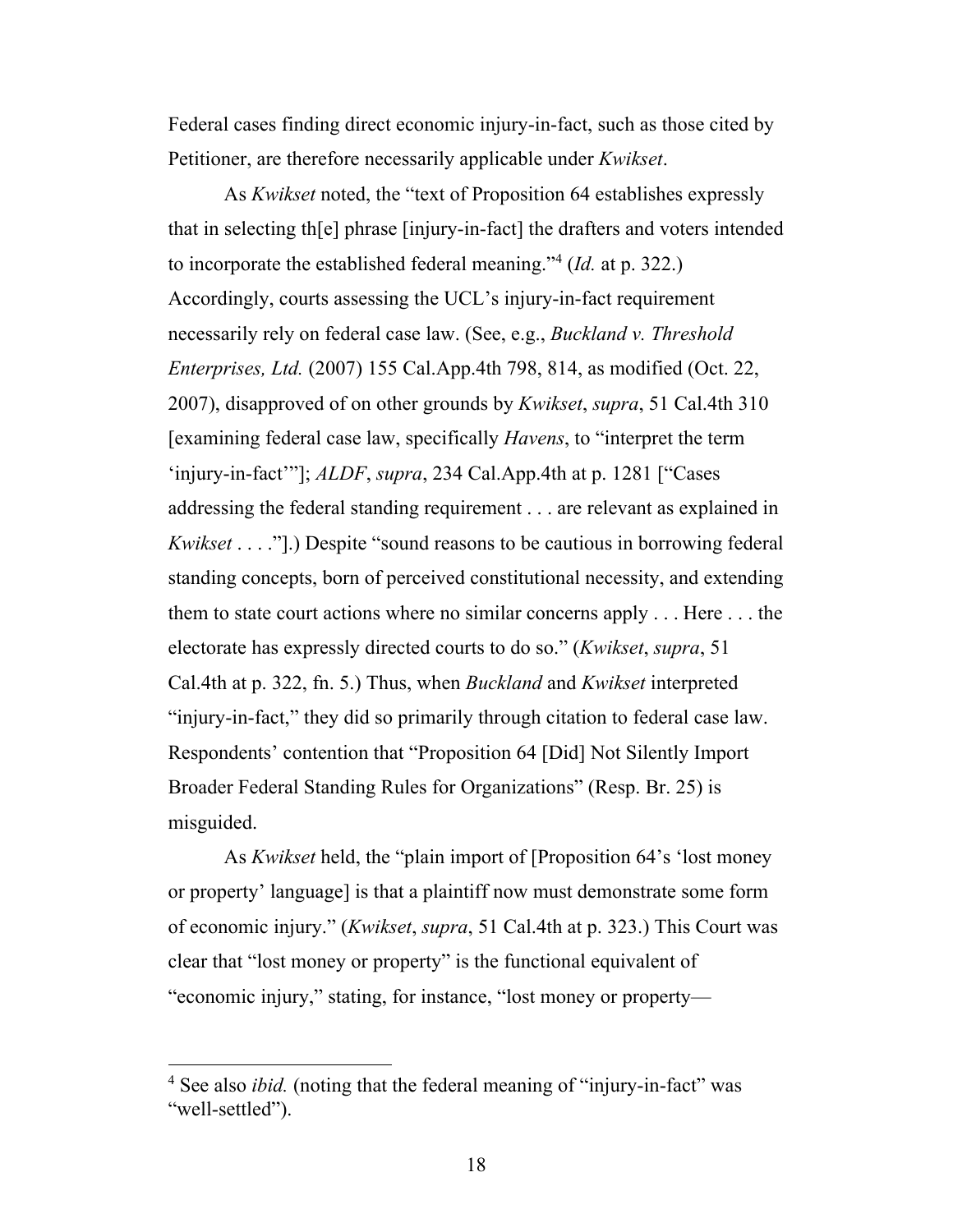economic injury—is itself a classic form of injury in fact," and referring to the "lost money or property provision" as the "economic injury requirement." (*Id.* at pp. 323–24.) Indeed, even the section of *Kwikset* discussing this issue is titled "'Lost Money or Property': Economic Injury." (*Id.* at p. 323.) Additionally, *Kwikset* was explicit in finding that "[t]here are innumerable ways in which economic injury from unfair competition may be shown," and that "[n]either the text of Proposition 64 nor the ballot arguments in support of it purport to define or limit the concept of 'lost money or property,' nor can or need we supply an exhaustive list of the ways in which unfair competition may cause economic harm." (*Ibid*.) Furthermore, the "text of Proposition 64 [establishes] that the quantum of lost money or property necessary to show standing is only so much as would suffice to establish injury in fact . . . ." (*Id.* at p. 324.) Therefore, "it suffices for federal [and thus UCL] standing purposes to 'allege[ ] some specific, 'identifiable trifle' of injury.'" (*Id.* at p. 325 [quoting *Danvers Motor Co., Inc. v. Ford Motor Co.* (3d Cir. 2005) 432 F.3d 286, 294 (Alito, J.)].) Ultimately, "[i]f a party has alleged or proven a personal, individualized loss of money or property in any nontrivial amount, he or she has also alleged or proven injury in fact." (*Id.* at p. 325.)

Thus, *Kwikset* was clear that (1) Proposition 64's "lost money or property" requirement meant that a plaintiff must allege an economic injury-in-fact, (2) such injury can be shown in "innumerable ways," and (3) the degree of economic injury need only be a "specific, identifiable trifle." (*Id.* at pp. 323–25; see also *East Bay Sanctuary Covenant v. Biden* (9th Cir. 2021) 993 F.3d 640, 664 ["The [plaintiff] Organizations are not required to demonstrate some threshold magnitude of their injuries; one less client that they may have had but-for the Rule's issuance is enough. In other words, plaintiffs who suffer concrete, redressable harms that amount to pennies are still entitled to relief"].)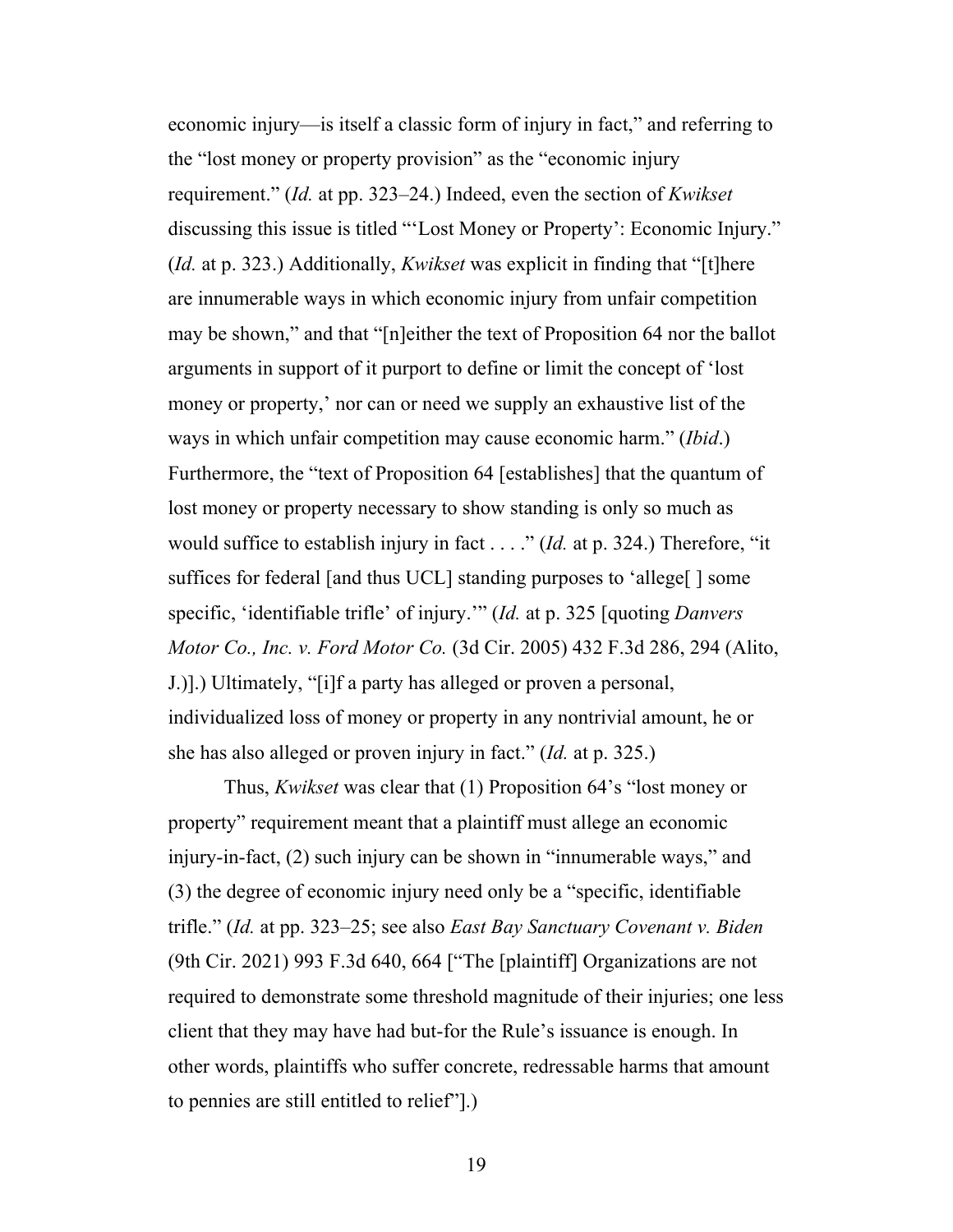**II. Diversion of Resources Caused by Frustration of Mission Is an Economic Injury Sufficient for UCL Standing**

State and federal case law both recognize that an organization suffers economic injury when it has to divert resources to prevent its organizational mission being frustrated. An organization diverts resources when it "expend[s] additional resources that [it] would not otherwise have expended, and in ways that [it] would not have expended them." (*National Council of La Raza v. Cegavske* (9th Cir. 2015) 800 F.3d 1032, 1040.) An organization's mission is frustrated when it is "perceptibly impaired [in its] ability to carry out [its] mission." (*Valle del Sol Inc. v. Whiting* (9th Cir. 2013) 732 F.3d 1006, 1018–19.) The California Supreme Court implicitly recognized this in *Kwikset*, which cited approvingly to *Hall v. Time* (2008) 158 Cal.App.4th 847, 854–55, as "cataloguing some of the various forms of economic injury."5 (*Kwikset*, *supra*, 51 Cal.4th at p. 323.)

In *Hall*, the Court of Appeal cited approvingly to the diversion of resources injury found sufficient in *Southern California Housing Rights Center v. Los Feliz Towers Homeowners Assn.* (C.D. Cal. 2005) 426 F.Supp.2d 1061, 1068–69 ("*So. Cal. Housing*") when it concluded that "[c]ases decided since Proposition 64 changed the language of Business and Professions Code section 17204 have concluded a plaintiff suffers an injury in fact for purposes of standing under the UCL when he or she has . . . expended money due to the defendant's acts of unfair competition." (*Hall*, *supra*, 158 Cal.App.4th at p. 854.) *So. Cal. Housing*, in turn, found the plaintiff organization had UCL "standing because it presents evidence of actual injury based on loss of financial resources in investigating this

<sup>5</sup> See also *Martinez v. Welk Group, Inc.* (S.D. Cal. 2012) 907 F.Supp.2d 1123, 1137–1138 (identical breakdown as in *Hall* of "[c]ases decided since Proposition 64 [that] have concluded that a plaintiff suffers an injury in fact for purposes of standing under the UCL").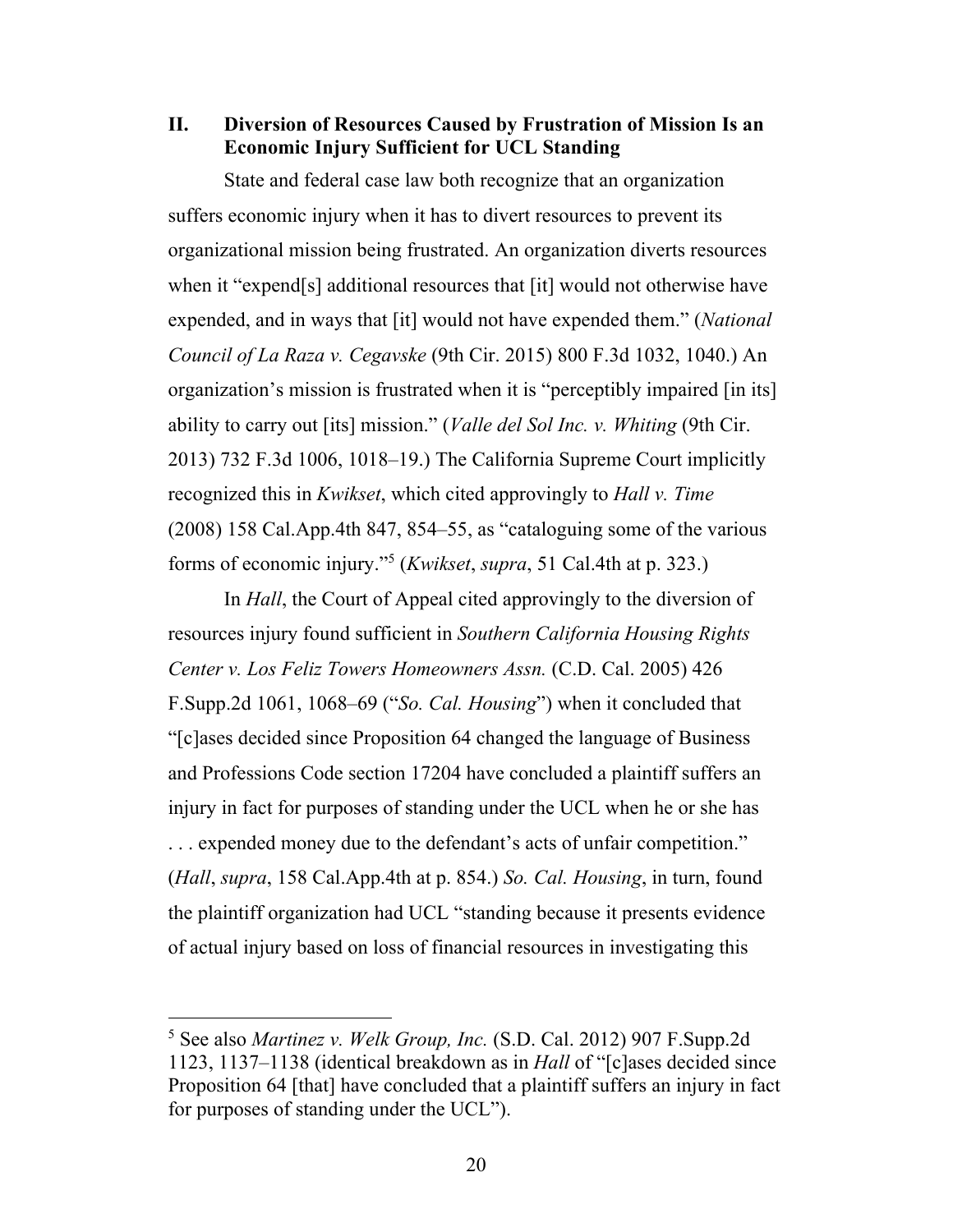claim and diversion of staff time from other cases to investigate the allegations here." (*So. Cal. Housing*, *supra*, 426 F.Supp.2d at p. 1069.)

Rather than calling into question the *Hall* court's reliance on *So. Cal. Housing*, *Kwikset* affirmatively cited *Hall*'s conclusions. Moreover, nothing in *Kwikset* indicates that diversion of resources stopped being an acceptable form of economic injury following Proposition 64. In *ALDF*, the California Court of Appeal recognized that both *Kwikset* and federal case law supported the conclusion that an organization's diversion of resources constituted an economic injury-in-fact sufficient for UCL standing. (*ALDF*, *supra*, 234 Cal.App.4th at pp. 1280–81.)

Similarly, federal cases awarding damages for the costs plaintiff organizations incur in diverting resources because of a frustration of mission further establish that this injury is economic in nature. In *Fair Housing of Marin v. Combs* (9th Cir. 2002) 285 F.3d 899, 902, defendant was found liable at the district court, in part, under UCL section 17203. On appeal, defendant challenged both the plaintiff organization's standing and the damages award. (*Ibid.*) The Ninth Circuit held that plaintiff had "direct standing to sue because it showed a drain on its resources from both a diversion of its resources and frustration of its mission." (*Id.* at p. 905.) The court upheld damage awards for both "diversion of resource damages" and "frustration of mission" damages. (*Ibid.*)

In *Southern California Housing Rights Center v. Krug* (C.D. Cal. 2007) 564 F.Supp.2d 1138, 1152 (citations omitted), the court analogized "diversion of resource damages" to the "'opportunity costs' or the activities [plaintiff organization] had to forego to address defendant's action." As directly applicable here, examples of "diversion of resources damages" included "the staff time spent investigating Defendants' discriminatory practices at the subject property; the costs of conducting on-site tests and phone tests; and the cost of [an] on-site survey." (*Ibid.*; see also *Project* 

21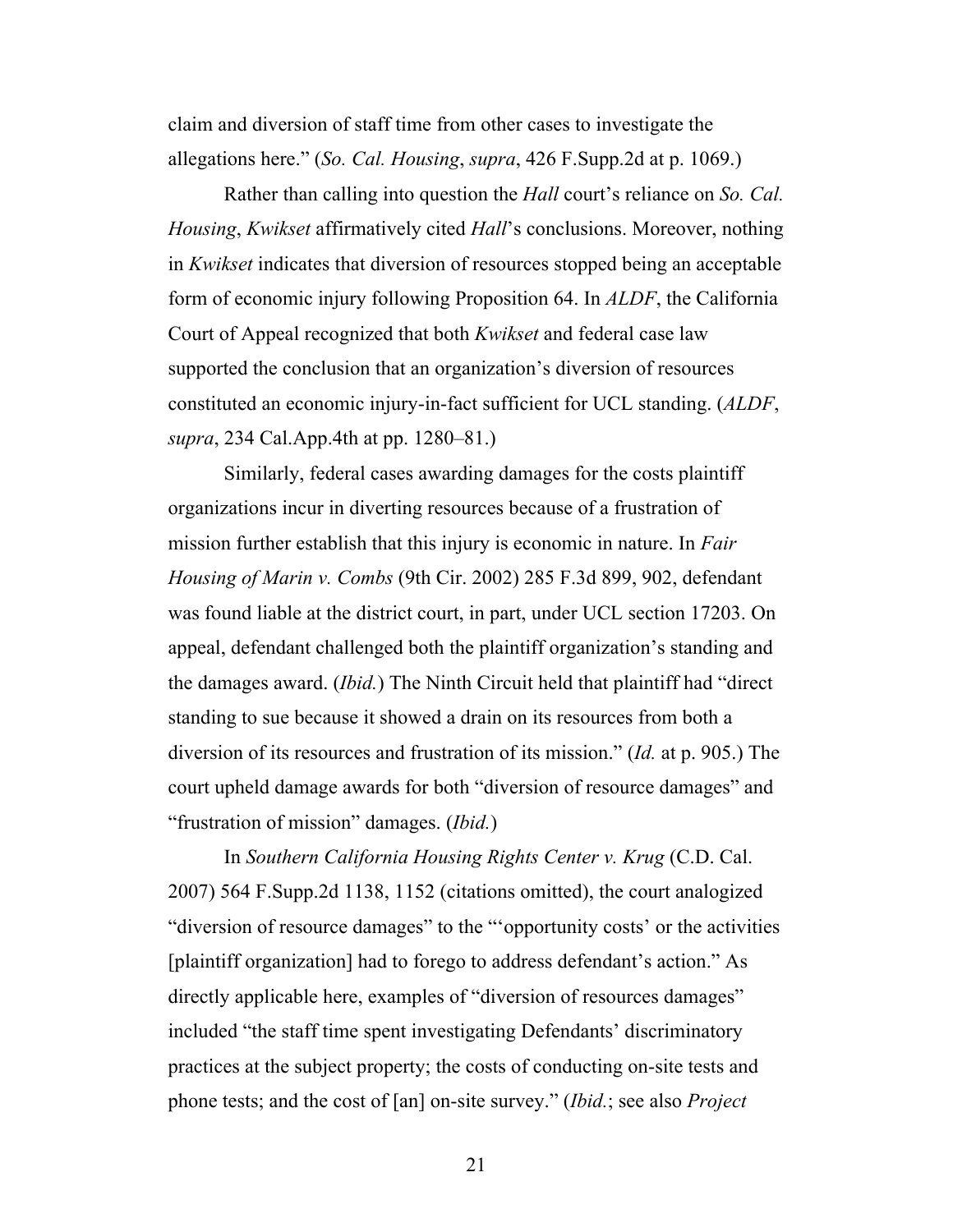*Sentinel v. Komar* (E.D. Cal., Apr. 12, 2021, No. 119CV00708DADEPG) 2021 WL 1346025, at \*15, report and recommendation adopted *sub nom. Sentinel v. Komar* (E.D. Cal., June 4, 2021, No. 119CV00708DADEPG) 2021 WL 2284462, on reconsideration in part *sub nom. Project Sentinel v. Komar* (E.D. Cal., July 20, 2021, No. 119CV00708DADEPG) 2021 WL 3051991 [citing cases to find that "staff time," "testing expenses," and "community outreach expenses" constituted "diversion of resource damages" and upholding damage awards]; *Petconnect Rescue, Inc. v. Salinas* (S.D. Cal., Nov. 8, 2021, No. 20-CV-00527-H-DEB) 2021 WL 5178647 at \*4 [finding that plaintiffs had UCL standing because "Organizational Plaintiffs incurred economic injury when they fielded inquiries from the public as the organizations' staff would otherwise be dedicated to the organizations' ordinary activities"]; *National Coalition Government of Union of Burma v. Unocal, Inc.* (C.D. Cal. 1997) 176 F.R.D. 329, 342 [characterizing plaintiff organization's diversion of resources as a "financial injury"]; *Carijano v. Occidental Petroleum Corp.* (9th Cir. 2012) 686 F.3d 1027, 1032 (mem.) (conc. opn. of Wardlaw, J., denying rehg. en banc) [stating that plaintiff organization could show "economic harm" sufficient for UCL standing by "produc[ing] evidence of the manner in which [defendant's] conduct forced it to divert resources from its central mission  $\dots$  "].<sup>6</sup>) Critically, none of these decisions required an organization to spend money outside the organization, or to

<sup>6</sup> Judge Wardlaw wrote the original majority opinion in *Carijano v. Occidental Petroleum Corp.* (9th Cir. 2011) 643 F.3d 1216, as well as a subsequent concurrence denying rehearing en banc. (See *Shepherd v. Unknown Party, Warden, FCI Tucson* (9th Cir. 2021) 5 F.4th 1075, 1077– 78 [court cited concurrence in denial of rehearing en banc as persuasive authority where the concurrence was written by the author of the original majority opinion].)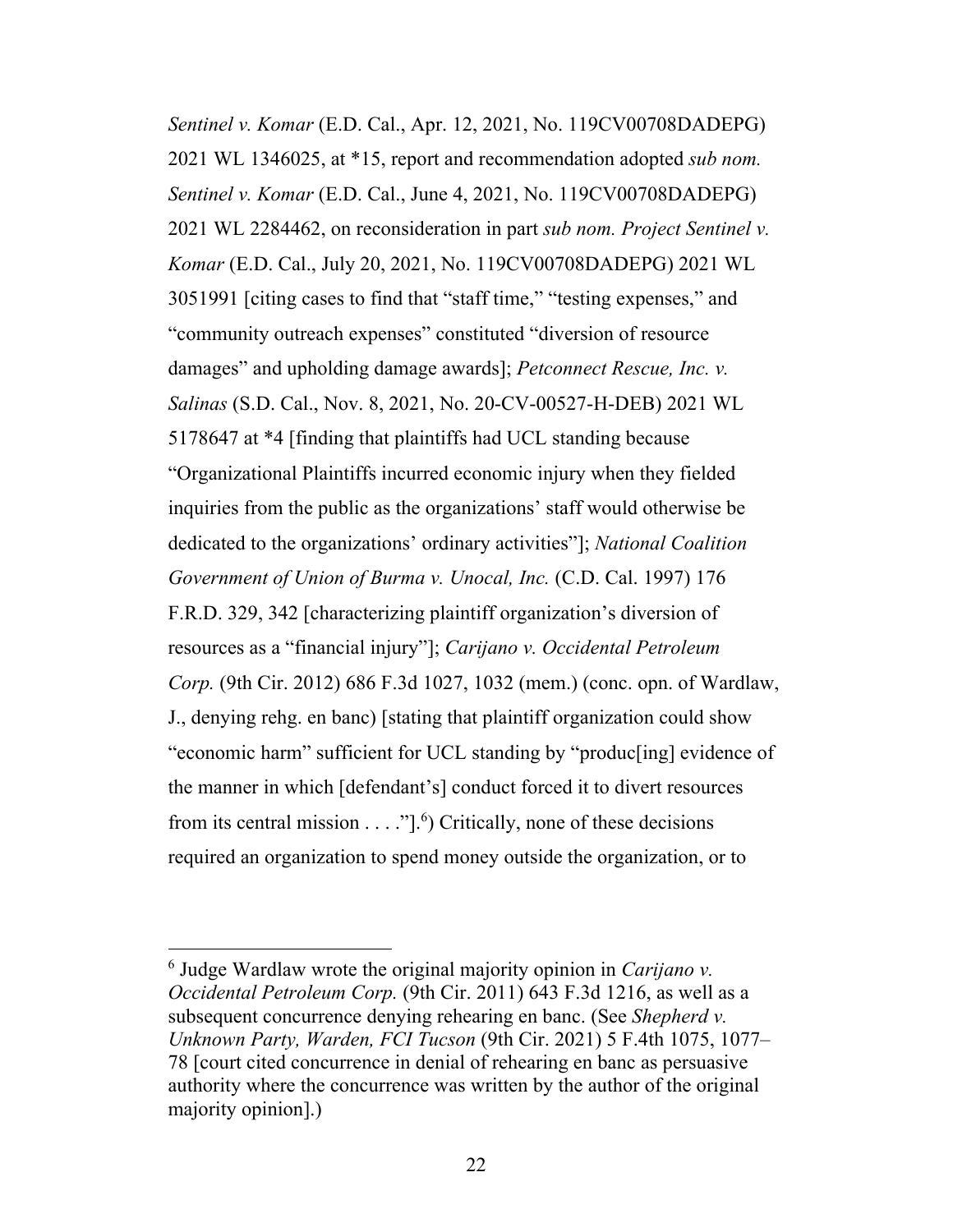quantify the amount of staff time spent into some dollar amount in order to establish organizational standing.

Defendants attempt to sidestep the weight of this authority by focusing on the fact CMA employees are paid on salary rather than hourly. Respondents' theory, which is at odds with the holding in *Kwikset*, is that because Petitioner's claimed loss of resources was salaried staff time, "which would have been expended anyway," Petitioner's injury was noneconomic, as "CMA did not lose a single cent." (Resp. Br. 32.) This misunderstands the nature of the "lost money or resources" inquiry and is contrary to organizational standing jurisprudence. <sup>7</sup> *Kwikset* specifically refused to incorporate an "out-of-pocket loss damages rule" into the requirements of UCL standing. (*Kwikset*, *supra*, 51 Cal.4th at p. 335.) The *Kwikset* defendants and dissent had argued that the locksets purchased by the plaintiffs, despite being misrepresented as "Made in USA," contained no other defects, and the lack of "objective 'functional' differences" meant the plaintiffs had not suffered "cognizable economic harm." (*Id.* at p. 331.) However, as there are "innumerable ways in which economic injury from unfair competition may be shown" (*id.* at p. 323), the majority correctly rejected this as too narrow an interpretation of UCL standing, concluding that the expenditure of resources (money to purchase the locksets) that was caused by the defendant's unfair business practice (misrepresenting the locksets as made in USA) was a "real economic harm" (*id.* at pp. 331–32).

<sup>7</sup> See *Faith Action for Community Equity v. Hawaii* (D. Hawaii, Feb. 20, 2015, No. CIV. 13-00450 SOM) 2015 WL 736171, at \*3–4 (since the "very nature of a diversion of resources contemplates a change in the organization's planned use of resources," court held that salaried staff time that had been diverted was a "sufficient resource for purposes of the organizational standing test," citing multiple other cases holding that the "diversion of staff time can support standing").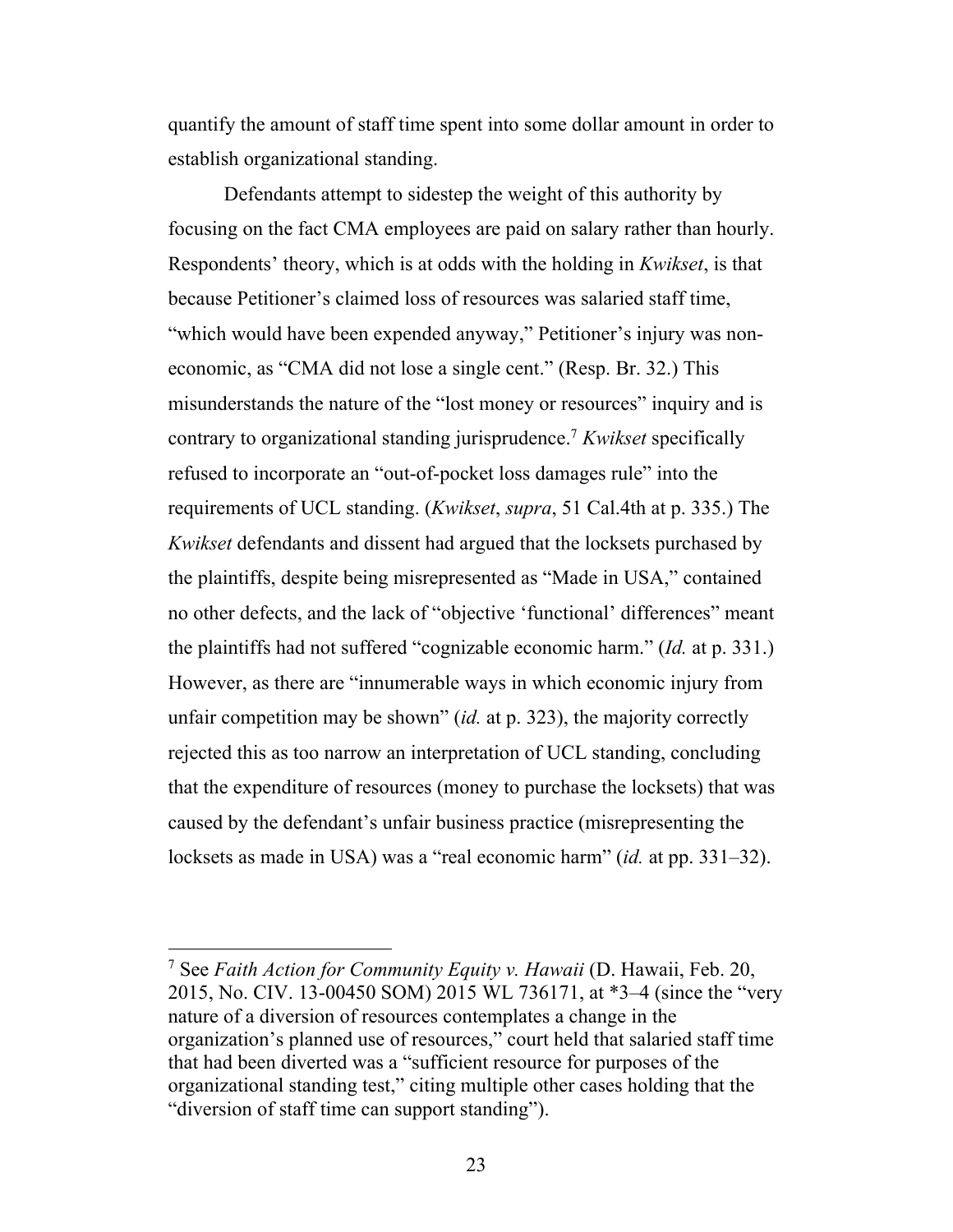In other words, lost staff time is a compensable economic injury, regardless of whether those staff were salaried and would have been paid the same amount. As *Kwikset* found, the "economic injury that an unfair business practice occasions may often involve a loss by the plaintiff without any corresponding gain by the defendant, such as, for example, *a diminishment in the value of some asset a plaintiff possesses*." (*Id.* at p. 336, emphasis added.) That is the situation here—Aetna's policy, the unfair business practice, caused Petitioner to "los[e] the expected value of its staff's labor and institutional assets . . . ." (See Pet. Rep. Br. 20, quotation omitted.) As Petitioner correctly described, Respondents cited only inapposite cases involving individuals losing their own time, not organizations losing staff time. (Pet. Rep. Br. 18.)

### **III. Proposition 64 Did Not Eliminate or Preclude Direct Organizational Standing When an Organization Suffers Economic Injury**

With this background, it is implausible to find that Proposition 64 was intended to eliminate or preclude direct organizational standing, as Respondents argue. (Resp. Br. 25–31.) The doctrine of organizational standing derives from the Supreme Court case *Havens*, which directly addressed the Article III injury-in-fact requirement that voters expressly incorporated into the UCL. Both before and after Proposition 64, the UCL has permitted suit to be brought by a "person," (UCL  $\S$  17204), where "person" is defined by UCL section 17201 to "mean and include natural persons, corporations, firms, partnerships, joint stock companies, *associations and other organizations of persons*" (emphasis added). Had Proposition 64 been intended to eliminate or preclude direct organizational standing, Proposition 64's amendments would have been an extremely odd way to do so, given that Proposition 64 never refers to direct organizational standing.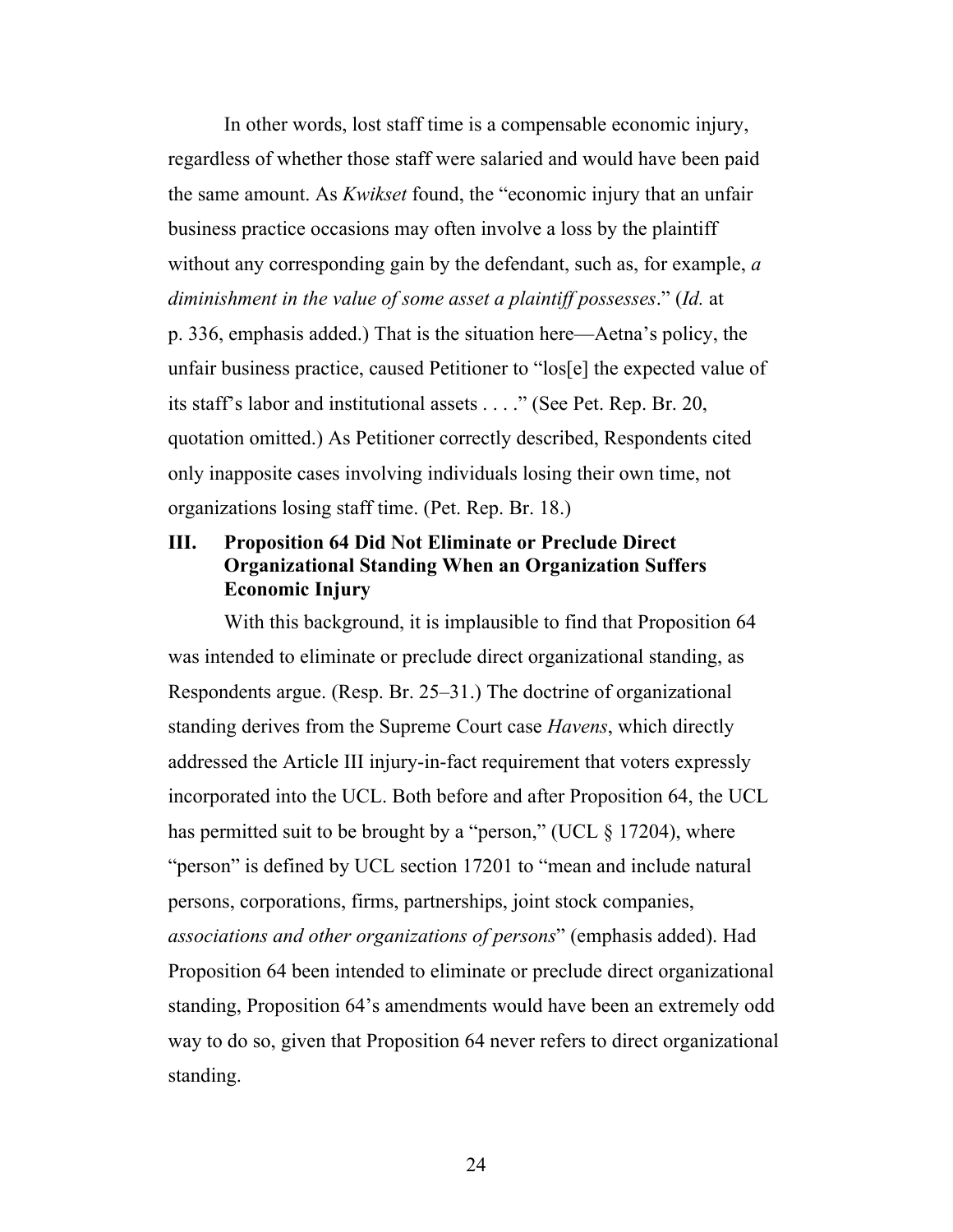Indeed, despite Respondents' protestations (see Resp. Br. 19–24), there is nothing inherently strange or improper about direct organizational standing in the UCL context. The UCL expressly gives "persons" (both individuals and organizations) a private right of action when they suffer lost money or property as a result of a defendant's UCL violation. The strange result here would be finding that the doctrine of direct organizational standing—which requires a showing of economic injury—"diversion of resources"—caused by the defendant's conduct—"frustration of mission" —is for some reason incompatible with UCL standing after Proposition 64, even though the amended statutory language simply requires a direct economic injury caused by the defendant. Despite Respondents' contention that organizations are "subject[ed] to 'different standards' for standing than other private plaintiffs," (Resp. Br. 19), there is no basis for making that claim in the statutory language or ballot materials supporting Proposition 64, or in any cases applying a direct organizational standing inquiry. The courts in those cases are uniformly clear that they are "conduct[ing] the same inquiry as in the case of an individual . . . ." (*East Bay Sanctuary*, *supra*, 993 F.3d at p. 662, internal quotation and citation omitted.) Ultimately, whether a plaintiff is an individual or an organization, UCL standing requires the same thing: an economic injury caused by the defendant.

### **IV. California Court of Appeal and Ninth Circuit Case Law Have Consistently Applied Direct Organizational Standing Analysis in UCL Claims**

A thorough review of published California appellate decisions discussing direct organizational standing under the UCL strongly supports finding that the doctrine is properly applied in that context. Nothing in any of those decisions indicates that the courts saw any issue with relying on direct organizational standing analysis in the UCL context. This section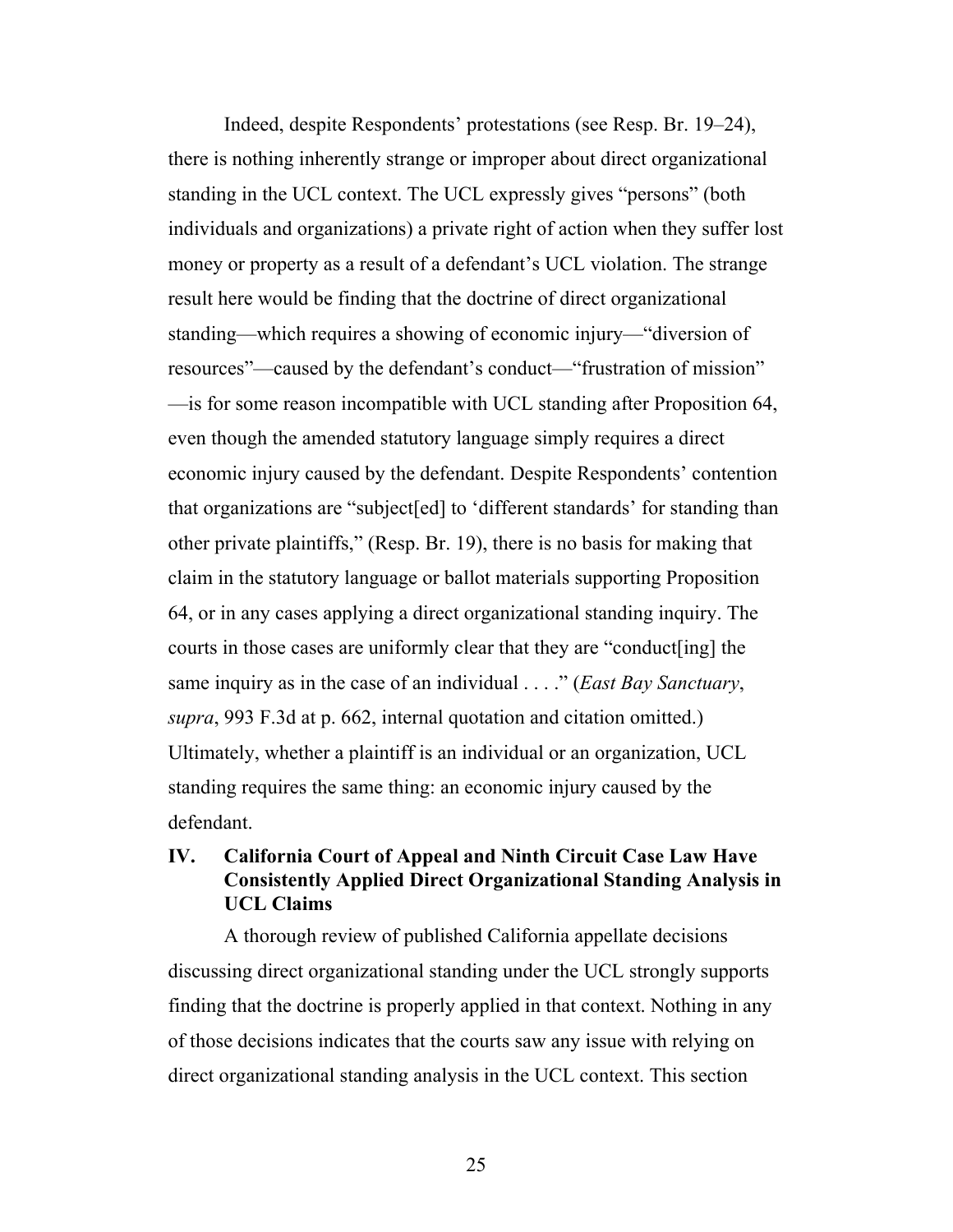details several UCL cases applying the doctrine of direct organizational standing, which emerged from the United States Supreme Court case *Havens Realty Corp. v. Coleman* (1982) 455 U.S. 363.

In *Havens*, the court was faced with the question of whether the plaintiff organization ("HOME") had shown the "Art. III minima of injuryin-fact— that . . . as a result of the defendant's actions [it] has suffered" injury. (*Havens*, *supra*, 455 U.S. at p. 372.) HOME specifically alleged that it had "been frustrated by defendants' racial steering practices in its efforts to assist equal access to housing through counseling and other referral services," and that it "has had to devote significant resources to identify and counteract the defendant's [sic ] racially discriminatory steering practices." (*Id.* at p. 379.) *Havens* ultimately held that the "perceptible impairment" in HOME's ability to provide its services, along with its resource expenditures trying to counteract the defendants' practices, constituted a "concrete and demonstrable injury" that was "far more than simply a setback to the organization's abstract social interests."8 (*Ibid.*)

### **A. This Court Should Adopt the Reasoning of** *Animal Legal Defense Fund*

The most notable post-Proposition 64 California appellate case on diversion of resources is *ALDF*, which concerned a ban on the sale of foie gras. (*ALDF*, *supra*, 234 Cal.App.4th at p. 1275.) Plaintiff organization ALDF argued it suffered economic injury sufficient to establish UCL standing solely as a result of the organization's diversion of resources to combat the defendant's frustration of its mission. (*Id.* at pp. 1279–80.)

<sup>8</sup> See, e.g., *Buckland*, *supra*, 155 Cal.App.4th at p. 815 (describing *Havens*' holding: HOME "had alleged an injury in fact under Article III in asserting that the defendants' steering practices forced it to divert resources from its mission of providing counseling and referral services . . . and counteracting the defendants' racially discriminatory practices").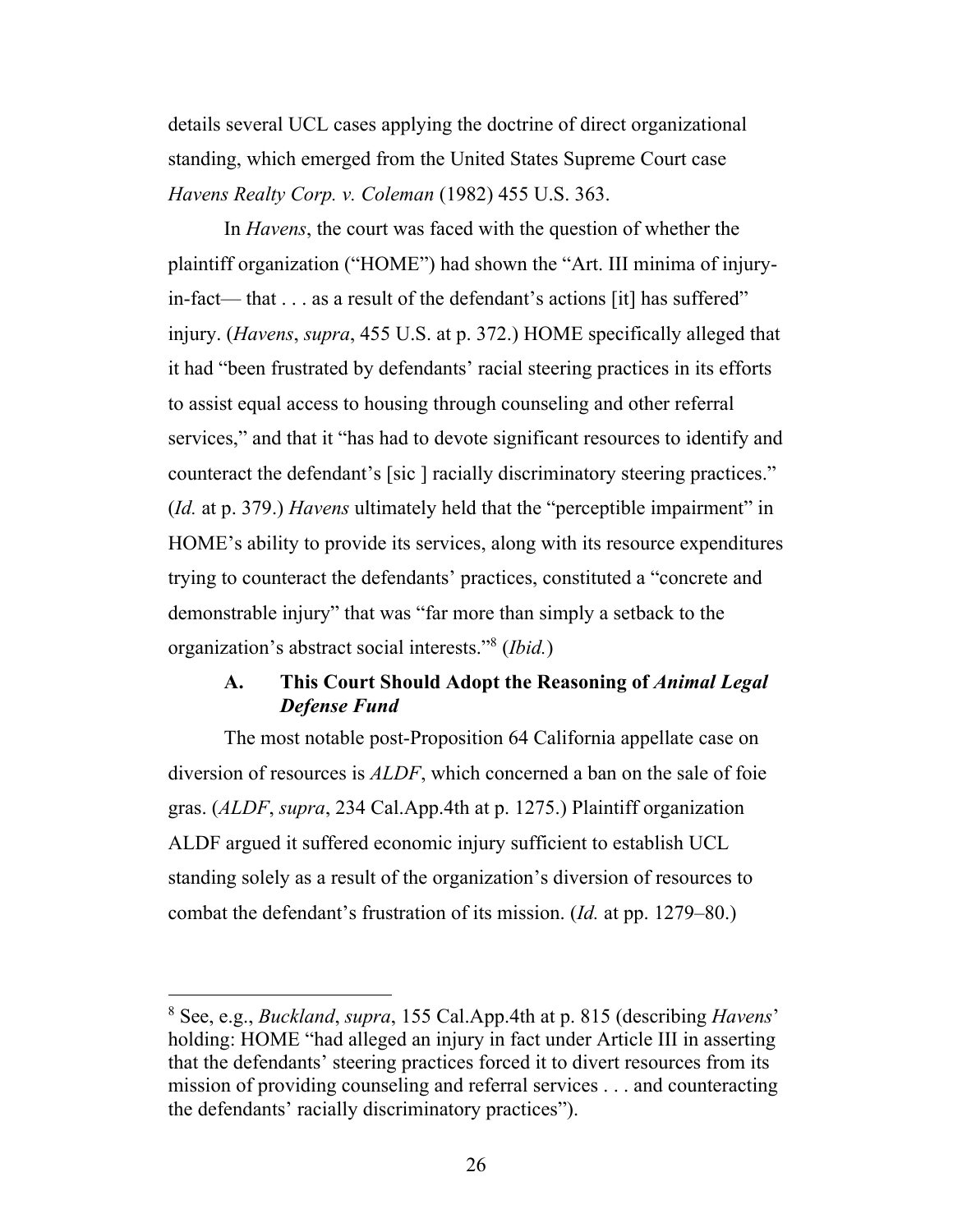Examples of ALDF's diverted resources<sup>9</sup> included that ALDF  $(1)$  wrote letters of support for the bill banning foie gras sales, (2) performed public outreach regarding the bill's effective date, (3) paid an investigator to see if defendant was unlawfully selling foie gras, (4) diverted the attention of paid staff to defendant's unlawful sales after receiving the investigation results, (5) shared its findings with law enforcement, and (6) over the course of several months, diverted time and attention of staff attorneys to try to persuade law enforcement to enforce the ban. (*Id.* at p. 1280.) ALDF further argued that the defendant's unlawful behavior harmed ALDF's organizational mission by causing ALDF "'to postpone projects that would reach new media markets, reach new people, better develop [the] organization, and advance its mission.'" (*Ibid.*)

The *ALDF* court found that *Kwikset* "express[ed] some approval" that the expenditures of resources made by ALDF "constitute[d] injury in fact under the UCL." (*Id.* at p. 1281.) The court then found that "[c]ases addressing the federal standing requirement . . . also support the proposition that the plaintiff's claimed diversion of resources can constitute injury in fact," citing *Havens*, *supra*, 455 U.S. at p. 379, and *Combs*, *supra*, 285 F.3d at pp. 903–05. (*Ibid.*) The court recognized a distinction between "costs . . . incurred solely to facilitate [UCL] litigation," which are insufficient to establish standing, and "funds expended independently of the litigation to investigate or combat the defendant's misconduct [which] may establish an injury in fact." (*Id.* at pp. 1281–82 [quoting *Buckland*, *supra*, 155 Cal.App.4th at p. 815].) Accepting ALDF's allegations as true, the court found that the declaration submitted by ALDF's executive director was

<sup>&</sup>lt;sup>9</sup> The evidence was provided in a "detailed declaration from [ALDF's] executive director, Stephen Wells, outlining plaintiff's advocacy against foie gras in general and in favor of California's ban on the sale of foie gras in particular." (*Id.* at p. 1280.)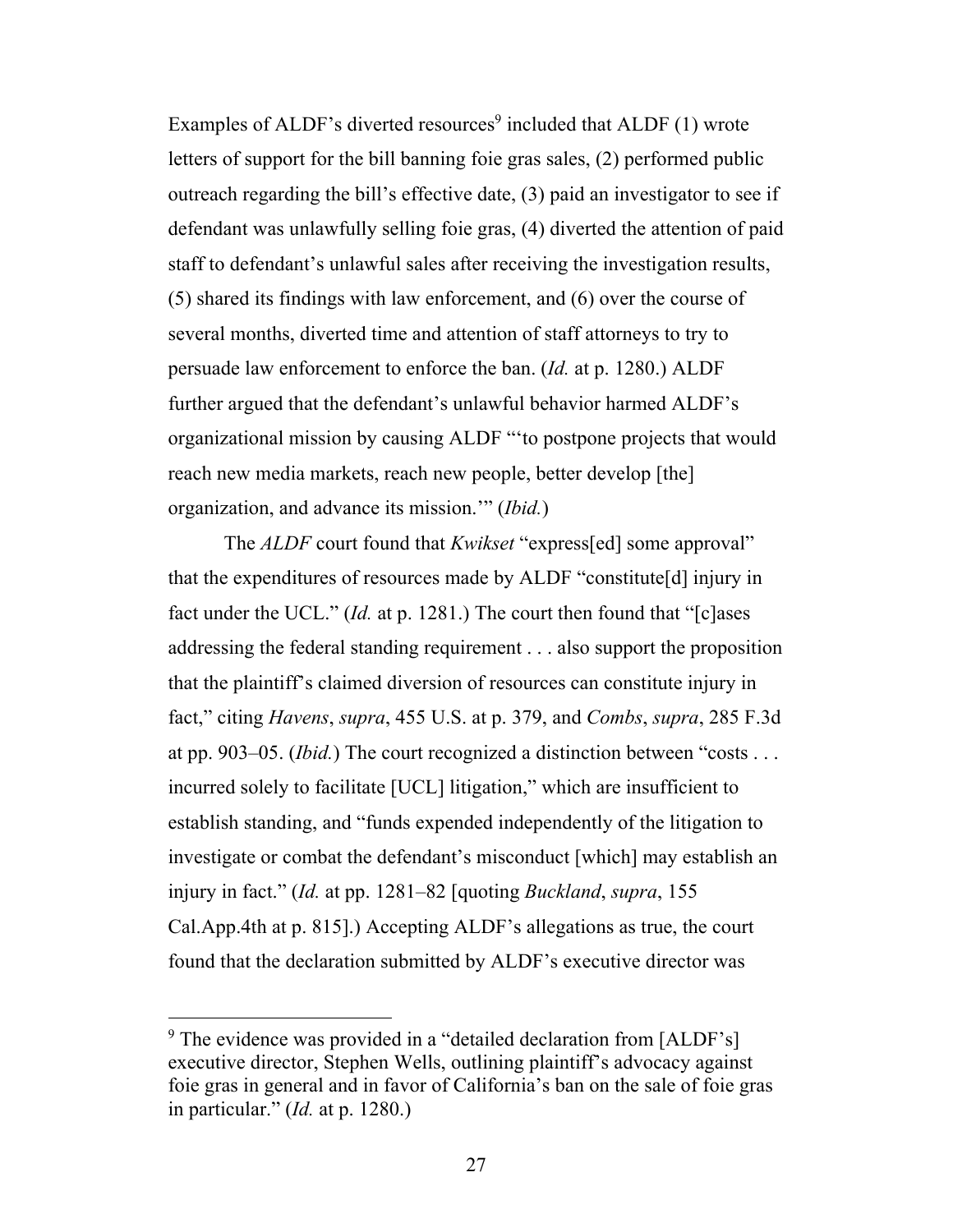"sufficient to make a prima facie showing of standing to sue." (*Id.* at p. 1283.) The *ALDF* decision correctly applies Proposition 64 to direct organizational standing. This Court should adopt its analytical approach.

Moreover, the Court of Appeal below failed to distinguish *ALDF* from the facts here. The evidence presented by CMA here is materially indistinguishable from the evidence found sufficient in *ALDF*—CMA, *inter alia*, diverted staff time to conduct an investigation of the defendant that was independent of litigation, urged state agencies to take action against defendant's unlawful conduct, and created public educational resources. (Pet. Br. 16.) The Court of Appeal sought to distinguish *ALDF* because the organization there "was not advocating on behalf of or providing services to help its members deal with their loss of money or property." (*ALDF*, *supra*, 63 Cal.App.5th at p. 668.) But in diverting resources to address a frustration of its mission, CMA itself suffered direct injury.

Respondents' attempts to distinguish *ALDF* are similarly unavailing. Respondents repeat their incorrect argument that federal standing cases have no relevance here (Resp. Br. 28), an argument foreclosed by *Kwikset* and other relevant precedent. Respondents also argue (citing *Kwikset*) that *ALDF* is in error because it "never explained why Proposition 64's 'substantially narrower' standing rules . . . would import the 'diverted resources' theory," and that *ALDF* "failed to address . . . textual and voterintent arguments." (*Ibid.*) In fact, *ALDF* extensively quoted and relied on *Kwikset* to reach its conclusion, indicating that far from the decisions being in tension, the *ALDF* court properly found that a showing of direct organizational standing was sufficient for UCL standing pursuant to *Kwikset*.

#### **B. Other UCL Direct Organizational Standing Case Law**

Several other California Court of Appeal decisions, while not engaging in a full direct organizational standing analysis like *ALDF*,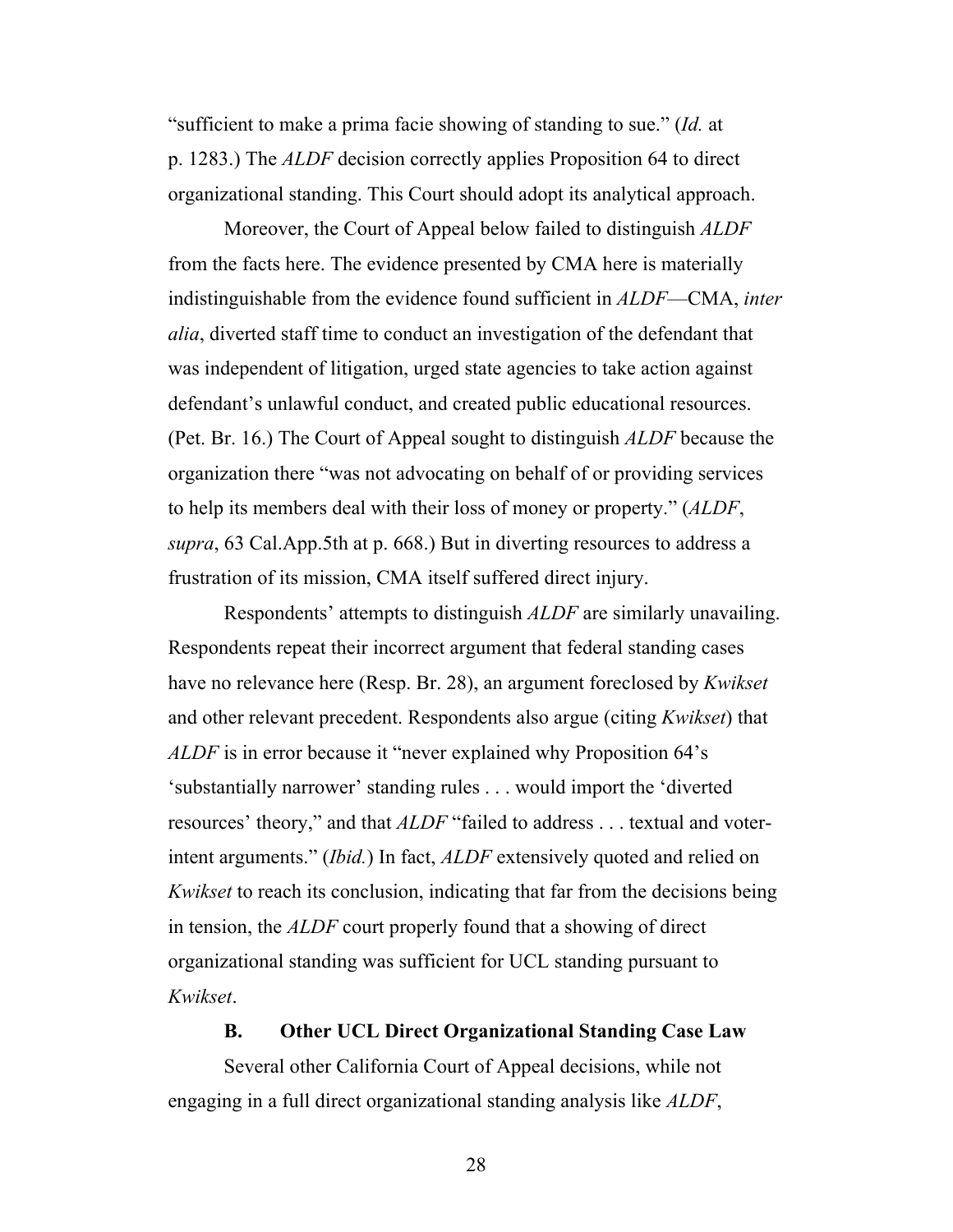support the conclusion that direct organizational standing is sufficient for the UCL.10 In *Silvaco Data Systems v. Intel Corp.*, a UCL case, the Court of Appeal assessed federal standing requirements in light of Proposition 64's directive and found that the plaintiff organization there "satisfied the federal [standing] test," citing *Havens* in support. (*Silvaco* (2010) 184 Cal.App.4th 210, 243, as modified on denial of rehg. (May 27, 2010), disapproved of on other grounds by *Kwikset*, 51 Cal.4th 310.)<sup>11</sup> In *Buckland*, another UCL case, the Court of Appeal primarily relied on *Havens* to interpret the federal meaning of "injury-in-fact," and ultimately rejected the plaintiff's claim because, "[u]nlike the organizations in *Havens* and [*So. Cal.*] *Housing,* [plaintiff] Buckland does not allege any comparable diversion of resources." (*Buckland*, *supra*, 155 Cal.App.4th at pp. 814–16.) And in *Two Jinn, Inc. v. Government Payment Service, Inc.*, also a UCL case, the Court of Appeal characterized the injury in *Havens* as an "actual economic injury," distinguishing *Havens* from the case at bar because the plaintiff organization failed to show evidence of any resource expenditures independent of litigation. (*Two Jinn* (2015) 233 Cal.App.4th  $1321, 1335.$ <sup>12</sup>

<sup>10</sup> Another published decision, *Sisemore v. Master Financial, Inc.* (2007) 151 Cal.App.4th 1386, 1424–26, adopted *Havens*' standing analysis for an FEHA state law claim and found that the plaintiff organization had standing because it had "alleged that it [had] been required to divert scarce resources to address [defendant's] alleged wrongful conduct."

<sup>&</sup>lt;sup>11</sup> *Silvaco* ultimately denied the plaintiff organization standing under the theory that "lost money or property" narrowly referred to that which could be recovered in restitution (*Silvaco*, *supra*, 184 Cal.App.4th at pp. 244–45), a position this Court specifically rejected a year later in *Kwikset*, *supra*, 51 Cal.4th at p. 337.

<sup>12</sup> *ALDF* specifically distinguished *Two Jinn*, finding that the declaration provided by ALDF's executive director, "which aver[red] the investigation and enforcement efforts with Napa authorities had a purpose independent of the lawsuit, as well as harm from the diversion of resources and the frustration of plaintiff's advocacy efforts, provide[d] the evidence absent in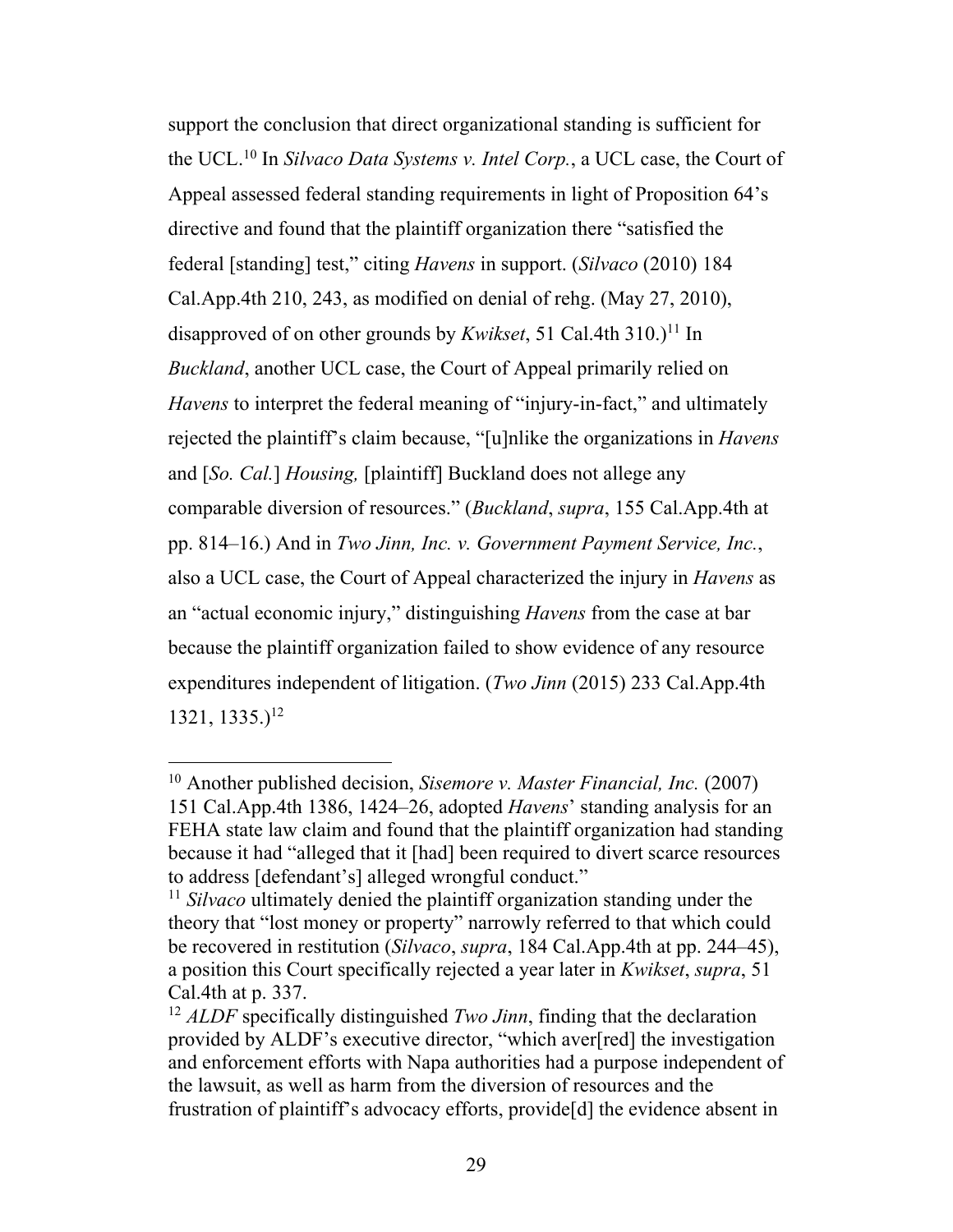The Ninth Circuit also found it proper to apply direct organizational standing analysis in the UCL context in *Friends of the Earth v. Sanderson Farms, Inc.* (9th Cir. 2021) 992 F.3d 939, 941, a case involving suit by two public interest organizations. The court did not question whether organizations *could* establish direct UCL standing, but instead focused its standing inquiry on whether the organizational plaintiffs' "activities were 'business as usual' and a continuation of existing advocacy, or whether they were an affirmative diversion of resources to combat [defendant's] representations." (*Id.* at p. 943.) The court ruled against the plaintiffs because, after they learned about defendant's misleading advertisements, "they simply continued doing what they were already doing," rather than taking any specific action in response to the advertisements. (*Ibid.*) Ultimately, the court found that "[a]fter nearly two years and mountains of discovery, the [organizational plaintiffs] could meaningfully offer only a single conclusory, contradictory, and uncorroborated statement as evidence of diverted resources." (*Id.* at p. 945.)

In contrast to *Friends of the Earth*, in *Valle del Sol*, *supra*, 732 F.3d at pp. 1018–19 (a non-UCL direct organizational standing case), the plaintiff organization's executive director's declaration was sufficient to establish standing where it detailed how the organization's activities were frustrated by the defendant's conduct and averred a diversion of staff and resources to address the frustration. The court rejected the defendant's "arguments that the organizational plaintiffs' statements of injury [we]re too vague to sustain standing [because] we have found organizational standing on the basis of similar organizational affirmations of harm." (*Ibid.*)

*Two Jinn* and establishe[d] a prima facie case of standing." (*ALDF*, *supra*, 234 Cal.App.4th at p. 1283.)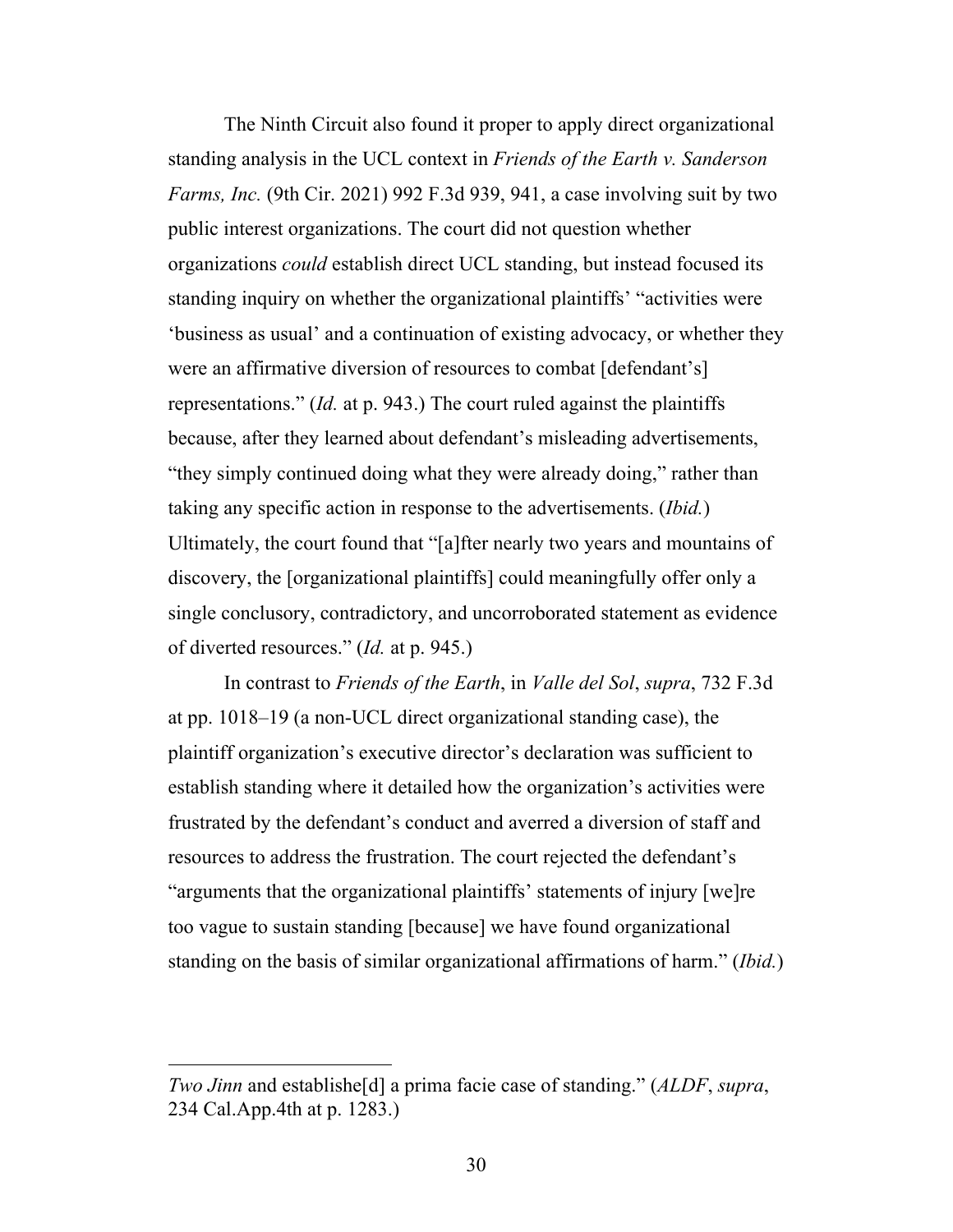Thus, the amount of evidence required to establish UCL standing pursuant to a "diversion of resources" theory of injury lies somewhere between the "single conclusory, contradictory, and uncorroborated statement" found insufficient in *Friends of the Earth*, and the "detailed declaration" found sufficient in *ALDF*. Given that the quantum of injury that must be shown here is a mere "identifiable trifle," Petitioner's evidence here—a declaration by its executive director describing how its organizational activities and missions were frustrated and detailing multiple ways it had diverted resources in response to Respondents' conduct—is sufficient for UCL standing purposes.

### **V. There Is No "Business Dealings" Requirement for UCL Standing**

Courts construing an initiative's meaning should be guided by the "formal, operative text of an initiative," where possible, rather than language in the accompanying ballot pamphlets, because "[t]o prefer language in ballot pamphlets to the formal, operative text of an initiative renders the initiative process susceptible to bait-and-switch tactics. To do so even once without the plainest compulsion sets a potentially dangerous precedent." (*Arias v. Superior Court* (2009) 46 Cal.4th 969, 991 (conc. opn. of Werdegar, J.) [discussing Proposition 64].) Despite this, Respondents raise one UCL standing issue that has arisen almost entirely as a result of lower courts misconstruing this Court's prior opinions that quoted language from the Voter Information Guide for Proposition 64 ("Voter Guide"). Respondents assert to this Court that a plaintiff must have had "business dealings" with a defendant in order to have standing under the UCL after Proposition 64. (See Resp. Br. 12, 21–22, 25, 30.) However, an analysis of Proposition 64 and relevant case law makes clear that the UCL does not have a "business dealings" requirement to show standing. This Court should take this opportunity to so hold.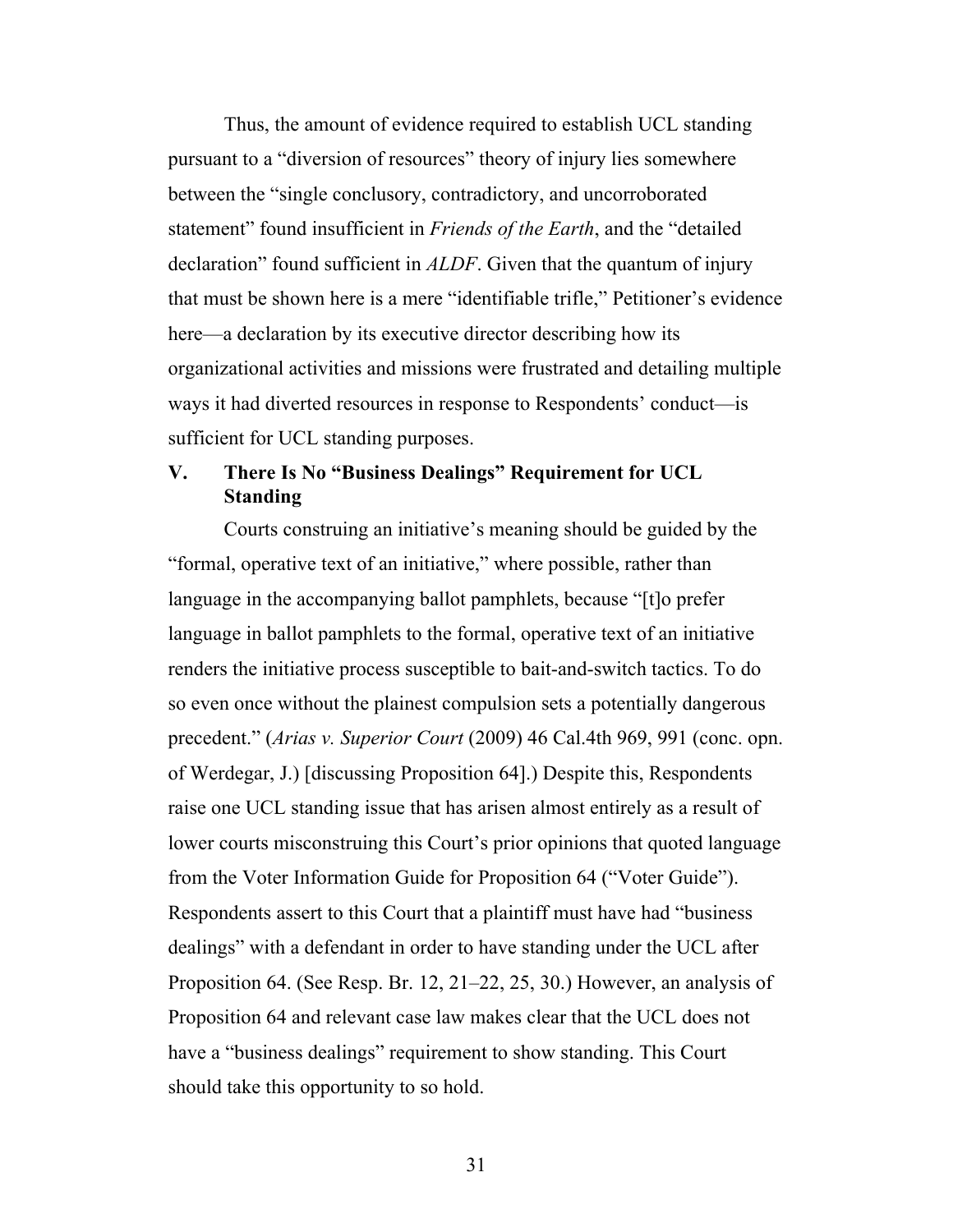The statutory text amended by Proposition 64 does not refer to a "business dealings" requirement. Ultimately, this should be the end of the inquiry. If Proposition 64 was meant to add such a requirement to the UCL, it would have been reflected in the amended statutory language. However, primarily because of language used in prior decisions of this Court, which quoted the Voter Guide's reference to "business dealings," some lower state and federal courts have erroneously concluded that this reference in the Voter Guide created a "business dealings" requirement.

Specifically, in *Californians for Disability Rights*, *supra*, 39 Cal.4th at p. 228, this Court quoted from the Voter Guide, which criticized the pre-Proposition 64 UCL as being ""misused by some private attorneys who'... '[f]ile lawsuits for clients who have not used the defendant's product or service, viewed the defendant's advertising, *or had any other business dealing with the defendant*.'" (Quoting Prop. 64, § 1, subd. (b)(3), emphasis added.) This language was subsequently quoted in *Clayworth v. Pfizer, Inc.* (2010) 49 Cal.4th 758, 788, and *Kwikset*, *supra*, 51 Cal.4th at p. 321. Some lower courts have repeated the language of these Supreme Court cases in finding that the UCL requires a plaintiff to have some sort of "business dealing" with a UCL defendant in order to have standing. (See, e.g., *Wehlage v. EmpRes Healthcare, Inc.* (N.D. Cal. 2011) 791 F.Supp.2d 774, 783–84 ["Plaintiff's UCL claims fail [because h]er allegations do not suggest that she had any business dealings with these Defendants"]; *Beraze v. Wilshire Landmark, LLC* (Cal.Ct.App., Feb. 26, 2014, No. B243782) 2014 WL 729216, at \*13 [Plaintiffs "were not subjected to this alleged unfair business practice because they did not give [defendant] any money or property that was supposed to be used to complete the project; indeed, they did not engage in any business transaction with [defendant] whatsoever"]; *Zamora v. CVS Pharmacy, Inc.* (Cal.Ct.App., Feb. 5, 2021, No. B299375) 2021 WL 405898, at \*11, review den. (May 12, 2021).)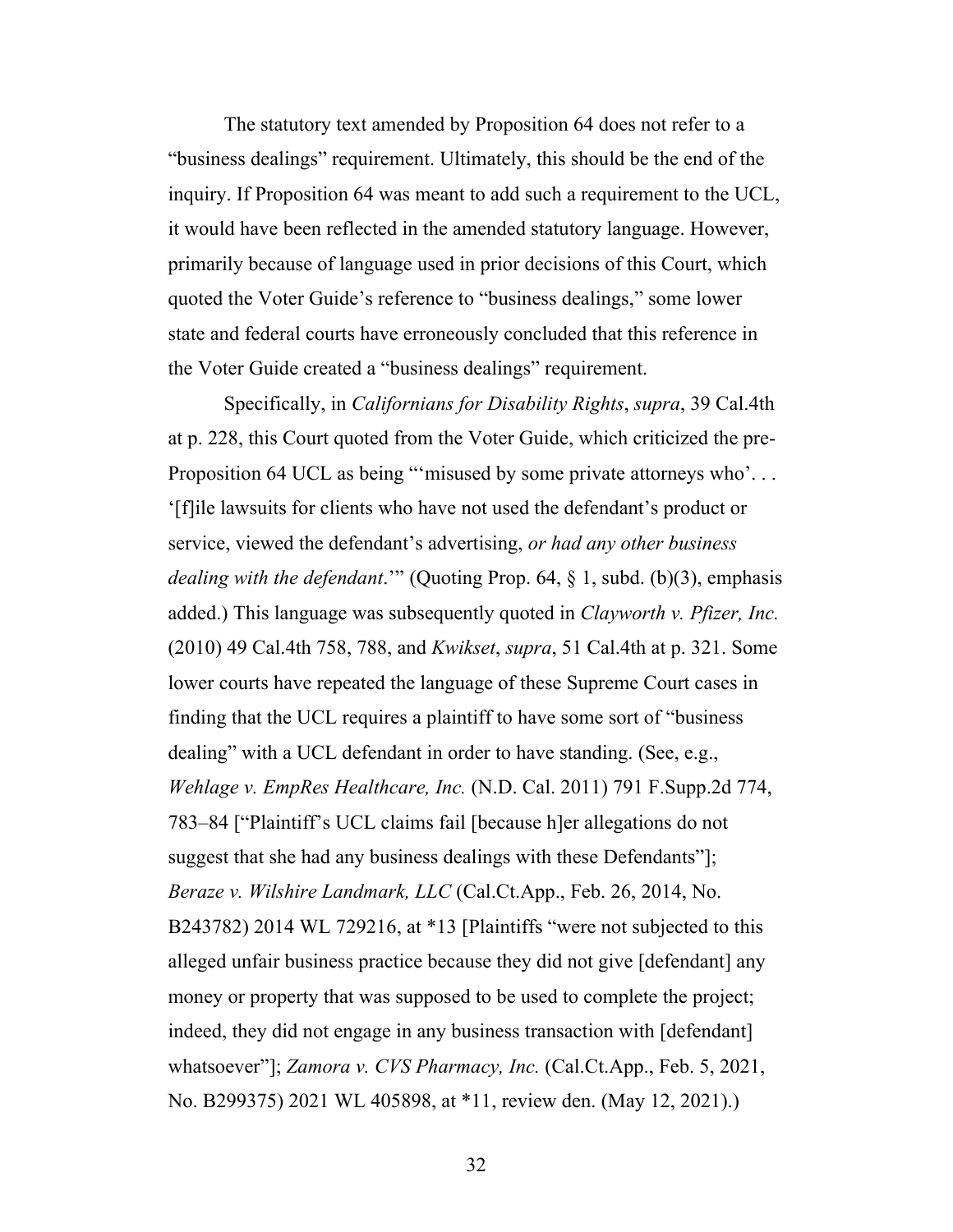Those lower courts have misinterpreted the Supreme Court decisions as making legal holdings that "business dealings" are required for UCL standing, when in fact this Court's prior decisions were simply quoting language from the Voter Guide to emphasize that under Proposition 64, plaintiffs must themselves suffer an economic injury of some kind.<sup>13</sup>

Other California state and federal cases have correctly rejected the mistaken conclusion that Proposition 64, or the above cases, added a "business dealings" UCL standing requirement. In *Law Offices of Mathew Higbee v. Expungement Assistance Services* (2013) 214 Cal.App.4th 544, 563, the Court of Appeal directly addressed language from *Clayworth*, stating that "we do not believe the court intended to engraft upon section 17204 a requirement that all plaintiffs must, in every event, have engaged in business dealings with a defendant in order to demonstrate UCL standing." It then found that the language of UCL section 17204 was "clear on its face and contain[ed] no requirement that the plaintiff must have engaged in business dealings with the defendant." (*Ibid.*) While the *Higbee* court purported to limit its findings to UCL suits between "business competitors," its finding that the plain language of section 17204 does not require business dealings is equally applicable in suits between consumers and businesses. (*Id.* at p. 565.)

In accord with *Higbee*, the Federal Circuit in *Allergan, Inc. v. Athena Cosmetics, Inc.* (2011) 640 F.3d 1377, 1383 also found that

Proposition 64 did not add a "business dealings requirement" to standing under section 17204. The only amendment Proposition 64 made to section 17204 required that a private person bringing an action pursuant to the UCL must have "suffered injury in fact and ... lost

<sup>&</sup>lt;sup>13</sup> "[T]he intent of California voters in enacting Proposition 64 was to limit such abuses by prohibit[ing] private attorneys from filing lawsuits for unfair competition *where they have no client who has been injured in fact*." (*Californians for Disability Rights*, *supra*, 39 Cal.4th at p. 228, emphasis added.)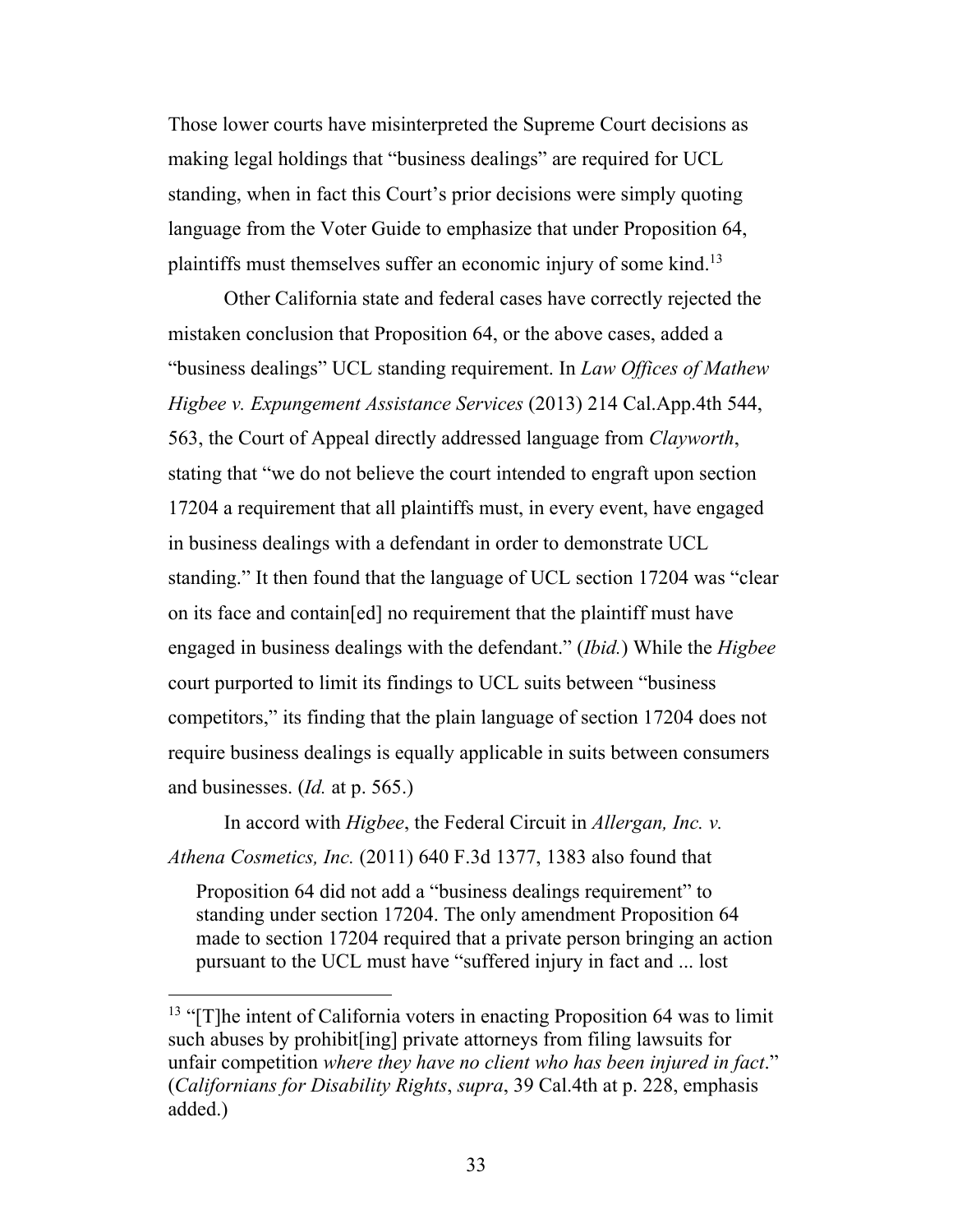money or property as a result of such unfair competition." (Cal. Prop. 64 § 3.) Reading this amendment to encompass a business dealings requirement would contradict the plain language of the statute and improperly elevate one purpose of Proposition 64 over the language of the statute.

The *Allergan* defendants based their argument that Proposition 64 added a "business dealings requirement" to standing under section 17204 on language from the Voter Guide, as supposedly "approved of" in *Kwikset*. (*Ibid.*) The court rejected the defendants' stance, finding that their argument "disregard[ed] the focus of *Kwikset*, which held that the *only* requirements to establish standing under section 17204 are that (1) the plaintiff suffered an injury in fact from the loss of money or property; and (2) that this injury was caused by the defendant's unfair business practice." (*Ibid.*)

*Allergan* found that *Kwikset* could not be read to establish a "business dealings" requirement, as *Kwikset* itself had stated there were "'innumerable ways' to show economic injury from unfair competition and [] the *Kwikset* court did not 'supply an exhaustive list of ways in which unfair competition may cause economic harm.'" (*Ibid.*) In fact, *Kwikset* had approvingly cited to a case wherein the plaintiff had no business dealings with the defendant as an example of an economic injury under the UCL. (*Ibid.* [citing *Overstock*, *supra*, 151 Cal.App.4th at p. 716].) The *Allergan* court concluded by reaffirming its initial stance: "[S]tanding under section 17204 is not restricted by a direct business dealings requirement. The only standing requirements under 17204 are those in the language of the statute . . . ." (*Ibid.*)

*Overstock* exemplifies why, as a practical matter, the UCL cannot be read to limit standing to only those who have "business dealings" with a defendant. In *Overstock*, the plaintiff organization alleged that it had suffered injury as a result of one of the defendants publishing defamatory

34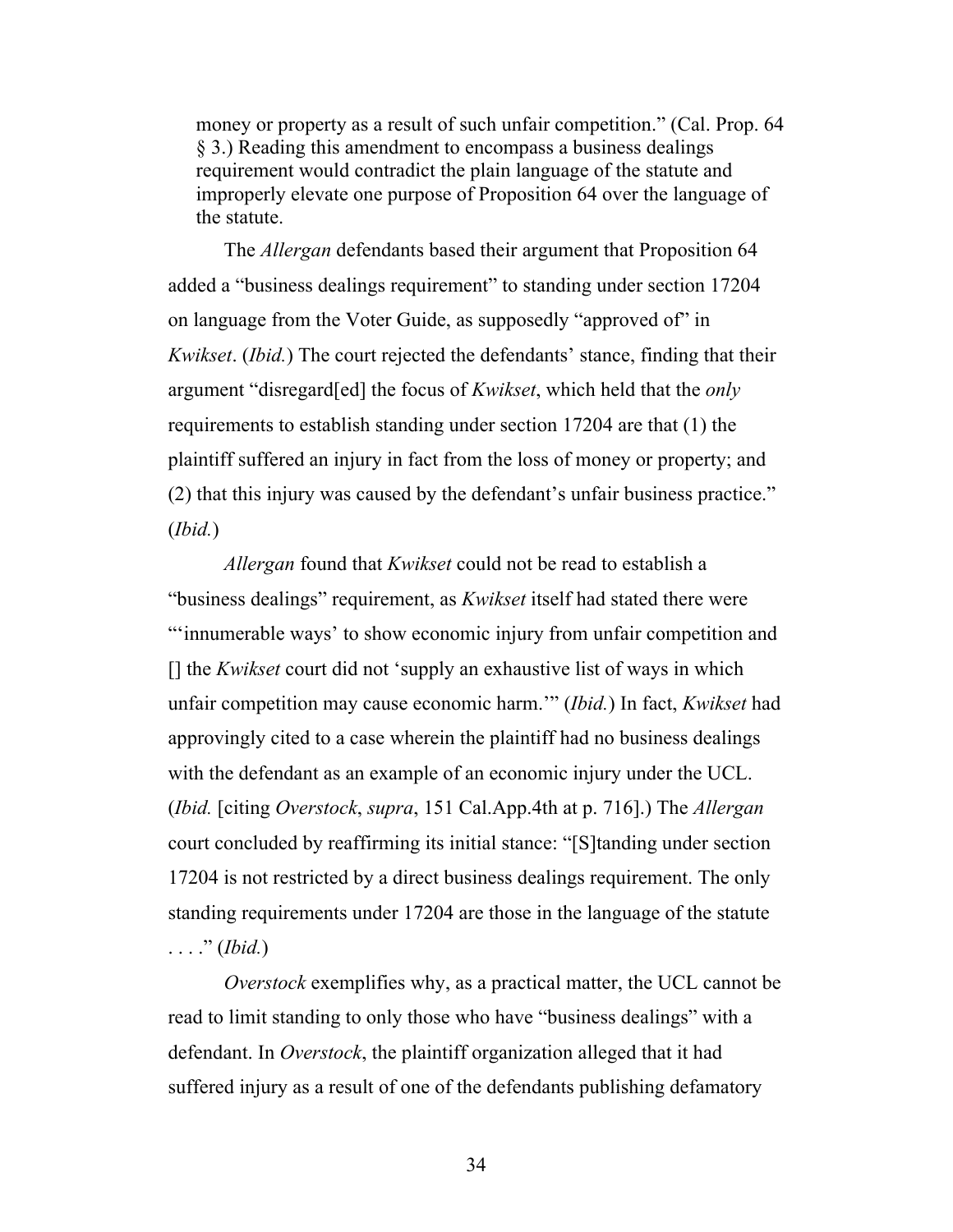reports about the plaintiff on behalf of the other defendant. (*Overstock*, *supra*, 151 Cal.App.4th at p. 715.) Although the plaintiff had no "stock transactions" with defendants, and its "purported damage [did] not stem from reliance on, or deception by, the [defendant's] reports," the court found, consistent with *Kwikset*, that the "diminution in value of [plaintiff's] assets and decline in its market capitalization and other vested interests [met] the [UCL] statutory requirement of 'injury in fact' resulting from defendants' misconduct." (*Id.* at pp. 715–16.) Clearly, this is the sort of fact pattern to which the UCL is meant to apply, where unfair/unlawful business practices cause economic injury to a plaintiff despite the plaintiff's lack of "business dealings" with a defendant. *Allergan* explicitly affirmed what *Kwikset* found by implication: there is no business dealings standing requirement under the UCL. (See also *Obesity Research Institute, LLC v. Fiber Research International, LLC* (S.D. Cal. 2016) 165 F.Supp.3d 937, 948 ["There is no requirement that there be allegations of business dealings between the parties"].)

In sum, as a matter of plain statutory interpretation, case law analysis, and simple logic, there is no "business dealings" requirement for UCL standing. This Court should reject Respondents' atextual and illogical interpretation.

#### **VI. Causation Requirement of UCL Standing**

While the Court of Appeal's decision here did not turn on the issue of causation, should this Court reach the issue, it is clear that Petitioner's injury was caused by Aetna's policy.<sup>14</sup> The Court should reject Aetna's arguments to the contrary. (Resp. Br. 16–18.)

<sup>&</sup>lt;sup>14</sup> There has been some confusion as to whether there is a "reliance" requirement, as opposed to merely a "causation" requirement, under the "unfair" and "unlawful" prongs of the UCL. Generally, reliance is required under those prongs when the theory of injury is that the "defendant engaged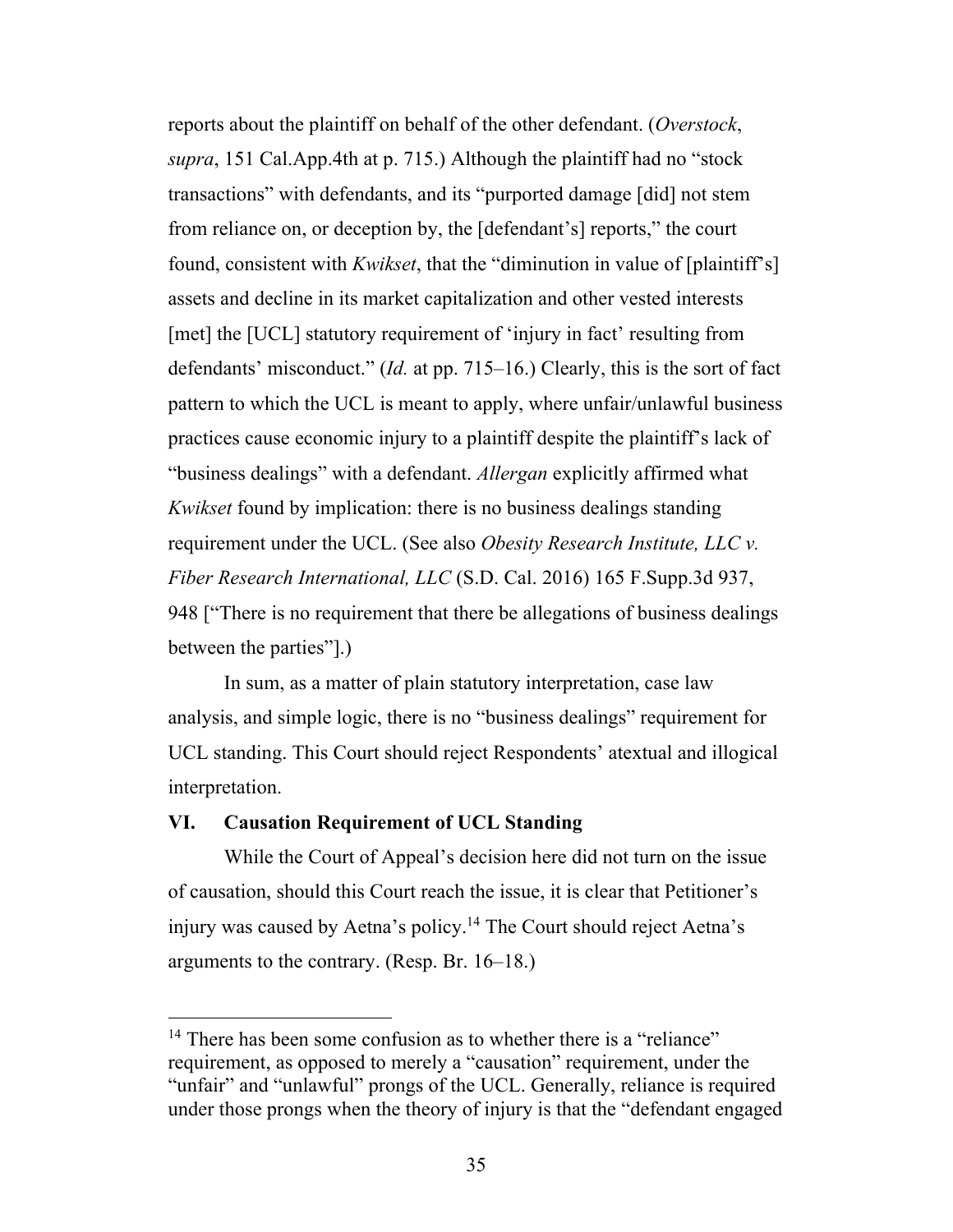As established in *Kwikset*, Proposition 64 made two key changes to UCL standing requirements: a plaintiff must show/allege economic injury, and that economic injury must be the "result of, i.e., *caused by,* the unfair business practice . . . that is the gravamen of the claim." (*Kwikset*, *supra*, 51 Cal.4th at p. 322.) *Kwikset* goes on to state: "The phrase 'as a result of' in its plain and ordinary sense means 'caused by' and requires a showing of a causal connection . . . ."15 (*Id.* at p. 326, internal quotation omitted.) Here, Petitioner's diversion of resources was as a result of and in response to Aetna's allegedly unlawful policy. The causal connection is clear, and Petitioner's alleged injury results from Respondents' noncompliance with the law.

The Court of Appeal directly addressed the UCL's causation requirement in the organizational standing context in *ALDF*. There, the defendants argued that ALDF's injury was not "caused by" their conduct because the "'purpose of [plaintiff's] existence [wa]s to invest [its] resources in litigation activities.'" (*ALDF*, *supra*, 234 Cal.App.4th at p. 1283.) Rejecting this argument, the court held that just because ALDF's "expenditure of resources in investigating defendants' alleged lawbreaking was wholly consistent with [its] mission [did] not mean the resources were

in misrepresentations and dece[ptions]," i.e., fraud. (*Veera v. Banana Republic, LLC* (2016) 6 Cal.App.5th 907, 919.) Otherwise, a "plaintiff must simply show that the alleged [UCL] violation caused or resulted in the loss of money or property." (*Medrazo v. Honda of North Hollywood* (2012) 205 Cal.App.4th 1, 12, as modified on denial of rehg. (Apr. 16, 2012).) Here, the proper standard is simple causation.

 $15$  A "causal connection" is sufficient for direct organizational standing. (See *Comite de Jornaleros de Redondo Beach v. City of Redondo Beach* (9th Cir. 2011) 657 F.3d 936, 943 [After finding injury-in-fact, court stated: "Because there is a causal connection between [defendant's conduct] and [plaintiff's] injury, and [plaintiff's] injury would be redressable by a favorable decision, we conclude that [plaintiff] has standing to bring this appeal"].)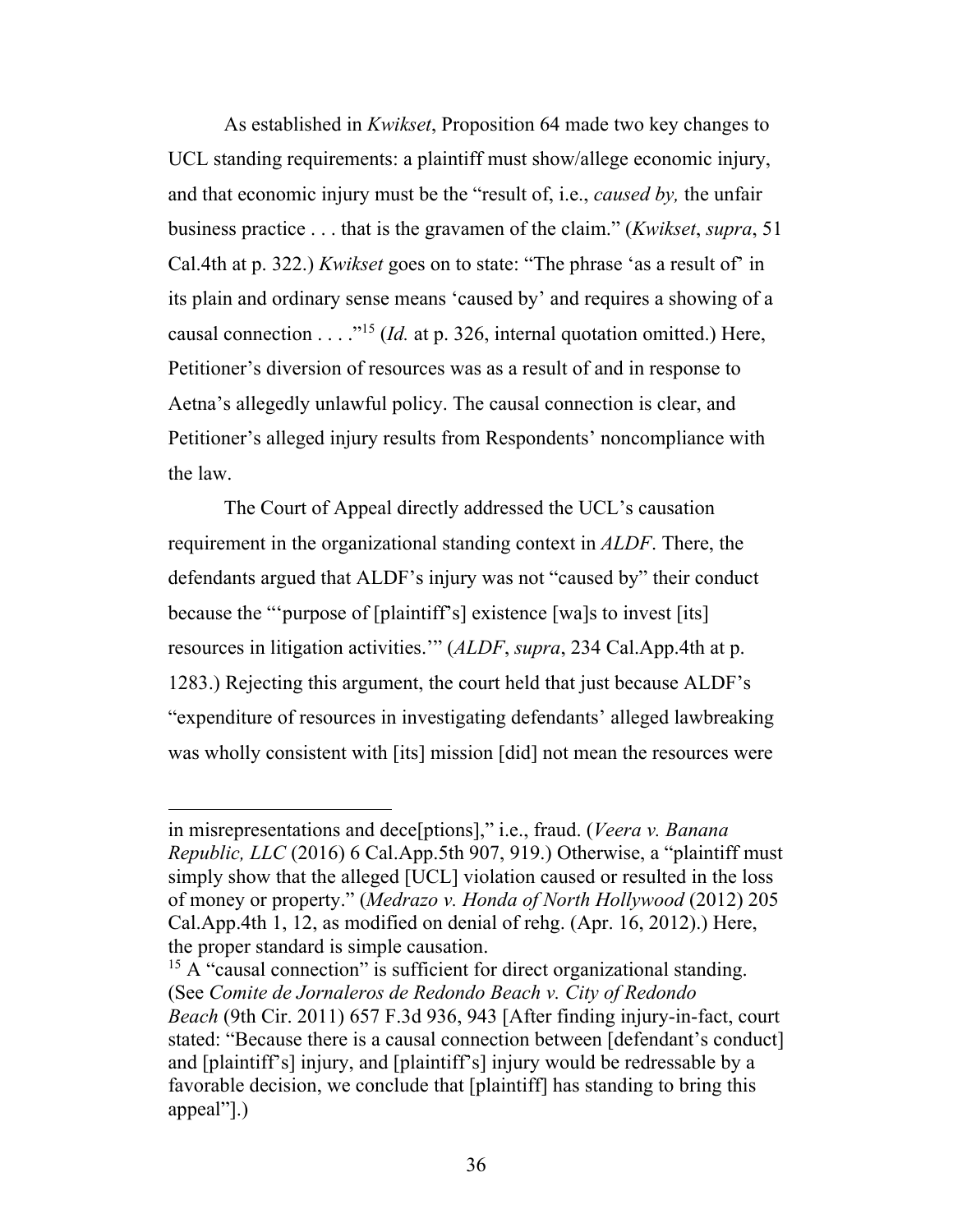not in fact diverted from other activities as a result of defendants' conduct." (*Ibid.*) *ALDF* clarified that the "proper focus [of the UCL's causation requirement] is on whether the plaintiff 'undertook the expenditures in response to, and to counteract, the effects of the defendants' alleged [misconduct] rather than in anticipation of litigation.'" (*Id.* at pp. 1283–84 [quoting *Equal Rights Center v. Post Properties, Inc.* (D.C. Cir. 2011) 633 F.3d 1136, 1140].)

Respondents' argument that "CMA's theory is premised on the idea that UCL standing can arise from a plaintiff's 'choice' to advocate against a practice with which it disagrees" mischaracterizes CMA's theory and the nature of the direct organizational standing inquiry, and ignores the safeguards responsive to its argument. (Resp. Br. 16.) Direct organizational standing requires an organization to show a "perceptible impairment" in its ability to perform its services or activities because of the defendant's conduct. (*Valle del Sol*, *supra*, 732 F.3d at pp. 1018–19.) Furthermore, as *ALDF* found, the "'voluntariness or involuntariness'" of a diversion of resources is irrelevant—what matters is whether that diversion was "'in response to, and to counteract, the effects of the defendants' alleged [misconduct].'" (*ALDF*, *supra*, 234 Cal.App.4th at pp. 1283–84 [quoting *Equal Rights Center*, *supra*, 633 F.3d at p. 1140].) This is because, as "*Havens* and similar cases recognize[,] the diversion of resources to avoid injury to [an] organization's interests is not truly voluntary for the purposes of injury." (*East Bay Sanctuary Covenant v. Trump* (N.D. Cal. 2018) 349 F.Supp.3d 838, 852, affd. (9th Cir. 2020) 950 F.3d 1242, and affd. *sub nom. East Bay Sanctuary Covenant v. Biden*, *supra*, 993 F.3d 640.) If an organization's mission is not being frustrated by a defendant, no amount of diverted resources will suffice to grant it direct organizational standing. Contrary to Respondents' representations, these "safeguards" sufficiently address Respondents' concerns. (Resp. Br. 22–23.) Thus, an organization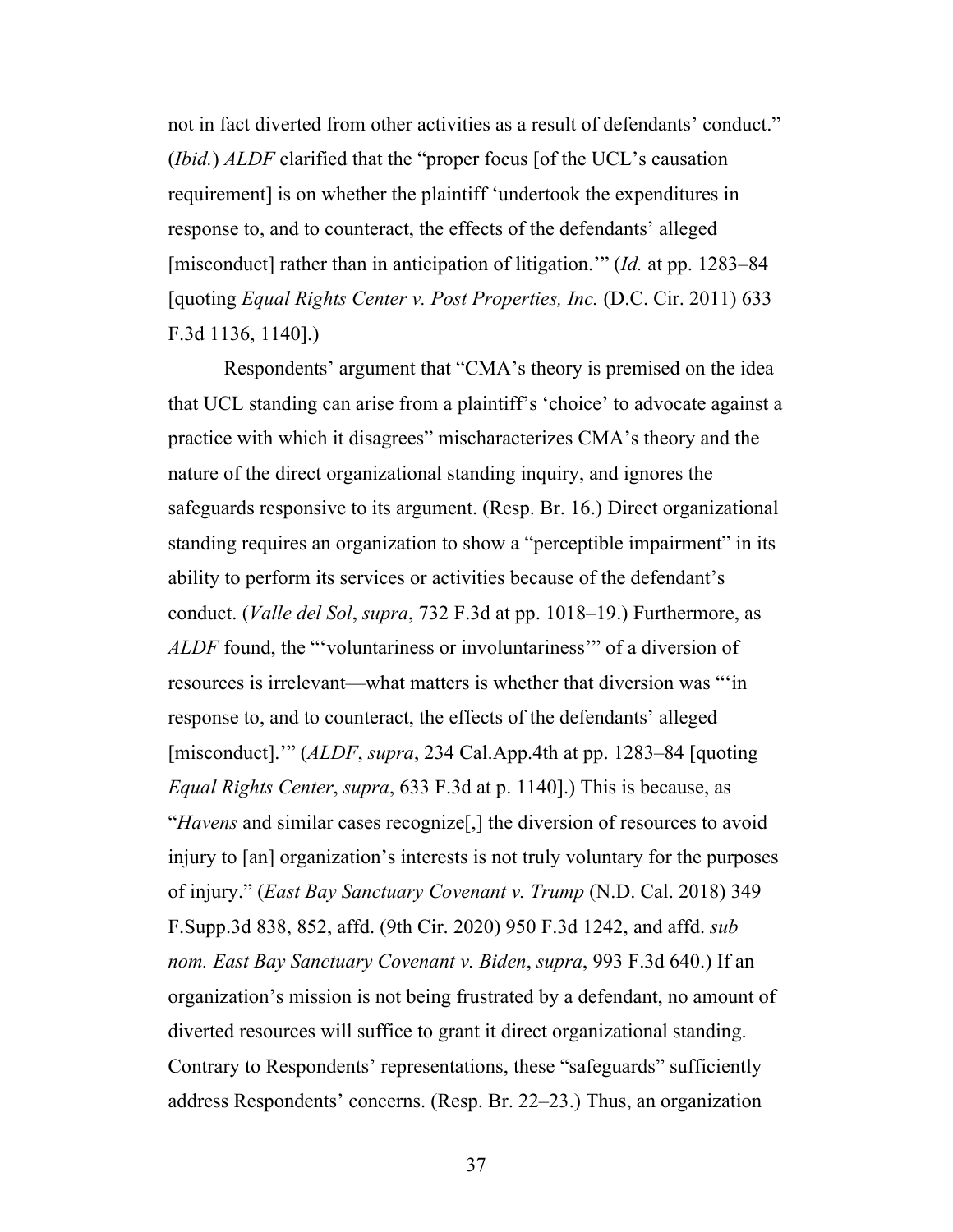must show that, because of something a defendant is doing, the organization's mission is being "perceptibly impaired."16

### **VII. A Membership Organization Can Establish Standing When It Diverts Resources Because Its Mission Was Frustrated**

Contrary to the implication of the Court of Appeal's ruling, a membership organization can establish direct organizational standing on the same grounds as any other plaintiff, which includes non-membership organizations. The UCL, section 17201, permits "organizations" to bring suit—there is no distinction made in this statute between membership and non-membership organizations as far as having direct standing to proceed. For example, the plaintiff in *ALDF* is an organization with "more than 300,000 members and supporters."17 ALDF's membership status was no more a reason to deny standing than CMA's membership status is a reason to deny standing.

Ninth Circuit cases have applied the same direct organizational standing analysis to membership organizations as to non-membership organizations. In *Valle del Sol*, *supra*, 732 F.3d at p. 1018, the court found that "because of [one plaintiff organization's] members' overwhelming concerns about the effects and requirements of S.B. 1070, [that plaintiff] has been forced to divert staff and resources to educating their members about the law." A different organizational plaintiff "had to divert resources to educational programs to address its members' and volunteers' concerns about the law's effect." (*Ibid.*) Rather than disregarding the plaintiffs' arguments that they suffered direct injury because they were acting in

<sup>16</sup> Accord *La Asociación de Trabajadores de Lake Forest v. Lake Forest* (9th Cir. 2010) 624 F.3d 1083, 1088 (organization "cannot manufacture [an] injury by incurring litigation costs or simply choosing to spend money fixing a problem that otherwise would not affect the organization at all"). <sup>17</sup> "About Us," Animal Legal Defense Fund, https://aldf.org/about-us/ (accessed June 9, 2022).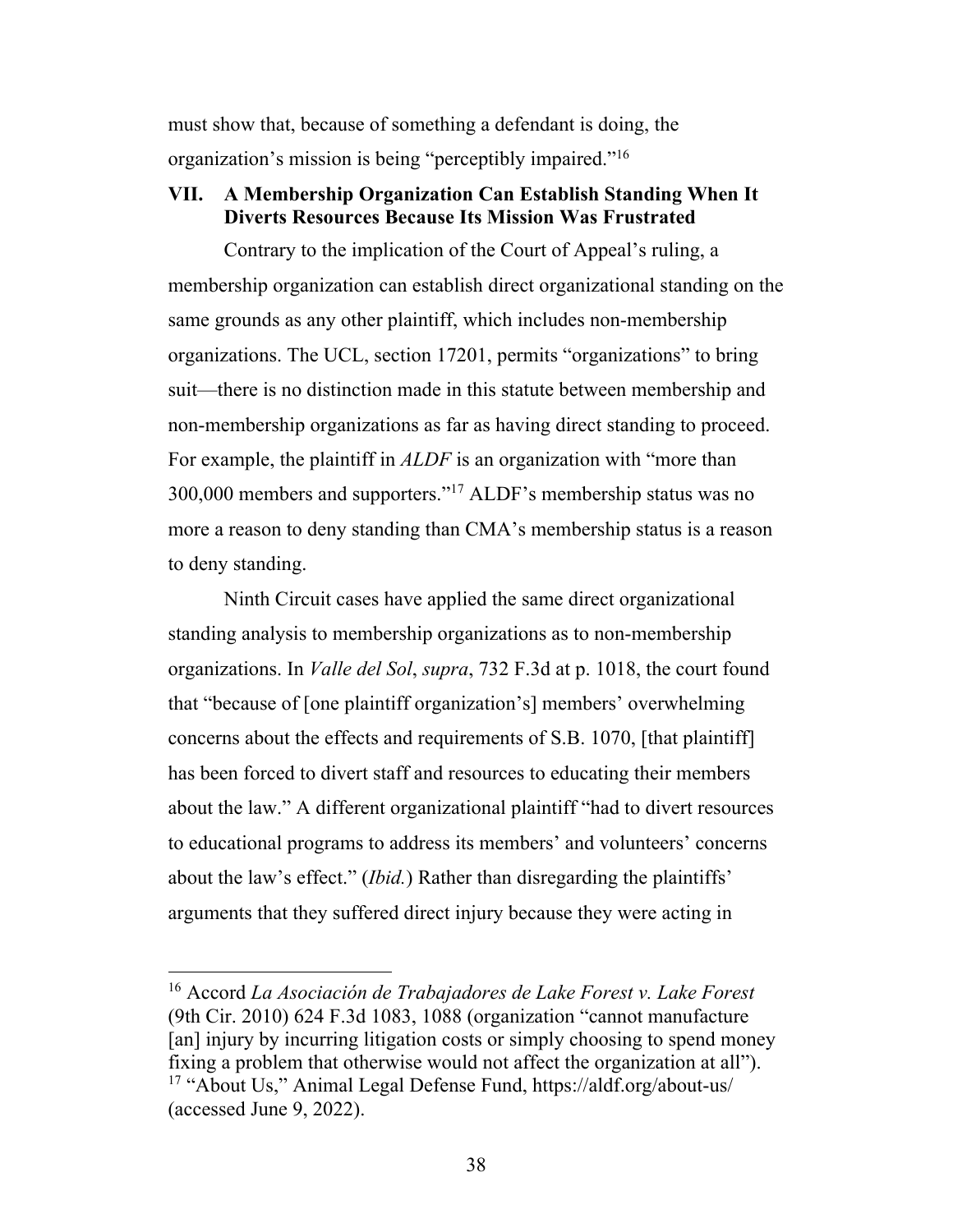response to members' concerns (as the Court of Appeal did in *CMA*), the Ninth Circuit found that the plaintiff organizations had standing because they had "shown that their missions have been frustrated and their resources diverted as a result of" defendant's action. (*Id.* at pp. 1018–19; see also *Center for Food Safety v. Perdue* (N.D. Cal. 2021) 517 F.Supp.3d 1034, 1041 [plaintiff organization that was "forced to take action on behalf of their members and consumers" sufficiently alleged direct organizational standing]; *National Fair Housing Alliance v. A.G. Spanos Const., Inc.* (N.D. Cal. 2008) 542 F.Supp.2d 1054, 1063 ["Organizational standing is separate from the standing of the organization's members, turning instead on whether the organization itself has suffered an injury in fact"] [internal quotation omitted].)

Here, CMA has a personalized interest in not having to divert resources because its mission was frustrated. (Pet. Br. 30–31.) Respondents' argument that an organization lacks standing where it acts to address or respond to member concerns is unsupported by case law or the text of Proposition 64. Respondents argue that if voters had intended membership organizations to have UCL standing, "they would have used language permitting standing whenever a plaintiff 'diverted resources to advocate against the unfair competition on behalf of its members or the general public.'" (Resp. Br. 18.) But the text of the UCL, as amended by Proposition 64, permits organizations to bring suit, with no distinction made between membership and non-membership organizations. Thus, the opposite of what Respondents argue is true here: if voters had intended to preclude membership organizations from bringing suit for their own injuries, "they would have used language" so stating.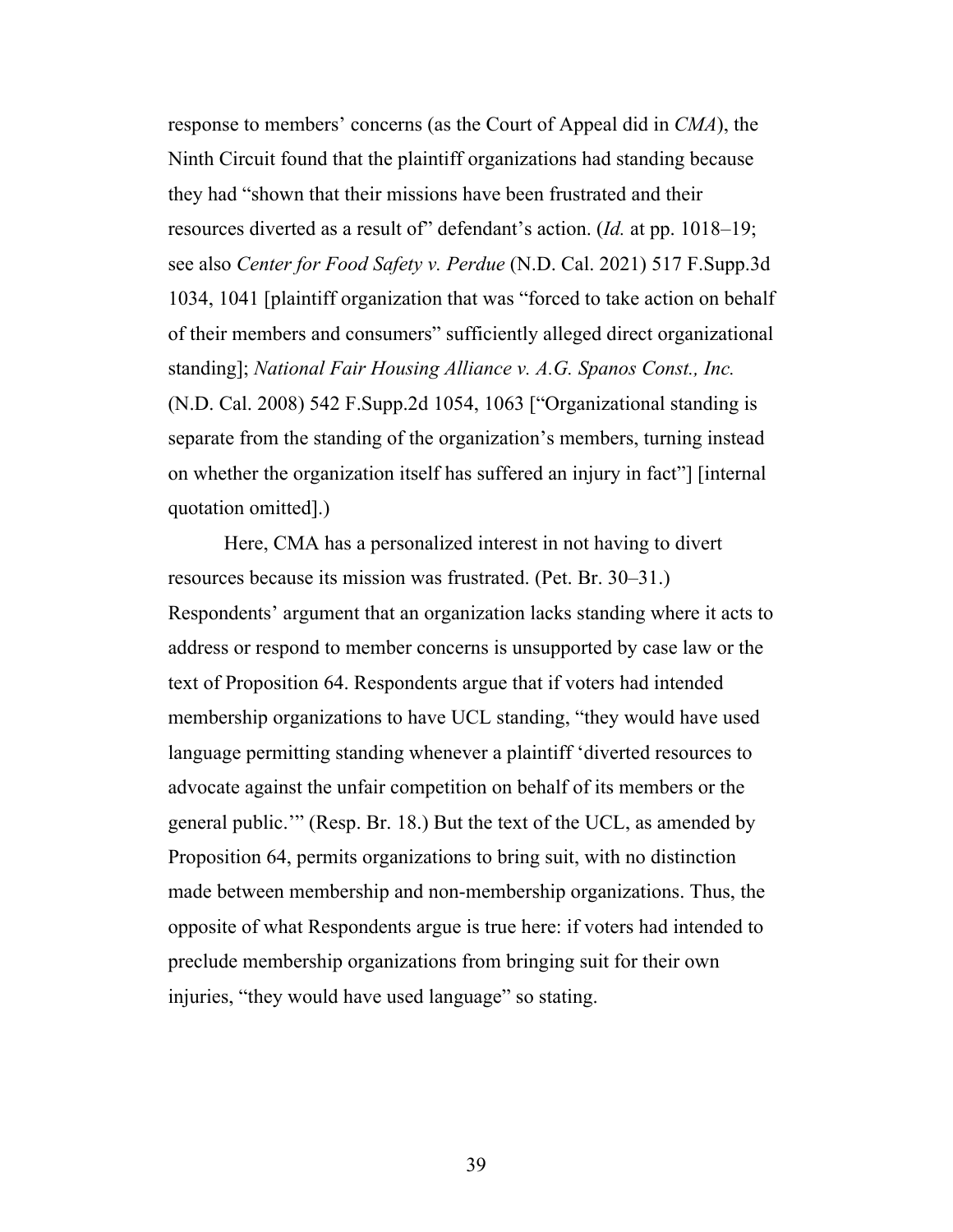#### **CONCLUSION**

For all the foregoing reasons, Consumer Watchdog respectfully asks this Court to reverse the Court of Appeal's decision and (1) affirm that the doctrine of direct organizational standing is sufficient for standing under the UCL; (2) affirm the direct organizational standing analysis applied in *ALDF*; (3) clarify that there is no business dealings requirement for UCL standing; and (4) clarify that whether an organization has "members" is irrelevant to the question of whether the organization has standing under the UCL.

Dated: June 10, 2022 Respectfully submitted, CONSUMER WATCHDOG

 $By:$ Jerry Flanagan

*Attorneys for Amicus Curiae Consumer Watchdog*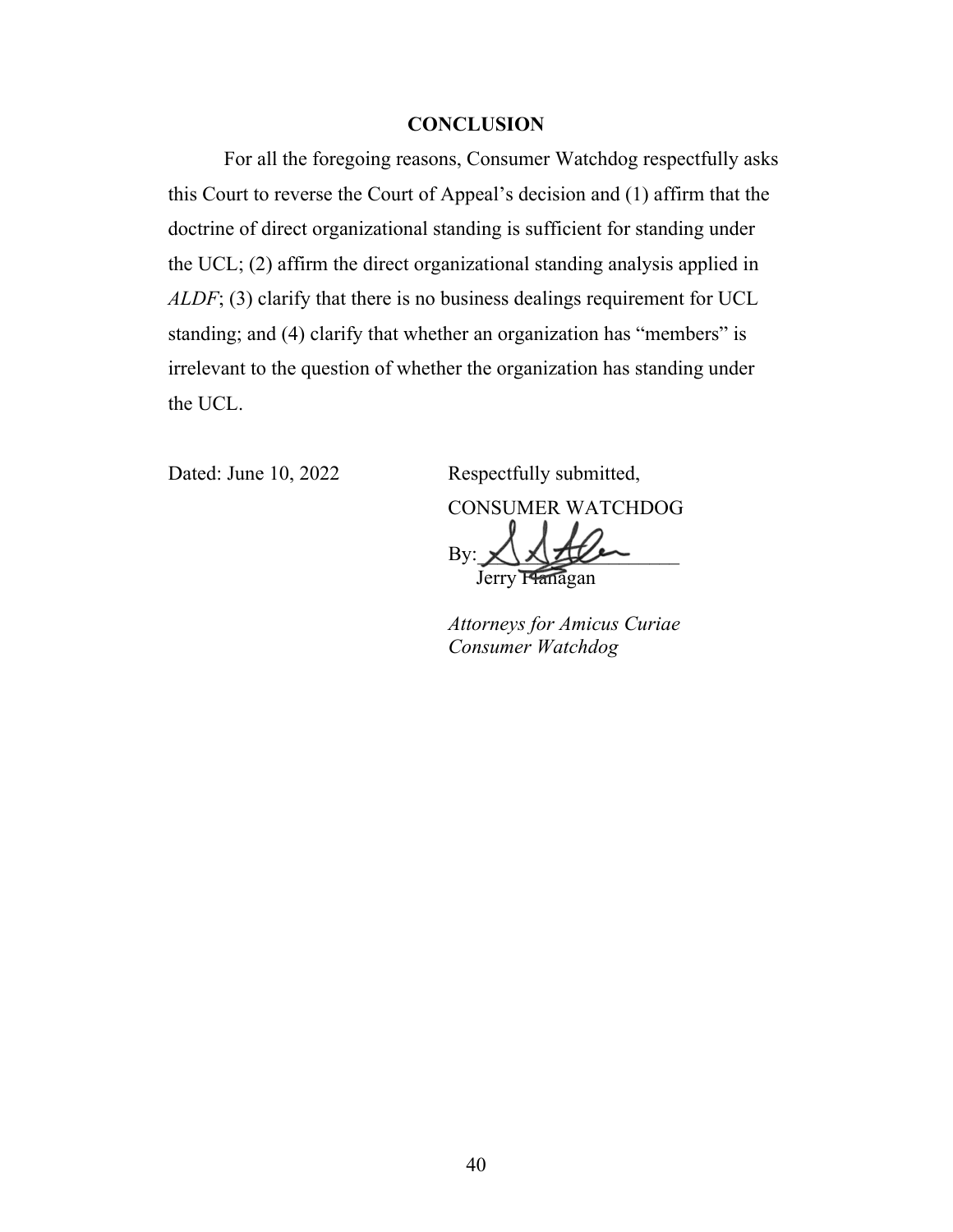### **CERTIFICATE OF COMPLIANCE**

I certify that, pursuant to rule 8.204(c)(1) of the California Rules of Court, the attached Amicus Curiae Brief is proportionally spaced, uses a typeface of 13 points, and contains 9,939 words, as determined by a computer word count.

Dated: June 10, 2022 Respectfully submitted, CONSUMER WATCHDOG

By: Kyan William Ryan Mellino

*Attorneys for Amicus Curiae Consumer Watchdog*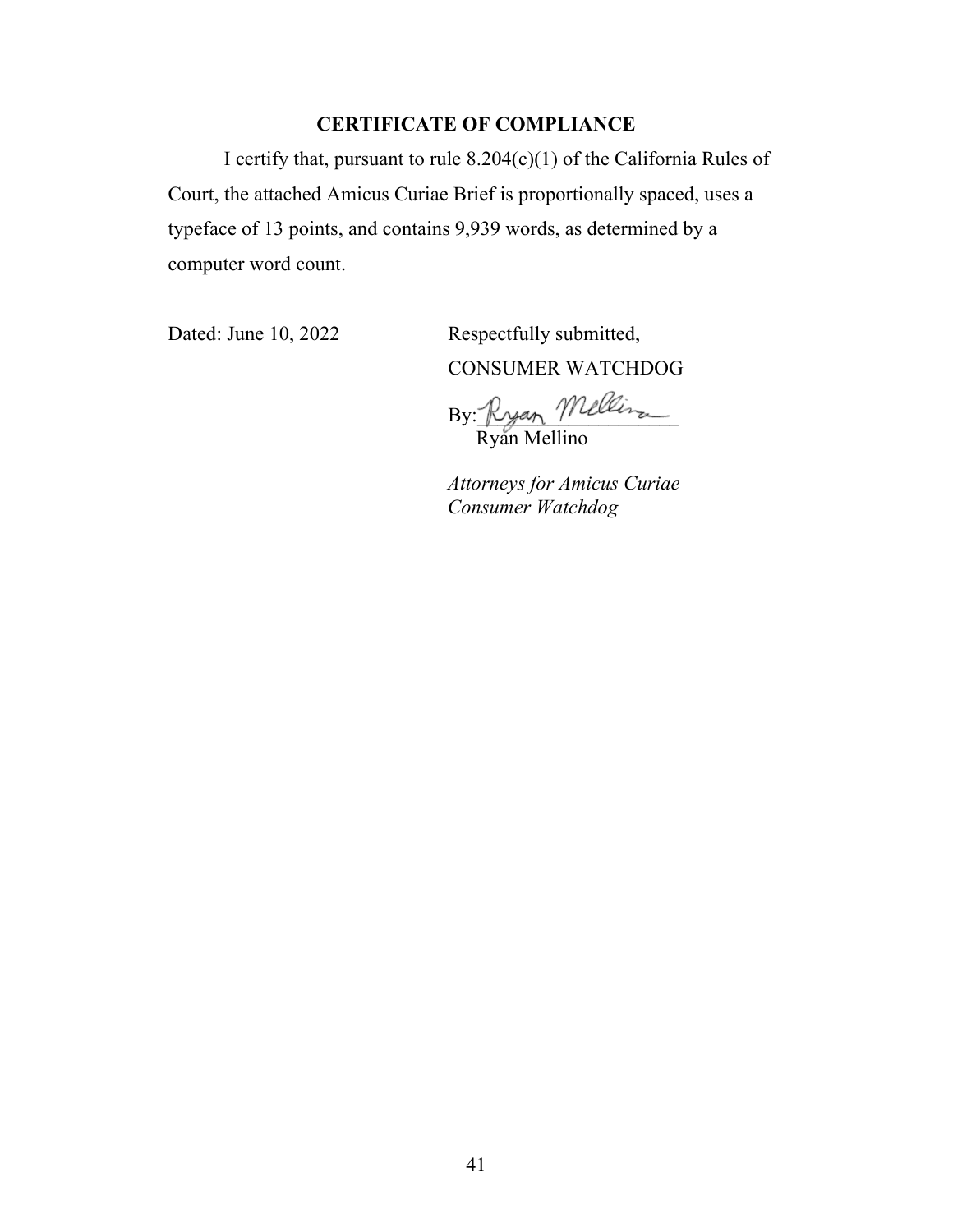#### **PROOF OF SERVICE**

#### **STATE OF CALIFORNIA**

#### Re: *California Medical Association v. Aetna Healthcare of California, et al.,*  Cal. Sup. Ct. No. S269212, 2DCA No. B304217, LASC No. BC487412

I am employed in the County of Los Angeles, State of California. I am over the age of 18 and not a party to the within action. My business address is 6330 San Vicente Blvd., Suite 250, Los Angeles, California 90048. My electronic mail address is kaitlyn@consumerwatchdog.org.

On June 10, 2022, I served the foregoing document(s) described as **APPLICATION FOR LEAVE TO FILE AMICUS CURIAE BRIEF AND AMICUS CURIAE BRIEF OF CONSUMER WATCHDOG** on all appropriate parties in this action, as listed on the attached Service List, by the method stated:

 $\boxtimes$  If Electronic Filing Service (EFS) is indicated, I electronically filed the document(s) with the Clerk of the Court by using the EFS/TrueFiling system as required by California Rules of Court, rule 8.70. Participants in the case who are registered EFS/TrueFiling users will be served by the EFS/TrueFiling system. Participants in the case who are not registered EFS/TrueFiling users will be served by mail or by other means permitted by the court rules.

☒ If U.S. Mail service is indicated, by placing this date for collection for mailing true copies in sealed envelopes, first-class postage prepaid, addressed to each person as indicated, pursuant to Code of Civil Procedure section 1013a(3). I am readily familiar with the firm's practice of collection and processing correspondence for mailing. Under that practice, it would be deposited with the U.S. Postal Service on that same day with postage thereon fully prepaid at Los Angeles, California, in the ordinary course of business. I am aware that on motion of the party served, service is presumed invalid if postal cancellation date or postage meter date is more than one day after date of deposit for mailing contained in the affidavit.

I declare under penalty of perjury under the laws of the State of California that the above is true and correct and that this is executed on **June 10, 2022**, at Los Angeles, California.

 $P$ 

Kaitlyn Gentile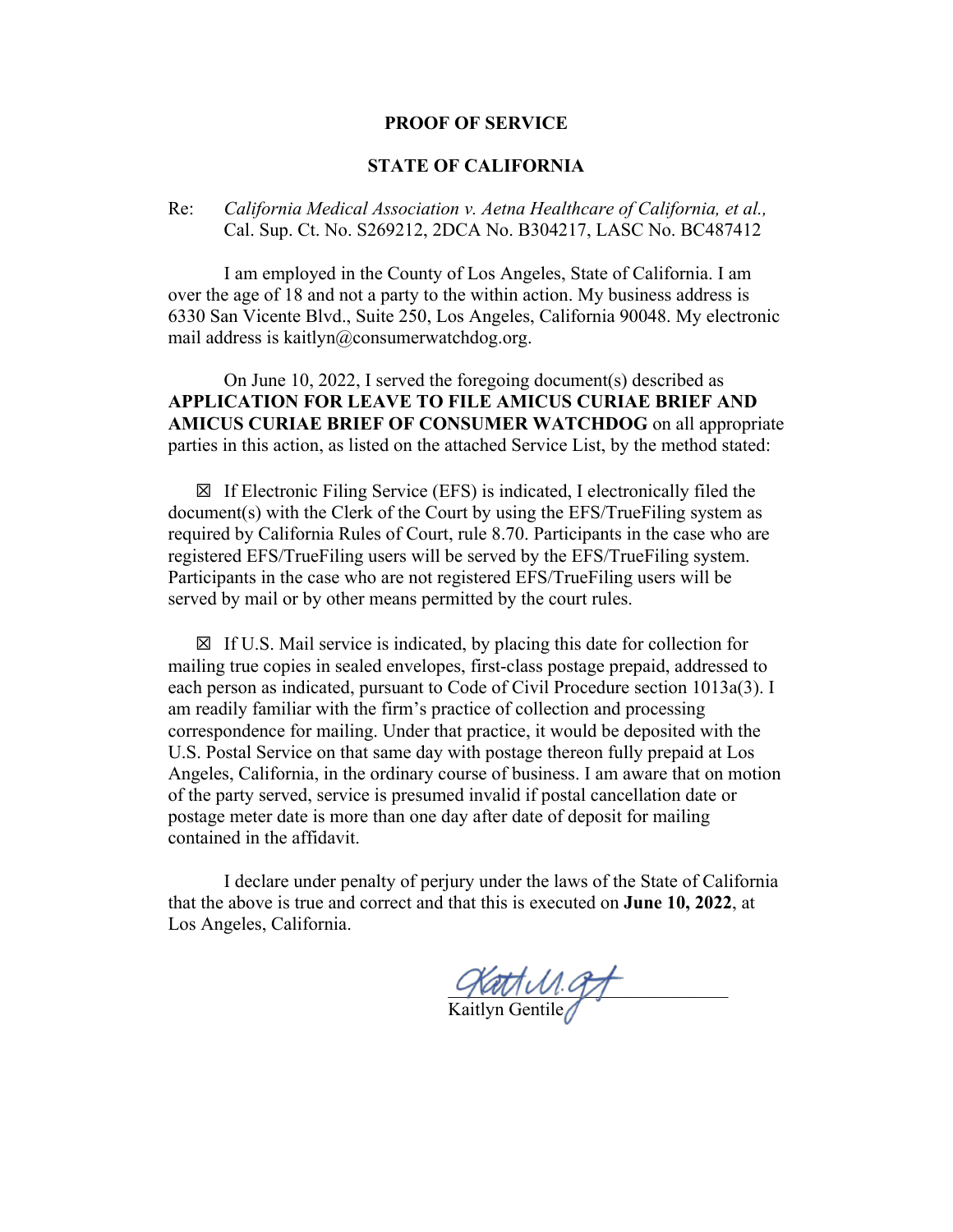#### **SERVICE LIST**

*California Medical Association v. Aetna Healthcare of California, et al.,*  Cal. Sup. Ct. No. S269212, 2DCA No. B304217, LASC No. BC487412

Alan M. Mansfield Whatley Kallas, LLP 16870 W. Bernardo Drive, Suite 400 San Diego, California 92127 Tel.: 619-308-5034 Fax:855-274-1888 amansfield@whatleykallas.com

*Attorneys for Plaintiff and Appellant California Medical Association (Via Electronic Service)*

Stacey M. Leyton Michael Rubin Altshuler Berzon, LLP 177 Post Street, Suite 300 San Francisco, California 94108 Tel.: 415-421-7151 Fax: 415-362-8064 sleyton@altshulerberzon.com mrubin@altshulerberzon.com

Matthew D. Umhofer Elizabeth A. Mitchell Spertus, Landes & Umhofer, LLP 1990 S. Bundy Drive, Suite 705 Los Angeles, California 90025 Tel.: 310-826-4700 Fax: 310-826-4711 matthew@spertuslaw.com emitchell@spertuslaw.com

Benjamin N. Hazelwood Enu A. Mainigi Grant Geyerman Craig Singer Williams & Connolly, LLP 680 Maine Avenue SW Washington, DC 20024 Tel.: 202-434-5000 Fax: 202-434-5029 bhazelwood@wc.com emainigi@wc.com ggeyerman@wc.com csinger@wc.com

*Attorneys for Defendant and Respondent Aetna Health of California, Inc. (Via Electronic Service)*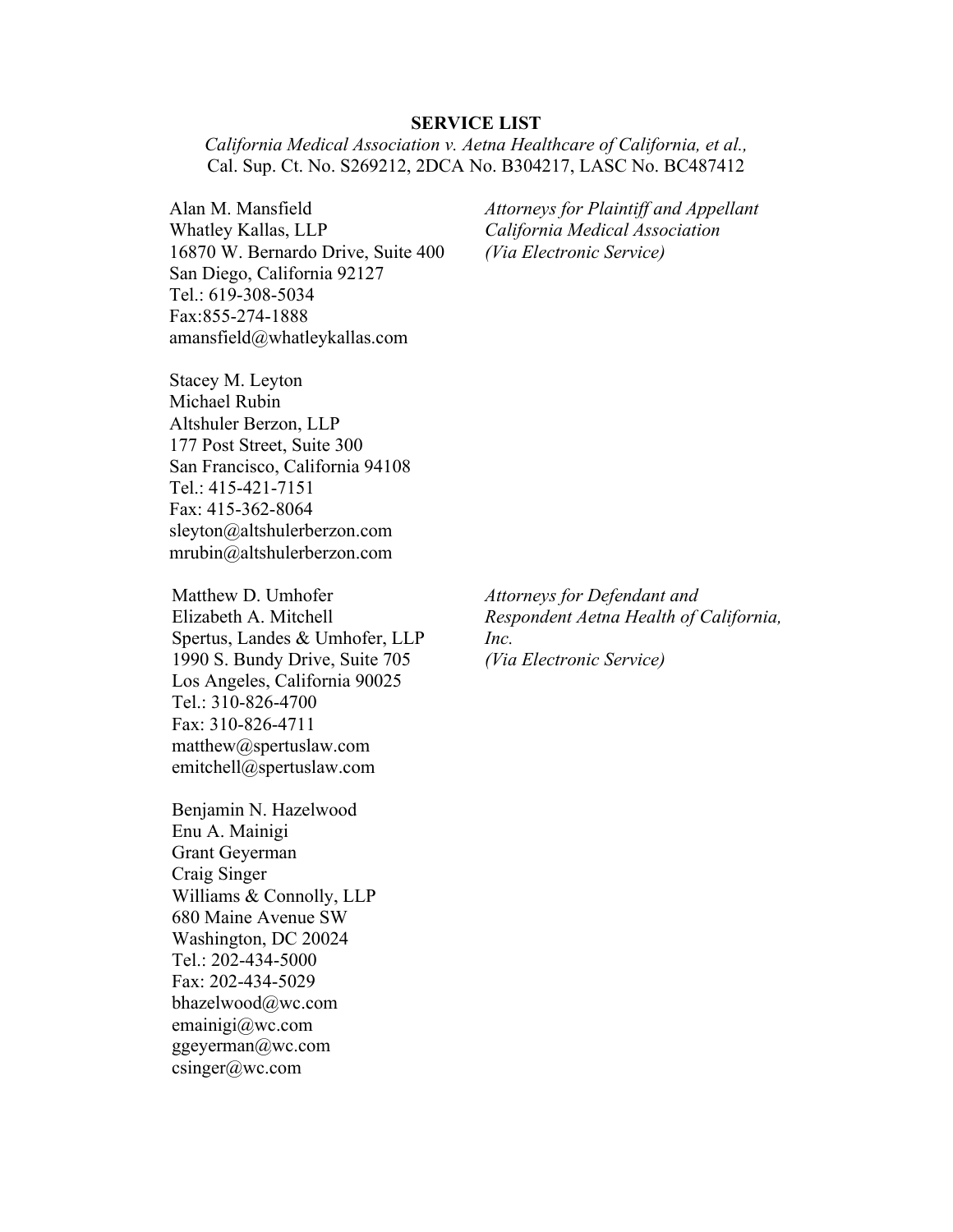Stacey M. Leyton Altshuler Berzon, LLP 177 Post Street, Suite 300 San Francisco, California 94108 Tel.: 415-421-7151 Fax: 415-362-8064 sleyton@altshulerberzon.com

Henry Weissman Munger Tolles & Olson LLP 350 S. Grand Avenue, 50th Floor Los Angeles, California 90071-1560 Tel.: 213-683-9100 Henry.Weissman@mto.com

Sarah Weiner Munger Tolles & Olson LLP 601 Massachusetts Ave. NW Suite 500E Washington, DC 20001 Tel.: 202-220-1100 Sarah.Weiner@mto.com

Michael J. Strumwasser Bryce A. Gee Strumwasser & Woocher 10940 Wilshire Boulevard, Suite 2000 Los Angeles, California 90024 Tel.: (310) 576-1233 Fax: (310) 319-0156 bgee@strumwooch.com amansfield@whatleykallas.com

*Attorneys for Pub/Depublication Requestor Service Employees International Union California State Council; California Labor* 

*Brotherhood of Teamsters Joint* 

*Writers Guild of America, West,* 

*Federation; International* 

*Council 7; United Farm Workers of America; and* 

*(Via Electronic Service)* 

*(Via Electronic Service)*

*States of America* 

*Attorneys for Amicus Curiae* 

*Chamber of Commerce of the United* 

*Inc.* 

*Attorneys for Amicus Curiae American Medical Association (Via Electronic Service)* 

Clerk

Second Appellate District, Div. 8 Ronald Reagan State Building 300 S. Spring Street 2nd Floor, North Tower Los Angeles, CA 90013

*Court of Appeal (Via U.S. Mail)*